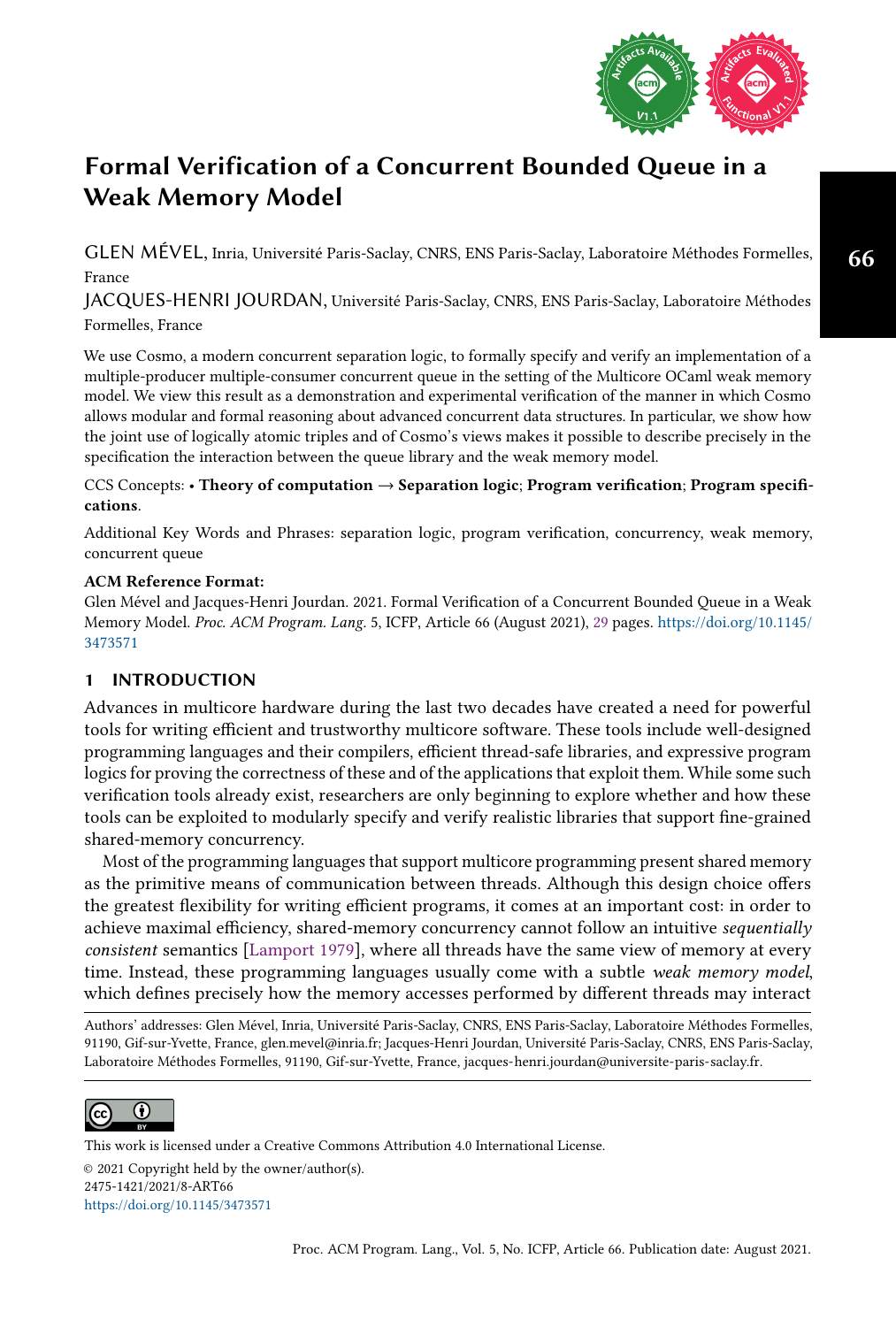with each other. This is the case, for example, of C, C++ and Rust, which share the C11 memory model [\[Batty et al.](#page-26-0) [2011;](#page-26-0) [Lahav et al.](#page-27-1) [2017\]](#page-27-1); of Java and of the languages based on the JVM [\[Manson](#page-27-2) [et al.](#page-27-2) [2005;](#page-27-2) [Lochbihler 2012;](#page-27-3) [Bender and Palsberg 2019\]](#page-26-1); and of the Multicore extension of the OCaml programming language [\[Dolan et al. 2018,](#page-26-2) [2020\]](#page-26-3).

Because its semantics is subtle, shared-memory concurrency creates difficult and interesting challenges in modular program verification. Just in the past fifteen years, a large variety of concurrent separation logics have been designed in order to meet the challenge of formally specifying and verifying programs that exploit shared-memory concurrency. [Brookes](#page-26-4) [\[2004\]](#page-26-4) and [O'Hearn](#page-27-4) [\[2007\]](#page-27-4) introduced Concurrent Separation Logic [\[Brookes and O'Hearn 2016\]](#page-26-5), which supported coarse-grain sharing of resources via mutexes. Their approach was gradually improved over the years, leading to expressive, higher-order separation logics, such as Iris [\[Jung et al.](#page-27-5) [2015,](#page-27-5) [2018\]](#page-27-6). Iris is able to express complex concurrent protocols, thanks to mechanisms such as ghost state and invariants, and supports reasoning about fine-grain concurrency, at the level of individual memory accesses. Concurrent data structures, such as mutexes, need not be considered primitive any more; they can be implemented and verified. Still, plain Iris is restricted to sequentially consistent semantics: it does not support weak memory models. A new generation of logics remove this restriction, for various memory models: GPS [\[Turon et al.](#page-28-1) [2014\]](#page-28-1), iGPS [\[Kaiser et al.](#page-27-7) [2017\]](#page-27-7) and iRC11 [\[Dang](#page-26-6) [et al.](#page-26-6) [2020\]](#page-26-6) target fragments of the C11 memory model, while Cosmo [\[Mével et al.](#page-27-8) [2020\]](#page-27-8) targets the Multicore OCaml memory model. iGPS, iRC11 and Cosmo are based on Iris.

These logics settle a strong theoretical ground; their confirmation as practical tools, however, needs a demonstration that they allow the modular verification of realistic multicore programs. In particular, they must enable their users to precisely specify and verify concurrent data structure implementations. A concurrent queue is an archetypal example of such a data structure: it is widely used in practice, for example to manage a sequence of tasks that are generated and handled by different threads. While a coarse-grained implementation–that is, a sequential implementation protected by a lock—would certainly be correct, there exist implementations which yield better performance, especially under heavy contention, based on subtle fine-grained memory accesses. These implementations are delicate and often rely on subtle properties of the memory model. An informal correctness argument is difficult, likely unreliable, hence unconvincing. Thus, concurrent data structures are prime candidates for formal verification. In fact, many machine-checked proofs of concurrent data structures have appeared in the literature already [\[Parkinson et al.](#page-27-9) [2007;](#page-27-9) [Frumin](#page-26-7) [et al.](#page-26-7) [2018,](#page-26-7) [2020;](#page-26-8) [Zakowski et al.](#page-28-2) [2018\]](#page-28-2), but relatively few verification efforts take place in a weakmemory setting [\[Lê et al.](#page-27-10) [2013b](#page-27-10)[,a\]](#page-27-11), and fewer still rely on a modular methodology, where a proof of a concurrent data structure and a proof of its client (perhaps a concurrent application, or another concurrent data structure) can be modularly combined.

In this paper, we present a specification of a concurrent queue, and we formally verify that a particular implementation satisfies this specification. While other such formalizations already exist in a sequentially-consistent setting [\[Vindum and Birkedal 2021;](#page-28-3) [Vindum et al.](#page-28-4) [2021\]](#page-28-4), we consider a weak-memory setting. Such a formalization effort is innovative and challenging in several aspects.

- Weak memory models are infamous for the subtlety of the reasoning that they impose. We choose to use Cosmo [\[Mével et al.](#page-27-8) [2020\]](#page-27-8), a recently-developed concurrent separation logic based on Iris which supports the weak memory model of Multicore OCaml [\[Dolan et al.](#page-26-3) [2020,](#page-26-3) [2018\]](#page-26-2). We believe that this memory model and program logic strike a good balance between the ease of reasoning enabled by the logic and the flexibility and performance allowed by the memory model.
- In our quest for applicability, we wish to propose a realistic queue implementation, which could be used in real-world programs. Since Multicore OCaml is still at an experimental stage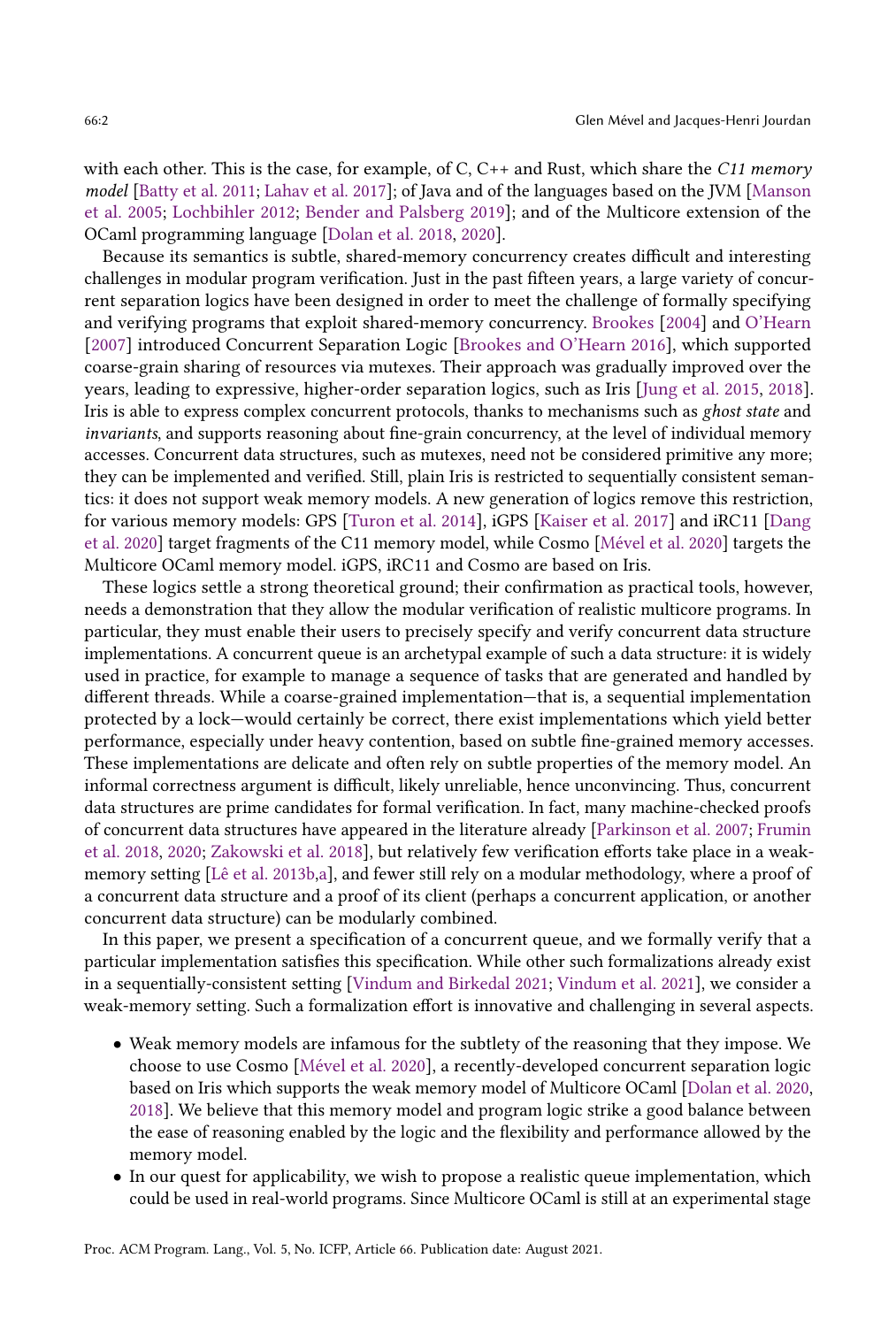and does not offer a wide variety of concurrent data structures yet, its ecosystem may benefit from this new library. We take inspiration from a well-established algorithm [\[Rigtorp 2021\]](#page-27-12) that has been used in production in several applications.

- The specification of the concurrent queue should indicate that it behaves as if all of its operations acted atomically on a common shared state, even though in reality they access distinct parts of the memory and require many machine instructions. To address this challenge, we use the recently-developed concept of *logical atomicity* [\[Jung et al.](#page-27-5) [2015;](#page-27-5) [Jung 2019;](#page-27-13) [da Rocha Pinto et al. 2014\]](#page-26-9), which we transport to the setting of Cosmo.
- To the best of our knowledge, this is the first use of logical atomicity in a weak-memory setting. This raises new questions: for instance, even though our implementation realizes a total order on the operations on a queue, it offers strictly weaker guarantees than would be offered by a coarse-grained implementation. Indeed, in the context of a weak memory model, the specification of a concurrent data structure must describe not only the result of its operations, but also the manner in which these are synchronized, that is, the happens-before relationships that exist between these. This additional information allows reasoning about accesses to areas of memory outside of the data structure itself. This is crucial, for example, if a queue is used to transfer the ownership of a piece of memory from a producer to a consumer: there must exist a happens-before relationship between the enqueue operation and the corresponding dequeue operation, so as to ensure that the consumer acquires the producer's view of this piece of memory. Our specification faithfully captures a subtle behavior of the implementation: even though operations are totally ordered by logical atomicity, not all operations are ordered by happens-before-but some are.
- We use the Coq proof assistant [\[The Coq development team 2020\]](#page-27-14) to formally verify our proofs. Our development is available from our repository [\[Mével et al. 2021\]](#page-27-15).

We believe our approach, whose key ingredients are Cosmo and logical atomicity, scales to other memory models and other data structures. Indeed, first, the core of Cosmo (beyond basic Separation Logic) is a logic for reasoning with views, an operational description of the memory model; other memory models than that of Multicore OCaml can also be termed in this fashion, as iGPS [\[Kaiser](#page-27-7) [et al.](#page-27-7) [2017\]](#page-27-7) and iRC11 [\[Dang et al.](#page-26-6) [2020\]](#page-26-6) have demonstrated for C11. Second, logical atomicity has already successfully been used for various data structures in the Iris community [\[Iris developers](#page-26-10) [and contributors 2021;](#page-26-10) [Frumin et al. 2020\]](#page-26-8).

The paper begins with a detailed explanation of the specification of a concurrent queue ([ğ2\)](#page-2-0). Then, we present an implementation of the queue in Multicore OCaml ([ğ3\)](#page-9-0), and explain our proof of its correctness ([ğ4\)](#page-13-0). Next, we demonstrate that our specification is indeed usable, by exploiting it in the context of a simple piece of client code, where the concurrent queue is used to establish a pipeline between a set of producers and a set of consumers ([ğ5\)](#page-22-0). The paper ends with a review of the related work ([ğ6\)](#page-25-0).

## <span id="page-2-0"></span>2 SPECIFICATION OF A MPMC QUEUE IN A CONCURRENT SEPARATION LOGIC

A queue is a first-in first-out container data structure. At any time, it holds an ordered list of items. It supports two main operations: enqueue inserts an item at one extremity of the queue (the head); dequeue extracts an item—if there is one—from the other extremity (the tail).

In a concurrent setting, a legitimate question is whether several threads can operate the queue safely. The answer depends on the implementation. Possible restrictions include allowing only one thread to enqueue (single producer), or allowing only one thread to dequeue (single consumer), or both. In this paper we study an implementation of a multiple-producer, multiple-consumer (MPMC) queue, that is, a queue in which any number of threads are allowed to enqueue and dequeue.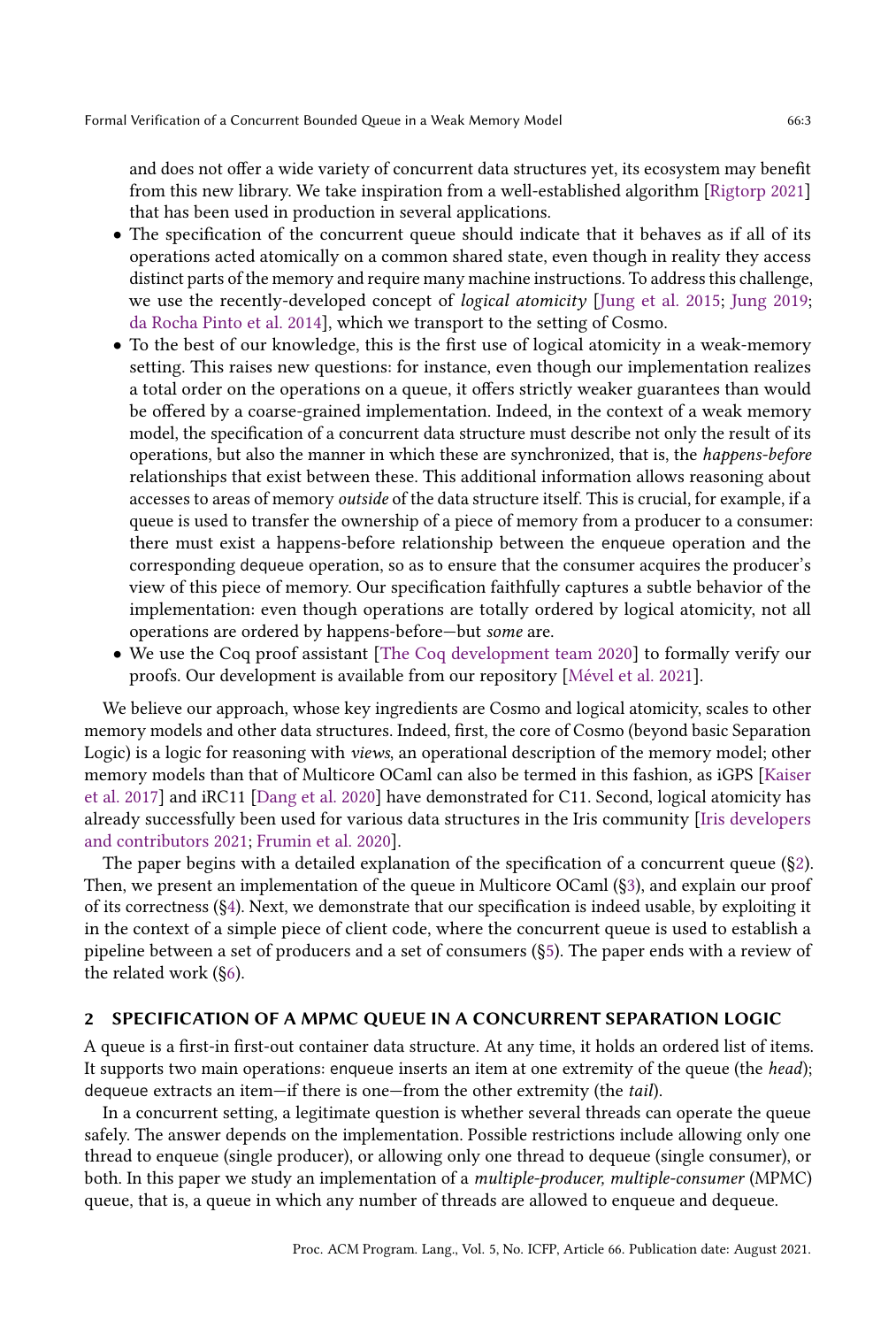<span id="page-3-0"></span>
$$
\left\{\begin{array}{c}\n\text{True} \\
\text{make ()} \\
\downarrow\n\end{array}\right\}
$$
\n
$$
\left\{\begin{array}{c}\n\text{1:} \text{1:} \text{1:} \text{1:} \text{1:} \text{1:} \text{1:} \text{1:} \text{1:} \text{1:} \text{1:} \text{1:} \text{1:} \text{1:} \text{1:} \text{1:} \text{1:} \text{1:} \text{1:} \text{1:} \text{1:} \text{1:} \text{1:} \text{1:} \text{1:} \text{1:} \text{1:} \text{1:} \text{1:} \text{1:} \text{1:} \text{1:} \text{1:} \text{1:} \text{1:} \text{1:} \text{1:} \text{1:} \text{1:} \text{1:} \text{1:} \text{1:} \text{1:} \text{1:} \text{1:} \text{1:} \text{1:} \text{1:} \text{1:} \text{1:} \text{1:} \text{1:} \text{1:} \text{1:} \text{1:} \text{1:} \text{1:} \text{1:} \text{1:} \text{1:} \text{1:} \text{1:} \text{1:} \text{1:} \text{1:} \text{1:} \text{1:} \text{1:} \text{1:} \text{1:} \text{1:} \text{1:} \text{1:} \text{1:} \text{1:} \text{1:} \text{1:} \text{1:} \text{1:} \text{1:} \text{1:} \text{1:} \text{1:} \text{1:} \text{1:} \text{1:} \text{1:} \text{1:} \text{1:} \text{1:} \text{1:} \text{1:} \text{1:} \text{1:} \text{1:} \text{1:} \text{1:} \text{1:} \text{1:} \text{1:} \text{1:} \text{1:} \text{1:} \text{1:} \text{1:} \text{1:} \text{1:} \text{1:} \text{1:} \text{1:} \text{1:} \text{1:} \text{1:} \text{1:} \text{1:} \text{1:} \text{1:} \text{
$$

Fig. 1. A specification of the "queue" data structure in a sequential setting

In addition, this queue is *bounded*, that is, it occupies no more than a fixed memory size. A motivation for that trait is that items may be enqueued more frequently than they are dequeued; in this situation, a bounded queue has no risk of exhausting system memory; instead, if the maximum size is reached, enqueuing either blocks or fails.

## 2.1 Specification in a Sequential Setting

Let us start by assuming a sequential setting. We can then use standard Separation Logic [\[Reynolds](#page-27-16) [2002\]](#page-27-16) to reason about programs and the resources they manipulate. In Separation Logic, a queue  $q$ holding *n* items  $[v_0, ..., v_{n-1}]$ , where the left extremity of the list is the tail and the right extremity is the head, can be represented with an assertion:

IsQueue 
$$
q
$$
 [ $v_0, ..., v_{n-1}$ ]

As is usual in Separation Logic, this representation predicate asserts the unique ownership of the entire data structure. When holding it, we can safely manipulate the queue without risk of invalidating other assertions about resources that may alias parts of our queue. In particular, the representation predicate cannot be duplicated; we say that it is exclusive.

The operations of the queue admit a simple sequential specification which is presented in Figure [1.](#page-3-0) We use the standard Hoare triple notation, with a partial correctness meaning. The asterisk (∗) is the separating conjunction.

- The function make has no prerequisite and gives us the ownership of a new empty queue.
- If we own a queue q, then we can enqueue some item  $v$  into  $q$ ; if this operation ever returns, then it must return the unit value () and give us back the ownership of  $q$ , where  $v$  has been appended at the head.
- Conversely, if we own a queue  $q$ , then we can dequeue from  $q$ ; if this operation ever returns, then it must return the first item  $v_0$  found at the tail of  $q$ , and it gives us back the ownership of  $q$ , where that first item has been removed.

This specification implies that dequeue cannot possibly return when the queue is empty  $(n = 0)$ ; in this case, it must loop forever. This is pointless in a sequential setting, but becomes meaningful in the presence of concurrency, where it makes sense for dequeue to wait until an item is enqueued. This specification also applies to bounded queues, where (somewhat analogously) enqueue loops when the capacity is reached ( $n = C$ ), waiting until room becomes available.

## <span id="page-3-1"></span>2.2 Specification under Sequential Consistency

We now consider a situation where several threads can access the queue concurrently. Let us assume for now that the memory model is sequentially consistent [\[Lamport 1979\]](#page-27-0). In a seminal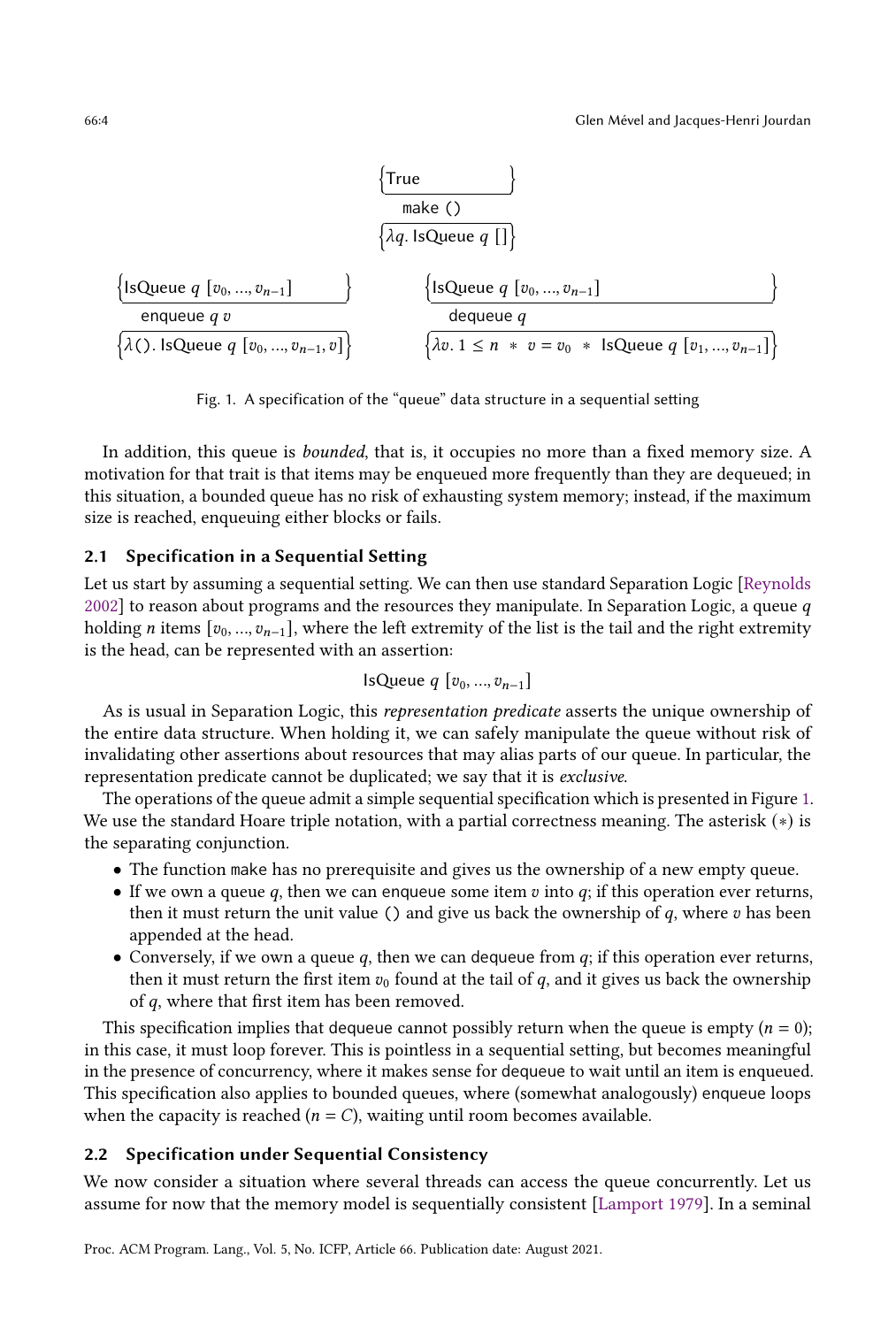<span id="page-4-0"></span>

Fig. 2. A specification of the "queue" data structure in a sequentially consistent memory model

work, [Brookes](#page-26-4) [\[2004\]](#page-26-4) and [O'Hearn](#page-27-4) [\[2007\]](#page-27-4) devised Concurrent Separation Logic, an extension of Separation Logic which enables to reason about programs where several threads can access a same piece of memory. Though the original logic achieves sharing through hard-wired "conditional critical regionsž, it has spawned a variety of descendants lifting this limitation and pushing further the applicability of such separation logics. In this work, we use Iris [\[Jung et al.](#page-27-6) [2018\]](#page-27-6), a modular framework for building separation logics.

In a derivative of Concurrent Separation Logic, we may retain the exact same specification as is presented in Figure [1,](#page-3-0) recalling that IsQueue  $q$  [ $v_0, ..., v_{n-1}$ ] is an exclusive assertion: a thread that has this assertion can safely assume to be the only one allowed to operate on the queue. A client application can transfer this assertion between threads via some means of synchronization: for instance, it may use a lock to guard all operations on the shared queue, following the approach of Concurrent Separation Logic. However this coarse grain concurrency has a run-time penalty, and it also creates some contention on the use of the queue. These costs are often unnecessary, as many data structures are designed specifically to support concurrent accesses. In this paper, as stated, we wish to prove the correctness of a MPMC queue implementation, which should thus ensure, by itself, thread safety. Hence we can achieve finer-grain concurrency, where operating on a queue does not require its exclusive ownership.

In this context, another option is for the client to share this ownership among several threads, logically. In an Iris-like logic, one would typically place the exclusive ownership in an *invariant*. An invariant is an assertion which is agreed upon by all threads, and is owned by anyone; it remains true forever. As the public state of the queue–the list  $[v_0, ..., v_{n-1}]$  of currently stored items–would only be known from that invariant, the client would also express in there the properties about this state that their particular application needs. Then, when one of the threads needs to access the shared resource, it can open the invariant, get the assertions it contains, perform the desired operation on the shared state, reestablish the invariant, and finally close it. However, to ensure soundness in the face of concurrency, the use of invariants in Iris obeys a strict constraint: they can remain open during at most one step of execution. Unfortunately, enqueue and dequeue are complex operations which, a priori, take several steps. Hence a client would be unable to open their invariant around the triples shown in Figure [1.](#page-3-0) Yet these operations are "atomic" in some empirical sense.

The concept of logical atomicity [\[Jacobs and Piessens 2011;](#page-27-17) [Jung 2019;](#page-27-13) [Jung et al.](#page-27-5) [2015,](#page-27-5) ğ7] aims at addressing that difficulty. To use it, we substitute ordinary Hoare triples with logically atomic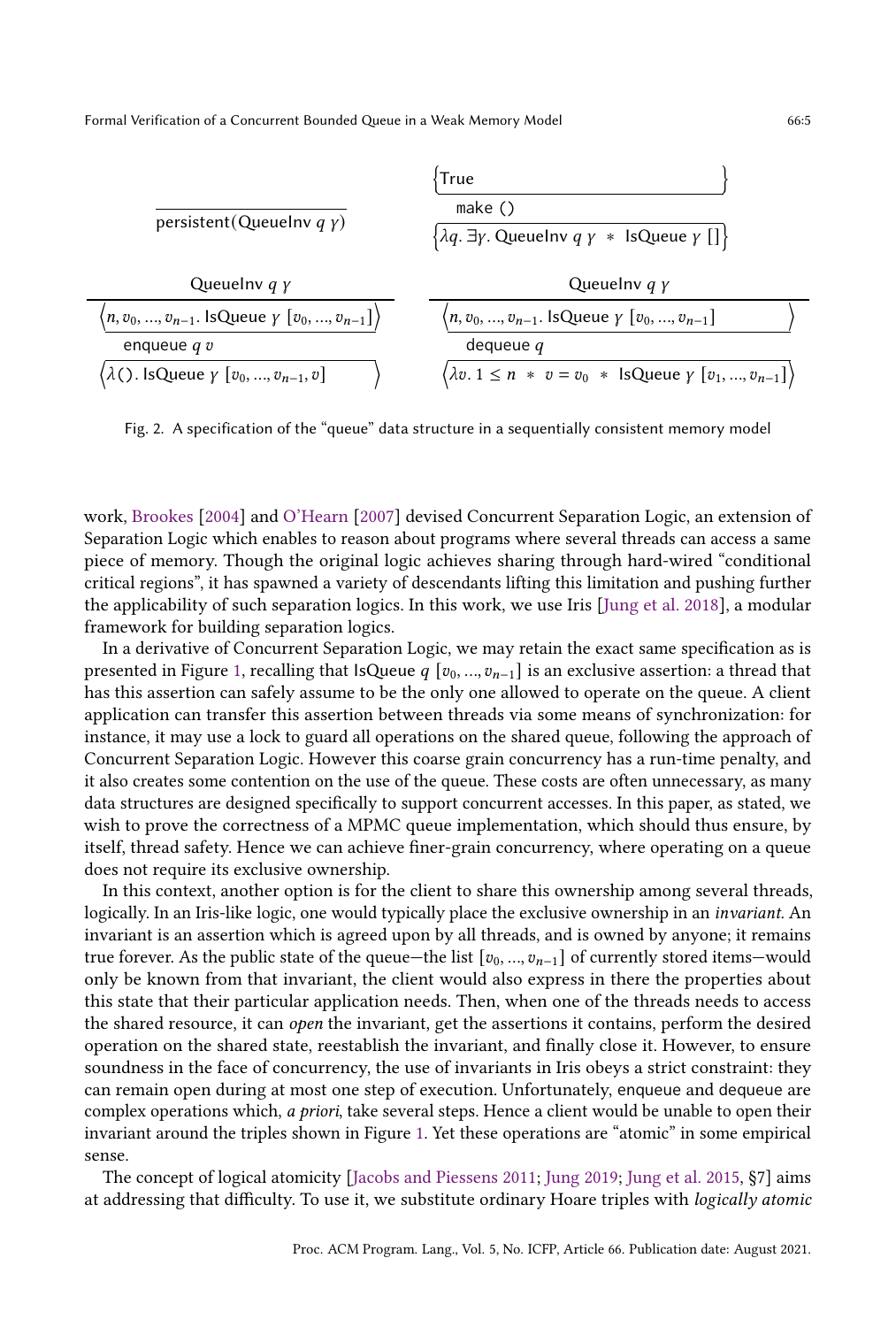<span id="page-5-1"></span><span id="page-5-0"></span>LAHoare  
\n
$$
\langle x. P \rangle e \langle Q \rangle
$$
  
\n $\langle x. P \rangle e \langle Q \rangle$   
\n $\langle x. P \rangle e \langle P \rangle$   
\n $\langle x. P \rangle e \langle P \rangle$   
\n $\langle x. P \rangle e \langle Q \rangle$ 

<span id="page-5-2"></span>Fig. 3. Selected rules for logically atomic triples

triples. Two important reasoning rules for logically atomic triples are given in Figure [3.](#page-5-0)<sup>[1](#page-0-0)</sup> A logically atomic triple is denoted with angle brackets ⟨. . .⟩. Just like an ordinary triple, it specifies a program fragment with a precondition and a postcondition. In fact, as witnessed by rule [LAHoare](#page-5-1), one can deduce an ordinary Hoare triple from a logically atomic triple. The core difference is that, thanks to rule [LAInv](#page-5-2), invariants can be opened around a logically atomic triple, regardless of the number of execution steps of the program fragment: in a sense, when a function is specified using a logically atomic triple, one states that said function behaves as if it were atomic. The definition of logically atomic triples is further discussed in [ğ4.6](#page-19-0) and given with detail in previous work [\[Jung 2019;](#page-27-13) [Jung](#page-27-5) [et al.](#page-27-5) [2015,](#page-27-5) §7]. We now try to give an intuition of that concept: a logically atomic triple  $\langle P \rangle e \langle Q \rangle$ states, roughly, that the expression  $e$  contains an atomic instruction, called the *commit point*, which has  $P$  as a precondition and  $Q$  as a postcondition. Because it is atomic, invariants can be opened around that commit point.

Using logically atomic triples, the specification can be written as shown in Figure [2.](#page-4-0) It closely resembles that of the sequential setting (Figure [1\)](#page-3-0). The first noticeable difference is the use of angle brackets ⟨. . .⟩ denoting logically atomic triples instead of curly brackets {. . .} for ordinary Hoare triples.

Another difference is the presence, in the syntax of logically atomic triples, of an explicit binder for some variables  $(n, v_0, ..., v_{n-1})$ . This binder addresses a subtlety of logical atomicity: a client calling enqueue or dequeue does not know in advance the state of the queue at the commit point, which is when the precondition and postcondition are to be interpreted. Hence, both formulas have to be parameterized by said shared state. Said otherwise, a logically atomic triple provides a family of pre/postcondition pairs covering every possible shared state at the commit point.

The last departure from the sequential specification is that the representation predicate is split into two parts: a persistent $^2$  $^2$  assertion QueueInv  $q$   $\gamma$  and an exclusive assertion IsQueue  $\gamma$   $[v_0,...,v_{n-1}],$ connected by a ghost name<sup>[3](#page-0-0)</sup>  $\gamma$ . That splitting is an artifact of our correctness proof technique, which we detail in [ğ4.](#page-13-0) Note that this does not complicate the use of the queue by the client: both assertions are produced when creating the queue, and while the exclusive component can be put in an invariant as before, the persistent component can be directly duplicated and distributed to all threads.[4](#page-0-0)

The use of such a specification in a concrete example will be detailed in [ğ5.3.](#page-24-0) For now, we illustrate how a weaker specification can be easily deduced from this one.

Proc. ACM Program. Lang., Vol. 5, No. ICFP, Article 66. Publication date: August 2021.

<sup>&</sup>lt;sup>1</sup>Following Iris notations,  $\boxed{I}$  is an invariant whose content is the assertion *I*, and ⊳ is a step-indexing modality, a technicality of Iris that we can ignore in this paper.

 $^2$ In Iris terms, *persistent* qualifies an assertion that is duplicable. Once established, such an assertion holds forever.

 $3$ Ghost names in Iris are identifiers for pieces of ghost state. We say more on this in §4.

<sup>&</sup>lt;sup>4</sup>An Iris expert may want to conceal the queue invariant, QueueInv q  $\gamma$ , inside IsQueue  $\gamma$  [ $v_0, ..., v_{n-1}$ ]. However, we need to access this invariant at various places other than the commit point. This is feasible with a more elaborate definition of logically atomic triples than the one given in this paper, so that they support aborting [\[Jung 2019\]](#page-27-13). Another drawback is that we would lose the timelessness of the representation predicate.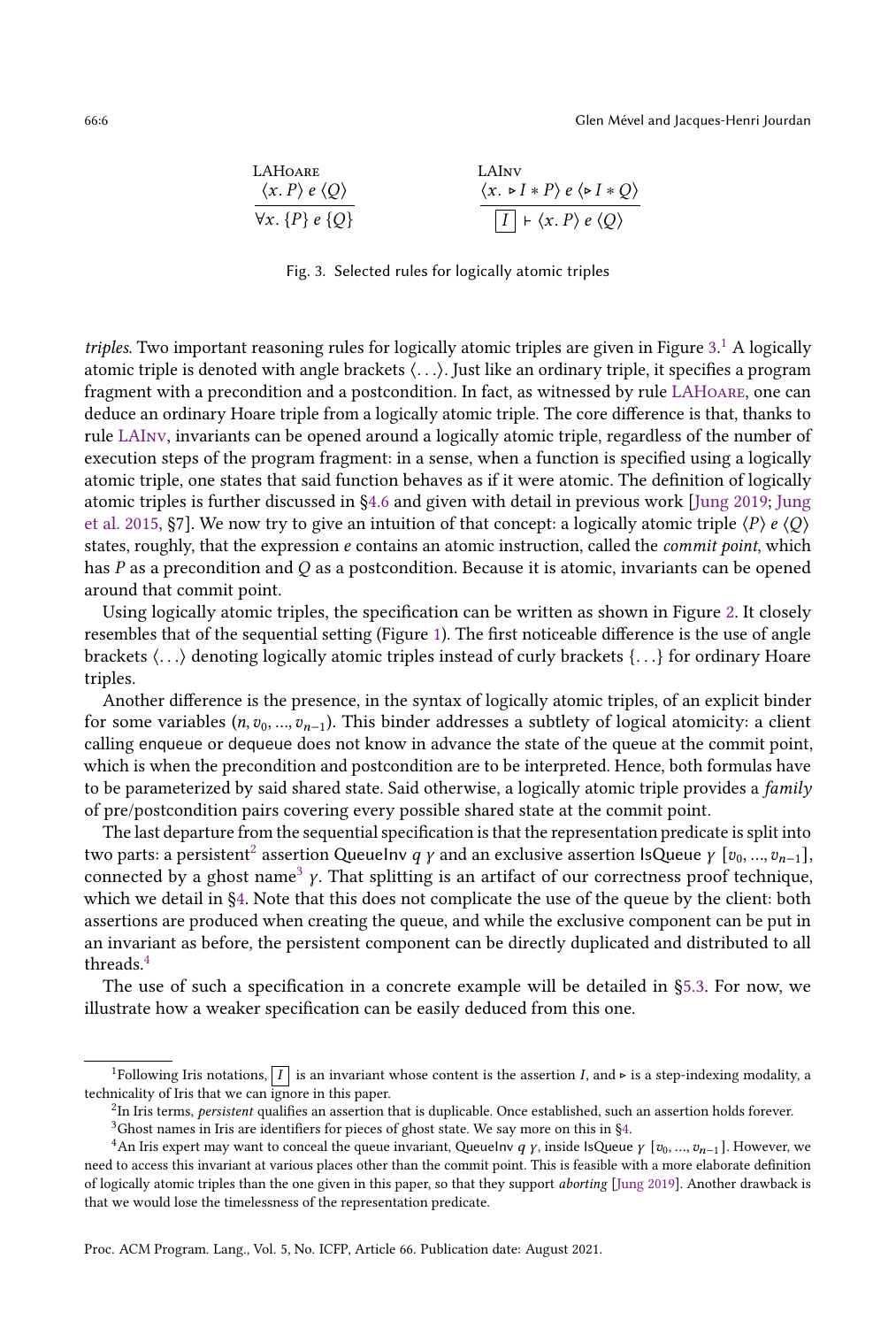A persistent specification. If it were not for logical atomicity, and we still wanted to share the ownership of the queue, we would have little choice left than renouncing to an exclusive representation predicate. Only a persistent assertion would be provided, because the description of the public state has to be stable in the face of interference by other threads. The resulting specification would be much weaker. For example, we may merely specify that all of the elements stored in the queue satisfy some predicate Φ. In doing so, we lose most structural properties of a queue: the same specification could also describe a stack or a bag.

persistent(QueuePersistent  $q \Phi$ ) QueuePersistent  $q \Phi$  $\{\Phi v\}$  enqueue  $q v \{\lambda$ (). True} {True} dequeue  $q \{\lambda v.\Phi v\}$ QueuePersistent  $q \Phi$ 

To derive these Hoare triples from the ones of Figure [2,](#page-4-0) one simply defines the persistent assertion as follows, where the boxed assertion is an Iris invariant:

QueuePersistent  $q \Phi \triangleq \exists y. * \begin{cases} \text{QueueInv } q & y \\ \boxed{\exists n \ y_0} & n_n \end{cases}$  $\exists n, v_0, ..., v_{n-1}$ . IsQueue  $\gamma$   $[v_0, ..., v_{n-1}]$  \*  $\Phi v_0$  \*  $\cdots$  \*  $\Phi v_{n-1}$ 

This assertion is trivial to produce at the creation of the queue, when make hands us the assertions Queuelny *q*  $\gamma$  and IsQueue  $\gamma$  []. Then, for proving the weaker specification of enqueue and dequeue, one opens the invariant around the associated logically atomic triples.

#### <span id="page-6-0"></span>2.3 Specification under Weak Memory

Up to now, we have ignored the weakly consistent behavior of the semantics of Multicore OCaml. In this section, we take this aspect into account and propose a refined specification.

We use the separation logic Cosmo [\[Mével et al.](#page-27-8) [2020\]](#page-27-8), which provides a proof framework for the weak memory model of Multicore OCaml. This memory model has been described by [Dolan](#page-26-2) [et al.](#page-26-2) [\[2018\]](#page-26-2) under the form of a small-step operational semantics. Following previous authors, such as [Kaiser et al.](#page-27-7) [\[2017\]](#page-27-7), the semantics features a notion of view<sup>[5](#page-0-0)</sup> which captures the essence of weak memory, namely, the fact that each thread has different knowledge of the state of the shared memory. A view represents this subjective knowledge. Cosmo builds on this operational semantics, and brings views to the level of the program logic. All assertions of the logic depend on an ambient view, which corresponds to the current view of the subject thread. Thus, Cosmo assertions are in general subjective, that is, implicitly dependent on an ambient view.

Because Cosmo is based on Iris, logically atomic triples can also be defined in Cosmo. In fact, the specification shown in Figure [2](#page-4-0) still applies.

Yet, as such, it is of little value in a weakly consistent context. Indeed, as explained in [ğ2.2,](#page-3-1) it is designed so that IsQueue  $\gamma$  [ $v_0, ..., v_{n-1}$ ] can be shared among threads by means of an invariant. But, in Cosmo, invariants are restricted to a special class of assertions called *objective* assertionsthose assertions that do not actually depend on the ambient view. Hence, our first addition to the specification is to stipulate that the representation predicate is objective. This reflects the fact that there exists a total order on the updates to the logical state, on which all threads objectively agree.

Even with this addition, the specification given in [ğ2.2](#page-3-1) is not precise enough to verify interesting clients such as the one described in [ğ5.](#page-22-0) Indeed, in a weakly consistent setting, one typically expects a concurrent data structure to establish synchronization between some of its concurrent accesses. For example, imagine that thread  $A$  enqueues a pointer to a complex data structure (say, a hash table). Then, when thread  $B$  dequeues this pointer,  $B$  should obtain the unique ownership of the hash table and be able to access it accordingly. In a weakly consistent memory model,  $B$  expects to see all of the changes that A has made to the data structure. This is guaranteed only if there is a happens-before relationship from the enqueuing event to the dequeuing event.

<sup>&</sup>lt;sup>5</sup>[Dolan et al.](#page-26-2) [\[2018\]](#page-26-2) call these views frontiers.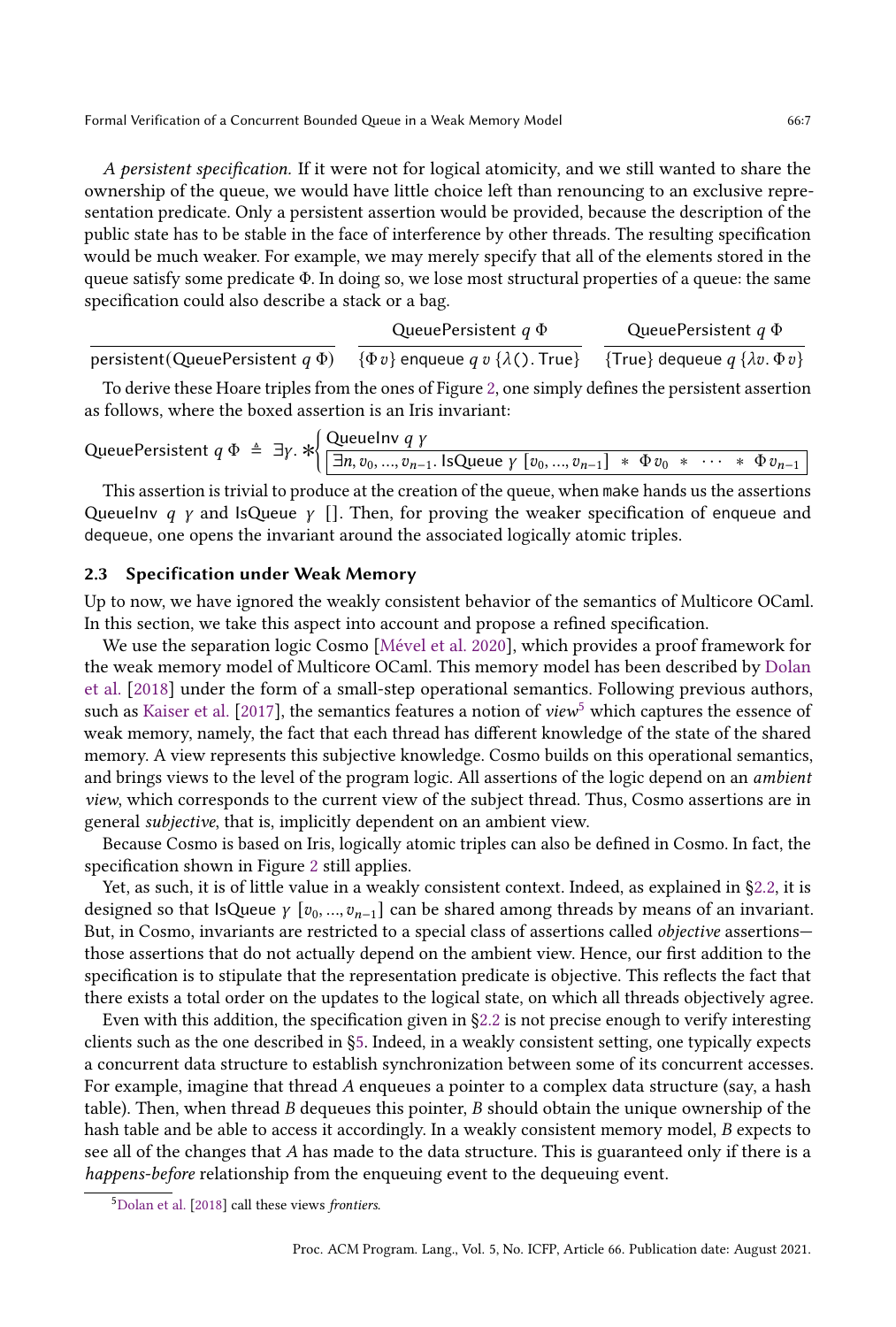<span id="page-7-1"></span><span id="page-7-0"></span>Seen-Zero ⊢ ↑ ⊥ Seen-Two  $\uparrow \mathcal{V}_1 * \uparrow \mathcal{V}_2 + \uparrow (\mathcal{V}_1 \sqcup \mathcal{V}_2)$ Split-Subjective-Objective  $P$  + ∃ $V$ . (↑ $V * P$  @  $V$ )



|  | $\lambda v^2 \cdot \vee \begin{bmatrix} \text{IsQueue } & \mathcal{T} & \mathcal{H} \left[ (v_0, V_0), , (v_{n-1}, V_{n-1}) \right] & * & v^2 = \text{None} \\ \text{IsQueue } & \mathcal{T} \sqcup \mathcal{V} \end{bmatrix} \mathcal{H} \left[ (v_1, V_1), , (v_{n-1}, V_{n-1}) \right] * \uparrow \mathcal{T} * \uparrow V_0 * 1 \le n * v^2 = \text{Some } v_0$ |  |
|--|---------------------------------------------------------------------------------------------------------------------------------------------------------------------------------------------------------------------------------------------------------------------------------------------------------------------------------------------------------------------|--|

Fig. 5. A specification of the "queue" data structure in a weak memory model

Proc. ACM Program. Lang., Vol. 5, No. ICFP, Article 66. Publication date: August 2021.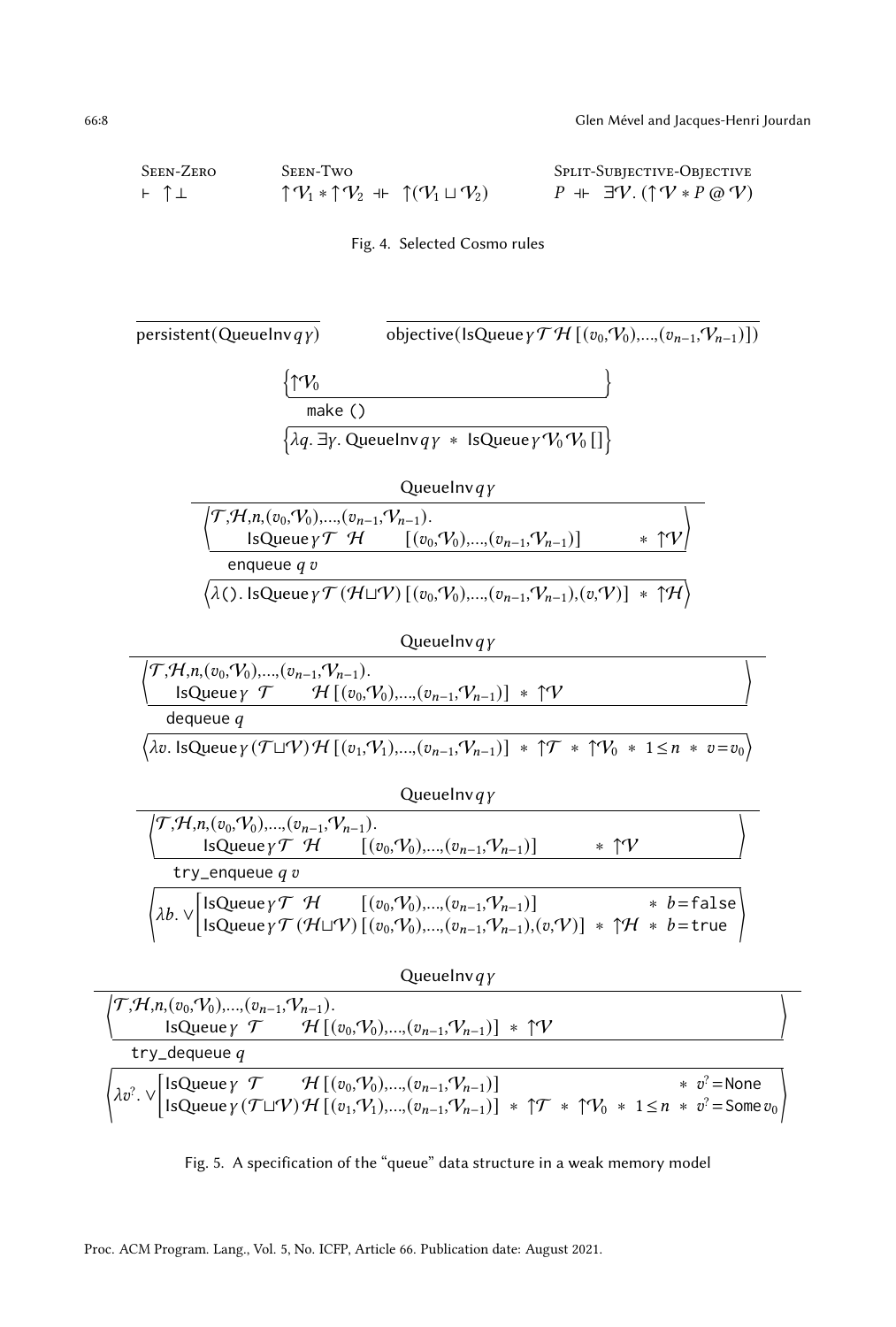One possibility would be to guarantee that our concurrent queue implementation behaves like its coarse-grained alternative, that is, a sequential implementation guarded by a lock. This would correspond to an intuitive definition of linearizability, even though this notion is difficult to define precisely outside of the world of sequential consistency [\[Smith et al.](#page-27-18) [2019\]](#page-27-18). However, our concurrent queue library is weaker than that: it does guarantee some happens-before relationships, but not between all pairs of accesses. Namely, it guarantees a happens-before relationship:

- (1) from an enqueuer to the dequeuer that obtains the corresponding item;
- (2) from an enqueuer to the following enqueuers;
- (3) from a dequeuer to the following dequeuers.

The first one permits resource transfer through the queue as described in the example above.

In Cosmo, happens-before relationships can be expressed as transfers of views. To the user of this logic, views (denoted in this paper by calligraphic capital letters, such as  $\mathcal{T}, \mathcal{H}, \mathcal{V}, \mathcal{S}$ ) are abstract values equipped with lattice structure: the least view  $\perp$  is the empty view, and larger views correspond to more recent knowledge. Cosmo features two kinds of assertions to deal with views. First, if V is a view, then the persistent assertion  $\uparrow \mathcal{V}$  indicates that the current thread has the knowledge contained in V. Second, if V is a view and P is a (subjective) assertion, then P @ V denotes the assertion P where V has been substituted for the ambient view; as it does not depend on the ambient view anymore,  $P \varnothing V$  is objective.<sup>[6](#page-0-0)</sup> Cosmo provides reasoning rules about these assertions, shown in Figure [4.](#page-7-0) We comment on rule SPLIT-SUBJECTIVE-OBJECTIVE in the next paragraph.

In Cosmo, the usual way of specifying a happens-before relationship between two program points is by giving the client the ability to transfer any assertion of the form  $\uparrow \mathcal{V}$  between these two points: this corresponds to saying that the destination program point has all the knowledge the source program point had about the shared memory. As seen later with the example of the pipeline ([ğ5.3\)](#page-24-0), this is sufficient for transferring any subjective resource from a sender to a receiver. Indeed, rule  $SPLIT-SUBJECTVE-OBJECTVE$  says that we can split any subjective assertion  $P$  into two assertions  $\uparrow \Psi$  and  $P \varnothing \Psi$  for some view  $\Psi$  and, conversely, we can reconstruct P from two such assertions. The second part being objective, it can be shared in an invariant. Hence, to transfer P, it is enough to transfer its subjective part  $\uparrow \vee$ .

In the specification of the queue, to express the happens-before relationships mentioned earlier, the representation predicate now takes more parameters:

IsQueue 
$$
\gamma \mathcal{T} \mathcal{H} [(v_0, V_0), ..., (v_{n-1}, V_{n-1})]
$$

- (1) For each item  $v_k$  in the queue, we now have a corresponding view  $V_k$ . This view materializes the flow of memory knowledge from the thread which enqueued the item, to the one which will dequeue it.
- (2) The head view  $H$  materializes memory knowledge accumulated by successive enqueuers.
- (3) The *tail* view  $\mathcal T$  materializes memory knowledge accumulated by successive dequeuers.

The queue that we study, however, does not guarantee any happens-before relationship from a dequeuer to an enqueuer.<sup>[7](#page-0-0)</sup> Hence, it provides fewer guarantees than a sequential queue guarded by a lock.

Interestingly, Cosmo is able to express this subtle difference between the behavior of our library and that of a lock-based implementation: the full specification under weak memory is shown

<sup>&</sup>lt;sup>6</sup>An equivalent definition is the following: asserting  $P @ V$  is asserting that, even without other knowledge, if we have the knowledge contained in V, then P holds. In other words,  $P \varnothing V$  is objective and entails  $\uparrow \vee \neg P$ .

<sup>7</sup>This is not entirely true: the implementation shown in [ğ3](#page-9-0) does create a happens-before relationship from the dequeuer of rank  $k$  to the enqueuer of rank  $k + C$  (hence also to all enqueuers of subsequent ranks). We choose to not reveal this in the specification, since the constant  $C$  is an implementation detail.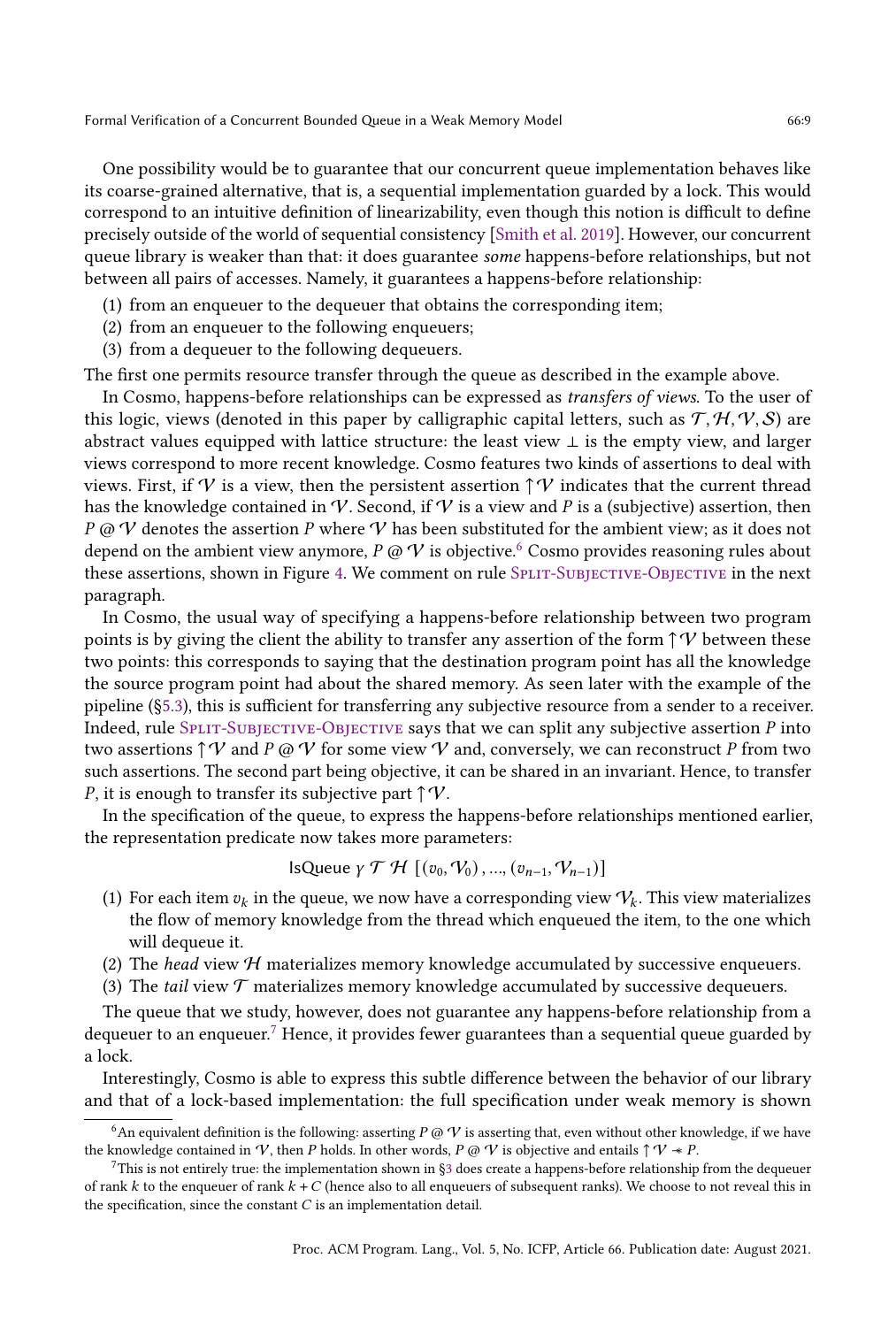$x \in \text{Var}$  – variables  $\ell \in \text{Loc}$  – memory locations  $b \in \{\text{false}, \text{true}\}$  – Boolean values  $n \in \mathbb{Z}$  — integer values  $v ::= \mu f. \lambda x. e \mid \ell \mid () \mid b \mid n$  -values | None | Some  $v$  |  $(v, \ldots, v)$  $\odot \in \{\land, \lor, +, \times, \mod, \dots\}$   $-$  operators  $e ::=$   $-$  expressions:  $x \mid \mu f. \lambda x. e \mid e e \mid e \odot e$  -  $\lambda$ -calculus with recursive functions  $| \ell | \bigcirc | b | n |$  None | Some  $e | (e, \ldots, e)$  - primitive values and constructors | if  $e$  then  $e$  else  $e$   $-$  conditional | match *e* with Some  $x \to e$  | None  $\to e$  - pattern matching | let  $(x, ..., x) = e$  in  $e$  - tuples | fork  $e$   $-$  spawning a new thread  $| \arctan |e| |e| |e|_{\text{na}} |e| |e|_{\text{na}} \leftarrow e$  - non-atomic cells | array<sub>at</sub> $[e]$   $e | e[e]$ <sub>at</sub>  $| e[e]$ <sub>at</sub>  $\leftarrow e$  - atomic cells  $|$  CAS  $e[e]$  e e  $-$  atomic compare-and-set  $e ::= \dots$   $-$  syntactic sugar: | let rec  $x \times x$  ...  $x = e$  in  $e$  - definitions of recursive functions | let  $x \dots x = e$  in  $e \mid e : e$  - definitions, sequencing | for  $x$  from  $e$  to  $e$  do  $e$  done  $-$  loops  $\vert$  ref<sub>na</sub>  $e \vert$ !<sub>na</sub>  $e \vert e :=_{na} e$  - non-atomic references  $\vert$  ref<sub>at</sub>  $e \vert$ !<sub>at</sub>  $e \vert e :=_{at} e \vert$  CAS  $e e e$  - atomic references

Fig. 6. The syntax of a fragment of Multicore OCaml

in Figure [5.](#page-7-0) This specification extends the previous one (Figure [2\)](#page-4-0) with views. The mentioned happens-before relationships are captured as follows.

- (1) When a thread with a local view V (in other words, with  $\uparrow \mathcal{V}$  as a precondition) enqueues an item  $v$ , it pairs it with the view  $V$ . Afterwards, when another thread dequeues that same item  $v_0$ , it merges the view  $V_0$  that was paired with it into its own local view (in other words, it obtains  $\uparrow \mathcal{V}_0$  as a postcondition).
- (2) When a thread enqueues an item, it also obtains the head view  $H$  left by the previous enqueuer (in other words, it obtains  $\uparrow \mathcal{H}$  as a postcondition), and it adds its own view  $\mathcal{V}$  to the head view (which becomes  $H \sqcup V$ ).
- (3) When a thread dequeues an item, it also obtains the tail view  $\mathcal T$  left by the previous dequeuer (in other words, it obtains  $\uparrow \mathcal{T}$  as a postcondition), and it adds its own view V to the tail view (which becomes  $\mathcal{T} \sqcup \mathcal{V}$ ).

# <span id="page-9-0"></span>3 IMPLEMENTATION OF A BOUNDED MPMC QUEUE USING A RING BUFFER

We now present an implementation of a bounded MPMC queue, that satisfies the specification devised in [ğ2.](#page-2-0) For the purpose of the formalization, it is written in an idealized version of the Multicore OCaml language which we introduce in [ğ3.1,](#page-10-0) before showing the code ([ğ3.2,](#page-11-0) [ğ3.3\)](#page-11-1) and giving intuitions about its mode of operation ([ğ3.4,](#page-13-1) [ğ3.5\)](#page-13-2).

<span id="page-9-1"></span>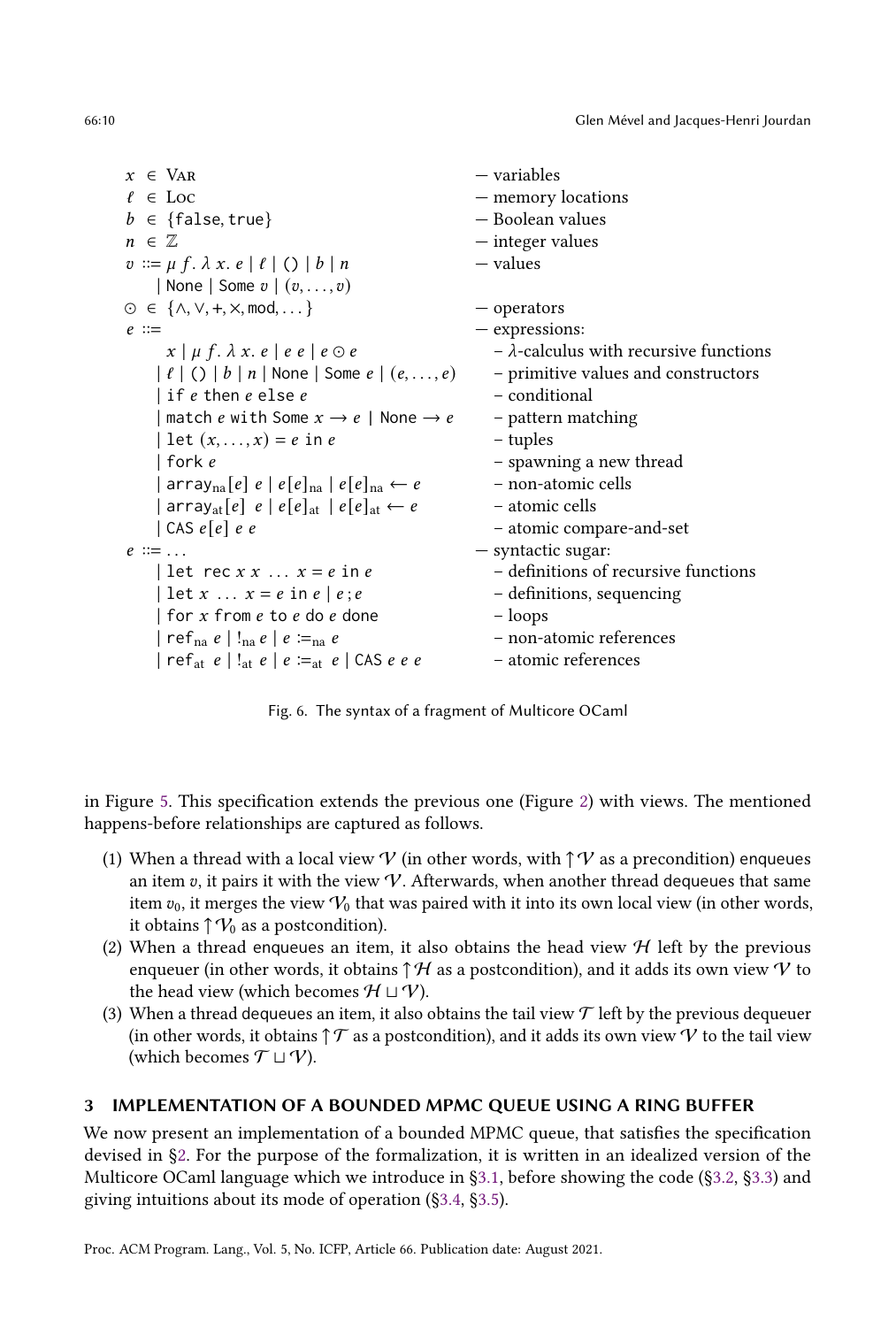<span id="page-10-1"></span>
$$
\frac{\{\ell[k]\sim_{na} v}{\ell[k]_{na}} \qquad \frac{\{\ell[k]\sim_{na} v}{\lambda v'. v' = v * \ell[k]\sim_{na} v\}} \qquad \frac{\{\ell[k]\sim_{na} v}{\lambda(0.\ell[k]\sim_{na} v)} \qquad \frac{\{\ell[k]\sim_{at} v, v'\}}{\lambda(0.\ell[k]\sim_{na} v)} \qquad \frac{\{\ell[k]\sim_{at} v, v'\}}{\lambda(0.\ell[k]\sim_{at} v, v')}\}
$$
\n
$$
\frac{\{\ell[k]\sim_{at} v, v'\}}{\lambda v'. v' = v * \ell[k]\sim_{at} \langle v, v'\rangle * \uparrow v' \} \qquad \frac{\{\ell[k]\sim_{at} v, v'\}}{\lambda(0.\ell[k]\sim_{at} v, v' \cup v')\}} \qquad \frac{\{\ell[k]\sim_{at} v, v'\}}{\lambda(0.\ell[k]\sim_{at} v, v' \cup v')}\}
$$
\n
$$
\frac{\{\ell[k]\sim_{at} v, v'\}}{\lambda v'. * \{\ell[k] v_1 v_2}\} \qquad \frac{\{\ell[k]\sim_{at} v, v'\}}{\lambda v'. * \{\ell[k]\sim_{at} v, v'\} \wedge v' \wedge \frac{\{\ell[k]\sim_{at} v, v'\}}{\lambda v'. * \{\ell[k]\sim_{at} v, v'\}} \qquad \frac{\{\ell[k]\sim_{at} v, v'\}}{\lambda v'. * \{\ell[k]\sim_{at} v, v'\}} \qquad \frac{\{\ell[k]\sim_{at} v, v'\}}{\lambda v'. * \{\ell[k]\sim_{at} v, v'\}} \qquad \frac{\{\ell[k]\sim_{at} v, v'\}}{\lambda v'. * \{\ell[k]\sim_{at} v, v'\}} \qquad \frac{\{\ell[k]\sim_{at} v, v'\}}{\lambda v'. * \{\ell[k]\sim_{at} v, v'\}} \qquad \frac{\{\ell[k]\sim_{at} v, v'\}}{\lambda v'. * \{\ell[k]\sim_{at} v, v'\}} \qquad \frac{\{\ell[k]\sim_{at} v, v'\}}{\lambda v'. * \{\ell[k]\sim_{at} v, v'\}} \qquad \frac{\{\ell[k]\sim_{at} v, v'\}}{\lambda v'. * \{\ell[k]\sim_{at} v, v'\}} \qquad \frac{\{\ell[k]\sim_{at} v, v'\}}{\lambda v'. * \{\ell[k]\sim_{at} v, v'\}} \qquad \frac{\{\ell[k]\sim_{at} v, v'\}}{\lambda v'. * \{\ell[k]\sim_{at} v, v'\}} \
$$

Fig. 7. Simplified Cosmo triples for the memory operations of Multicore OCaml

#### <span id="page-10-0"></span>3.1 Multicore OCaml

The syntax of our idealized version of Multicore OCaml is presented in Figure [6.](#page-9-1) It is untyped (contrary to the actual Multicore OCaml language) and equipped with a standard call-by-value, left-to-right evaluation. The parts of interest are the memory operations. Their semantics have been described by [Mével et al.](#page-27-8) [\[2020\]](#page-27-8); however, in the present paper, each location stores an array of values, whose cells act as independent memory cells with respect to the memory model. Cells are rigidly ascribed an access mode  $\alpha$ , which is either "atomic" ( $\alpha =$  at) or "non-atomic" ( $\alpha =$  na). When  $0 \le n$ , the expression array  $\alpha[n]$  v allocates a block of *n* cells whose access mode is  $\alpha$  and whose initial value is v. Reading from a cell with access mode  $\alpha$  at offset k of location  $\ell$  is written  $\ell[k]_{\alpha}$ . Writing a value  $v$  to a cell with access mode  $\alpha$  at offset k of location  $\ell$  is written  $\ell[k]_{\alpha} \leftarrow v$ . In addition, atomic cells support the usual compare-and-set operation: CAS  $\ell[k]$   $v_1$   $v_2$  reads the atomic cell at offset k of location  $\ell$ , tests whether its value is equal to  $v_1$ , overwrites it with  $v_2$  if that is the case, and returns the Boolean result of the test; importantly, the read and the write operations happen *atomically*. There is syntactic sugar for single-cell locations, or "references": ref<sub>a</sub> v allocates a location of length one, !<sub>a</sub> l reads at offset zero,  $l := \alpha$  v writes at offset zero and CAS  $\ell$   $v_1$   $v_2$  performs compare-and-set at offset zero.

Lastly, fork  $e$  creates a new thread which executes  $e$ . The expression fork  $e$  returns the unit value () without waiting for the completion of the new thread.

The memory model of Multicore OCaml describes how the memory operations interact with the shared memory. [Dolan et al.](#page-26-2) [\[2018\]](#page-26-2) give an operational account, which is out of the scope of the current paper. However, to give some intuition, we show in Figure [7](#page-10-1) what this semantics translates to in the Cosmo program logic. In the following paragraphs, we give an overview of these triples which are explained more thoroughly by [Mével et al.](#page-27-8) [\[2020\]](#page-27-8).

There are different points-to assertions for atomic cells and for non-atomic cells. As is standard, these predicates assert unique ownership of the cells.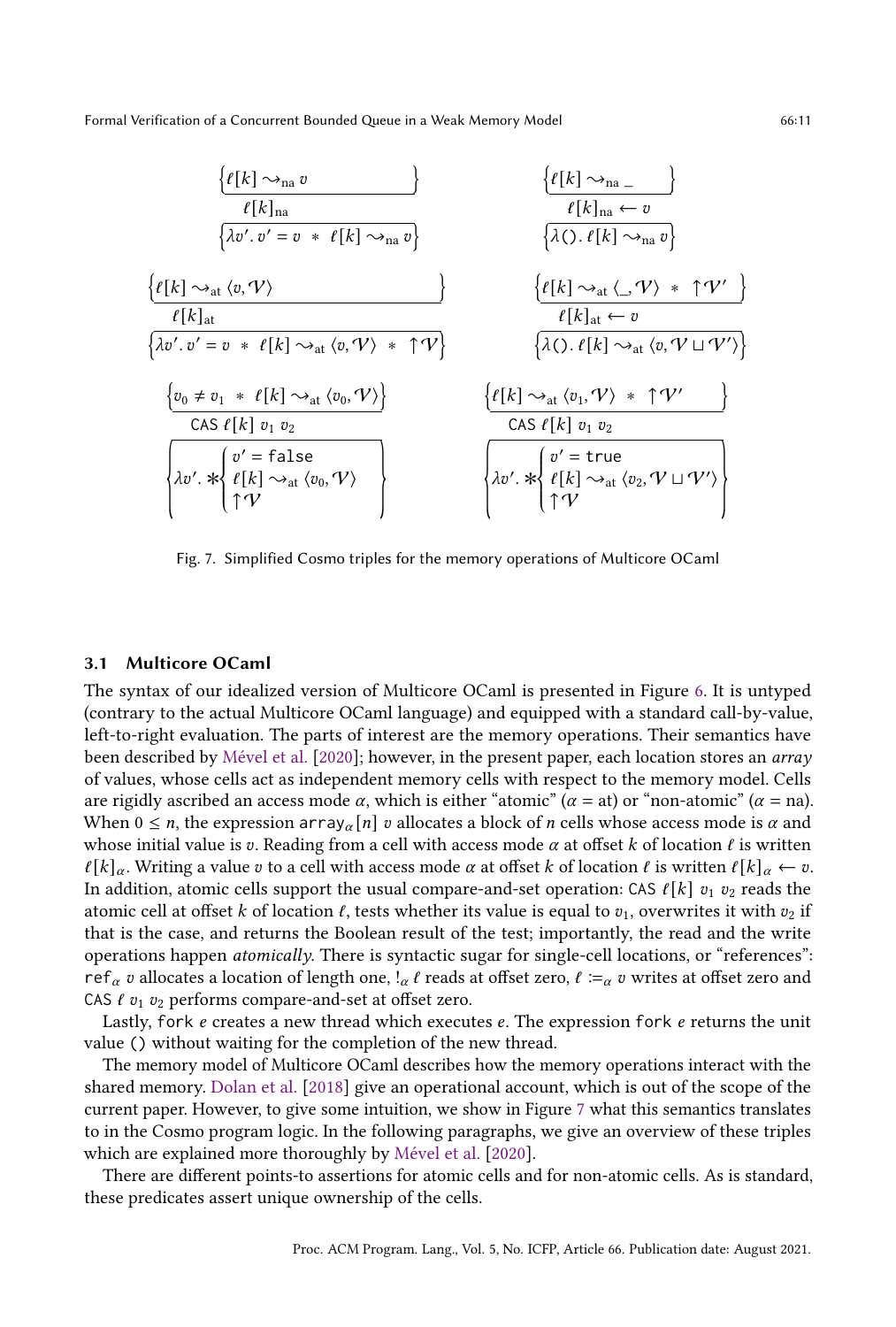Operations on non-atomic cells obey the usual-looking Hoare triples, but an important departure from sequential consistency is that their associated points-to assertion  $\ell[k] \leadsto_{\text{na}} v$  is subjective: the knowledge of the latest value v of a non-atomic cell  $\ell[k]$  is relative to the ambient view.<sup>[8](#page-0-0)</sup>

On the other hand, the points-to assertion  $\ell[k] \rightsquigarrow_{\text{at}} \langle v, \mathcal{V} \rangle$  that represents an atomic cell is objective: this implies that an atomic cell  $\ell[k]$  stores a single value  $v$  on which all threads agree. In addition, an atomic cell also stores a view  $V$ . As can be seen in the triples of atomic operations, this view accumulates the knowledge of all writers and transmits this knowledge to readers. This means that there is a happens-before relationship from a write operation to a read operation which reads from it (in a release-acquire fashion). In fact, atomic accesses are the prime means of inter-thread synchronization in Multicore OCaml.

The last two triples say that a failed CAS operation behaves as an atomic read (returning false), while a successful CAS operation behaves as the combination of an atomic read and an atomic write (returning true).

## <span id="page-11-0"></span>3.2 Overview of the Data Structure

The code of the concurrent queue library we consider appears in Figure [8.](#page-12-0) It uses a ring buffer of fixed capacity  $C \geq 1$ . The buffer is represented by two arrays of length C, statuses and items; in each slot (whose offset ranges from 0 included to  $C$  excluded), the buffer thus stores a *status* in an atomic field and an item in a non-atomic field. The data structure also has two integers stored in atomic references, head and tail.

Items are identified by their rank (starting at zero) of insertion in the queue since its creation. The item of rank k is stored in slot "k mod C", which from now on we denote as  $\hat{k}$ . The reference head stores the number of items that have been enqueued since the creation of the queue, including those that have since been dequeued. In other words, it is the rank of the next item to be enqueued. Similarly, tail stores the number of items that have been dequeued since the creation of the queue. In other words, it is the rank of the next item to be dequeued.

Each slot is in one of two states: either it is occupied, meaning that it stores some item of the queue; or it is *available*, meaning that the value it stores is irrelevant. In addition, for the concurrent queue operations to work properly, we must remember for which rank each slot was last used.<sup>[9](#page-0-0)</sup> The status encodes this information in a single integer, as follows:

- an even status 2k indicates that slot  $\overline{k}$  is available for storing a future item of rank  $k$ ;
- an odd status  $2k + 1$  indicates that slot  $k$  is currently occupied by the item of rank  $k$ .

Let  $h$  and  $t$  be the value of references head and tail, respectively. At any time, the ranks of items that are stored in the queue–or in the process of being stored–range from  $t$  included to  $h$ excluded, and there cannot be more than  $C$  such items. Thus, an invariant property of the queue is:

$$
0 \le t \le h \le t + C
$$

## <span id="page-11-1"></span>3.3 Explanation of the Code

The function enqueue repeatedly calls try\_enqueue until it succeeds; the latter can fail either because the buffer is full or because of a competing enqueuer.<sup>[10](#page-0-0)</sup>

When calling  $try\_enqueue$ , we start by reading the current value  $h$  of the reference head. To check that slot h is available for rank h, we read its status. If it differs from 2h, we fail: a status

 $8$ This single-value points-to assertion effectively forbids reasoning about races on non-atomic cells. The operational semantics of [Dolan et al.](#page-26-2) [\[2018\]](#page-26-2) is more general, as it gives a well-defined (albeit nondeterministic) semantics to racy uses of non-atomic cells.

<sup>&</sup>lt;sup>9</sup>Actually, we need not remember the full rank k: only the cycle,  $k \div C$ , is needed.

 $10$ The code does not distinguish between these two causes, but this is feasible with only one more test.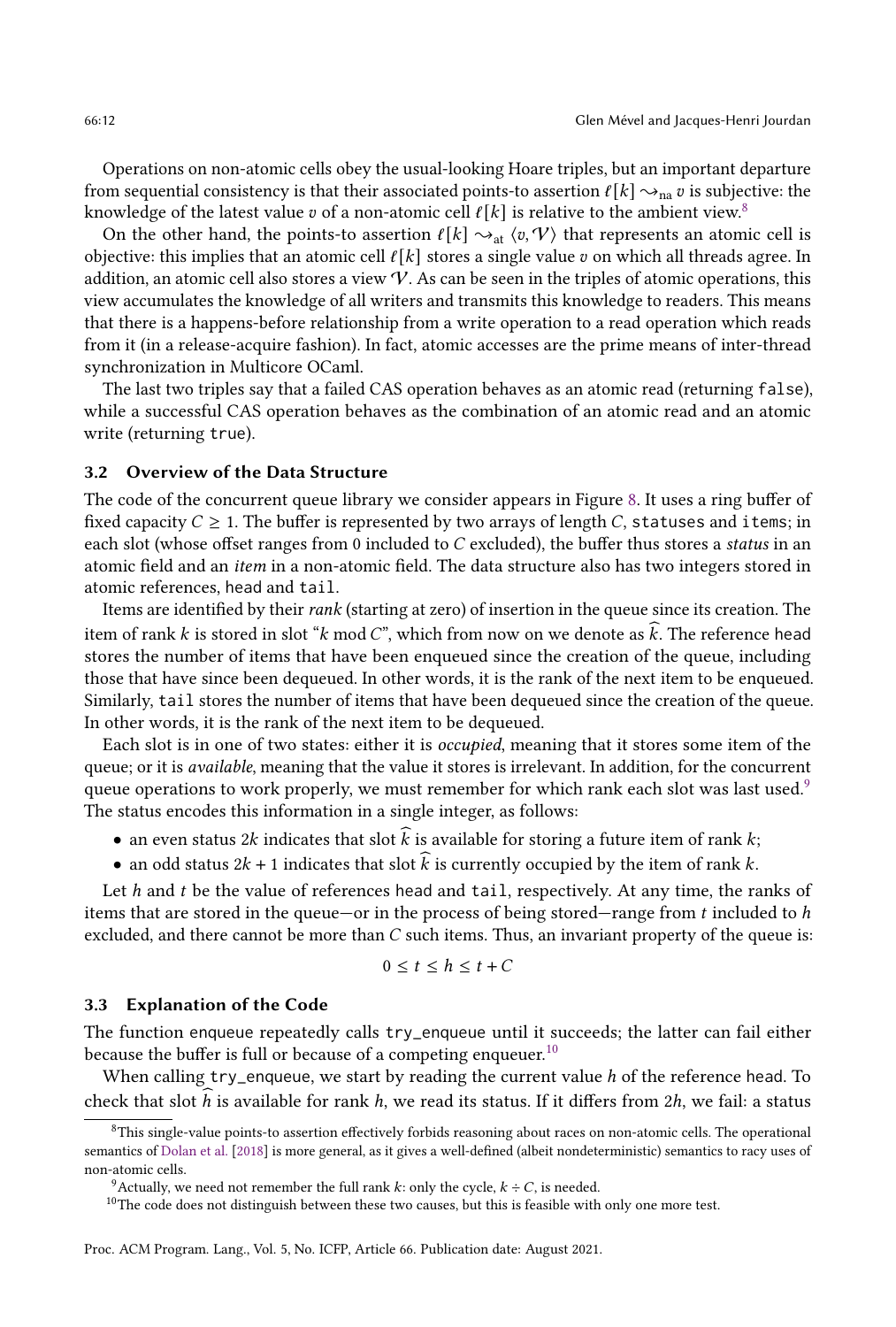```
let make () =let tail = ref_{at} 0 in
                                        let head = ref_{at} 0 in
                                        let items = array<sub>na</sub>[C] () in
                                        let statuses = array_{\text{at}}[C] 0 in
                                        for i from 0 to C - 1 do
                                          statuses[i]_{na} \leftarrow 2idone;
                                        (tail, head, statuses, items)
let try_enqueue q v =let (tail, head,
             statuses, items) = q in
      let h = !_{at} head in
      let s = statuses[h \mod C]<sub>at</sub> in
      if s = 2h \wedge CAS head h(h + 1) then
           items[h \mod C]<sub>na</sub> \leftarrow v;
           statuses[h \mod C]_{\rm at} \leftarrow 2h + 1;true
       else
         false
let rec enqueue q v =if try_enqueue q vthen ()
          else enqueueq \emph{v}let try_dequeue q =let (tail, head,
                                                                       statuses, items) = q in
                                                                  let t = !_{\rm at} tail in
                                                                  let s = statuses [t \mod C]_{at} in
                                                                  if s = 2t + 1 \wedge CAS tail t (t + 1) then
                                                                     let v = items[t mod C]<sub>na</sub> in
                                                                       items[t \mod C]<sub>na</sub> \leftarrow ();
                                                                       statuses[t \mod C]_{\text{at}} \leftarrow 2(t+C);Some v
                                                                  else
                                                                     None
                                                           let rec dequeue q =match try_dequeue q with
                                                                    | Some v \rightarrow v| None \rightarrow dequeue q
```
Fig. 8. Implementation of the bounded queue

less than  $2h$  indicates that the buffer is full<sup>[11](#page-0-0)</sup>, a status greater than  $2h$  indicates interference from another competing enqueuing thread, which has been attributed rank  $h$  before we have.

If the status is 2h, then we try to increment head from  $h$  to  $h + 1$ . If the CAS fails, we fail: again, another competing enqueuer has been attributed rank ℎ.

If the CAS succeeds, then we are attributed rank h and can proceed to inserting an item into slot h. As we will explain later, this implies that its status has not changed since we read it: the slot is still available. We write the new item, and then we update the status accordingly. This update must come last, as it serves as a signal that the slot is now occupied with an item and ready for dequeuers.

<sup>&</sup>lt;sup>11</sup>Technically, the public state of the queue may contain less than  $C$  elements in this case, so that we may consider it is not full. Here, by "full" we mean that the next buffer slot is either not reclaimed by anyone or still in the process of being emptied by another thread. Even though the buffer is "full", it may have available slots if dequeuing has completed more rapidly in these other slots.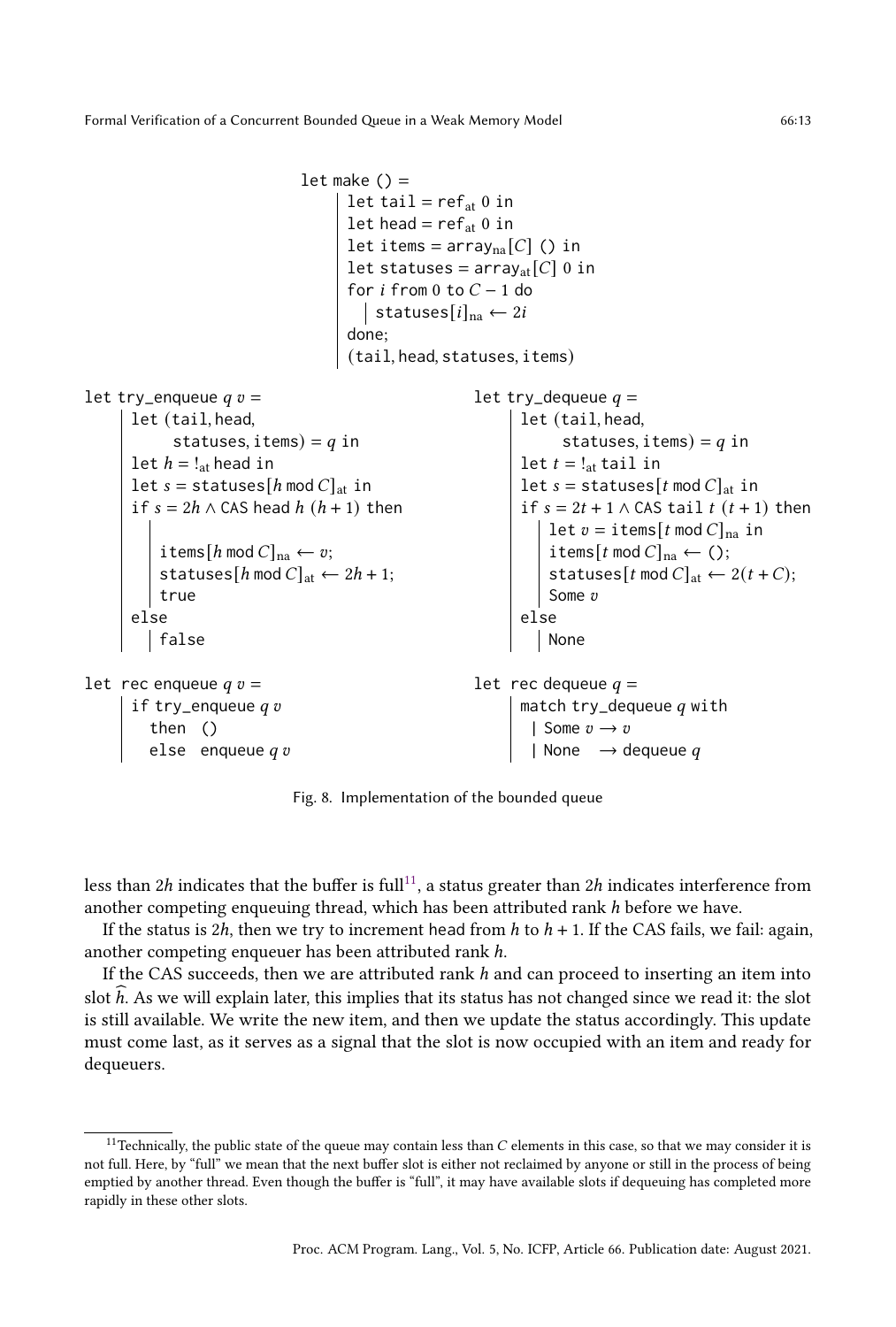Similarly, dequeue repeatedly calls try\_dequeue until it succeeds; the latter works analogously to try\_enqueue,<sup>[12](#page-0-0)</sup> and can fail either because the buffer is empty or because of a competing dequeuer.<sup>[10](#page-0-0)</sup>

## <span id="page-13-1"></span>3.4 Monotonicity of the Internal State of the Queue

Once the queue has been created, the reference head is only accessed from function try\_enqueue. The only place where it is modified is the compare-and-set operation in this function, which attempts to increment it by one, using a compare-and-set operation. Hence this counter is strictly monotonic, and we can regard a successful increment from  $h$  to  $h + 1$  as uniquely attributing rank  $h$ to the candidate enqueuer. Only then it is allowed to write into slot  $h$ .

Similarly, tail is only accessed from function try\_dequeue, is strictly monotonic, and a successful increment from  $t$  to  $t + 1$  uniquely attributes rank  $t$  to the candidate dequeuer. Only then it is allowed to write into slot  $\hat{t}$ .

The status of a given slot is strictly monotonic too. Indeed, there are two places where it is updated. As an enqueuer, when we write  $2h + 1$ , no other enqueuer updated the status since we read it to be 2ℎ, because only we have been attributed rank ℎ. In particular, it remained even, so no dequeuer tried to obtain rank h and update the status of slot  $\hat{h}$ . Hence, the status is still 2h when we overwrite it with  $2h + 1$ . Symmetrically, the status is still  $2t + 1$  when a dequeuer overwrites it with  $2(t + C)$ .

#### <span id="page-13-2"></span>3.5 Notes on Contention in the Queue

A noteworthy feature of this implementation is that it tries to limit competition between enqueuers and dequeuers. Indeed, enqueuers and dequeuers generally operate on separate references: enqueuers never access tail and dequeuers never access head. Hence in favorable situations-when the buffer is neither empty nor full—there are no enqueuer-dequeuer competitions beyond ones between an enqueuer and a dequeuer of the same rank.

A weakness of this implementation, however, is that it does not enjoy any non-blocking property [\[Fraser 2004,](#page-26-11) Chapter 2]: if an enqueuer or a dequeuer halts after it has been attributed a rank but before it updates the corresponding slot, then after some time, any other thread trying to enqueue or dequeue fails. »

# <span id="page-13-0"></span>4 PROOF OF THE SPECIFICATION FOR THE RING BUFFER

We now turn to proving the following.

THEOREM 4.1. There exist predicates IsQueue and QueueInv such that the implementation shown in Figure [8](#page-12-0) ( $\S$ 3) satisfies the functional specification appearing in Figure [5](#page-7-0) ( $\S$ 2.3).

In the Iris methodology, which Cosmo is based on, concurrent protocols are established thanks to ghost state and invariants. Ghost state in Iris is a flexible tool for defining custom resources. It takes values from algebraic structures called CMRAs; for the purpose of this paper, it is enough to think of a CMRA as a set equipped with a binary composition operation  $(\cdot)$  that is partial, associative and commutative. Ghost state values are assigned to ghost variables. The separation logic assertion  $\left[a^{\top} \right]$ where  $a$  is an element of some CMRA, intuitively means that we own a fragment of the ghost variable  $\gamma$  and that this fragment has value  $a$ . Unlike what happens with a traditional points-to assertion, the ownership and value of a ghost variable can be split into fragments according to the

 $12$  Overwriting the extracted value with a unit value () is unnecessary for functional correctness but it prevents memory leaks.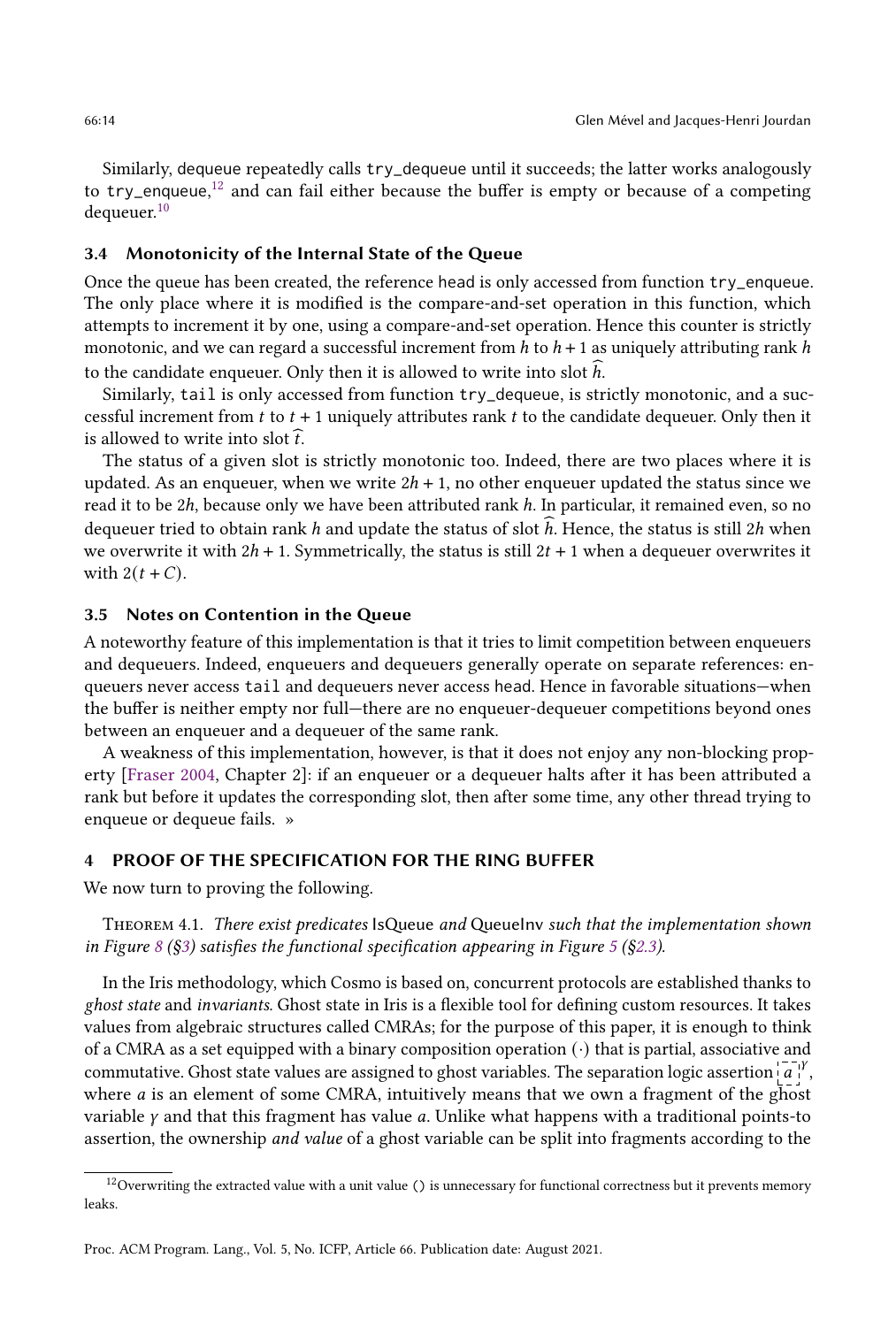<span id="page-14-0"></span>
$$
\gamma : \quad \text{AUTH}\left(\text{Ex}(\text{View}\times \text{UisW}\times \text{List}(\text{VAL}\times \text{View})))\right)
$$
\n
$$
\text{IsQueue } \gamma \mathcal{T} \mathcal{H} \left[ (v_0, \mathcal{V}_0), ..., (v_{n-1}, \mathcal{V}_{n-1}) \right] \triangleq \left[ \circ \left( \overline{\mathcal{T}}, \overline{\mathcal{H}}, \left[ (v_0, \mathcal{V}_0), ..., (v_{n-1}, \mathcal{V}_{n-1}) \right] \right) \right]^{\gamma}
$$

(a) Ghost state describing the public state

$$
S_{TATUSWITHVIEW} \triangleq (\mathbb{Z} \times VIEW, \sqsubseteq, \sqcup)
$$
  
\n
$$
(s_1, S_1) \sqsubseteq (s_2, S_2) \triangleq s_1 < s_2 \vee (s_1 = s_2 \wedge S_1 \sqsupseteq S_2)
$$
  
\n
$$
(s_1, S_1) \sqcup (s_2, S_2) \triangleq \begin{cases} (s_2, S_2) & \text{if } s_1 < s_2 \\ (s, S_1 \sqcap S_2) & \text{if } s_1 = s_2 = s \\ (s_1, S_1) & \text{if } s_1 > s_2 \end{cases}
$$

(b) Semi-lattice defining an order on status-view pairs

$$
\gamma_{\text{mono}} \quad : \quad \mathbb{Z} \xrightarrow{\text{fin}} \text{AUTH}(\text{STATUSWITHVIEW})
$$
\n
$$
\text{Witness } \gamma_{\text{mono}} \quad i \ (s, \mathcal{S}) \quad \triangleq \quad \left[ \overbrace{\{i \mapsto \circ (s, \mathcal{S})\}}^{\text{fin}} \right]^{ \gamma_{\text{mono}}}_{!}
$$

(c) Ghost state reflecting the monotonicity of statuses

$$
\begin{array}{rcl}\n\text{Ytokens} & : & \text{AUTH} \left( \mathbb{Z} \xrightarrow{\text{fin}} \text{Ex}(\text{UNIT} + \text{VAL} \times \text{View}) \right) \\
\text{TokenR } \text{Ytokens} \, k & \triangleq & \bigcirc \{ k \mapsto \text{()} \}^{\text{Ytokens}}_{\text{I}} \\
\text{TokenW } \text{Ytokens} \, k \, (v, V) & \triangleq & \bigcirc \{ k \mapsto \text{?}(v, V) \}^{\text{Ytokens}} \\
\end{array}
$$

(d) Ghost state implementing tokens

 $\lambda$ 

QueueInv1nner *q γ* 
$$
\hat{p}
$$
  $\hat{p}$ 

\nQueueInv1nner *q γ*  $\gamma$   $\gamma$   $\gamma$   $\gamma$   $\gamma$   $\gamma$   $\gamma$   $\gamma$   $\gamma$   $\gamma$   $\gamma$   $\gamma$   $\gamma$   $\gamma$   $\gamma$   $\gamma$   $\gamma$   $\gamma$   $\gamma$   $\gamma$   $\gamma$   $\gamma$   $\gamma$   $\gamma$   $\gamma$   $\gamma$   $\gamma$   $\gamma$   $\gamma$   $\gamma$   $\gamma$   $\gamma$   $\gamma$   $\gamma$   $\gamma$   $\gamma$   $\gamma$   $\gamma$   $\gamma$   $\gamma$   $\gamma$   $\gamma$   $\gamma$   $\gamma$   $\gamma$   $\gamma$   $\gamma$   $\gamma$   $\gamma$   $\gamma$   $\gamma$   $\gamma$   $\gamma$   $\gamma$   $\gamma$   $\gamma$   $\gamma$   $\gamma$   $\gamma$   $\gamma$   $\gamma$   $\gamma$   $\gamma$   $\gamma$   $\gamma$   $\gamma$   $\gamma$   $\gamma$   $\gamma$   $\gamma$   $\gamma$   $\gamma$   $\gamma$   $\gamma$   $\gamma$   $\gamma$   $\gamma$   $\gamma$   $\gamma$   $\gamma$   $\gamma$   $\gamma$   $\gamma$   $\gamma$   $\gamma$   $\gamma$   $\gamma$   $\gamma$   $\gamma$   $\gamma$   $\gamma$   $\gamma$   $\gamma$   $\gamma$   $\gamma$   $\gamma$   $\gamma$   $\gamma$   $\gamma$   $\gamma$   $\gamma$   $\$ 

(e) Internal invariant of the queue

Fig. 9. Definitions of assertions intervening in the proof of the bounded queue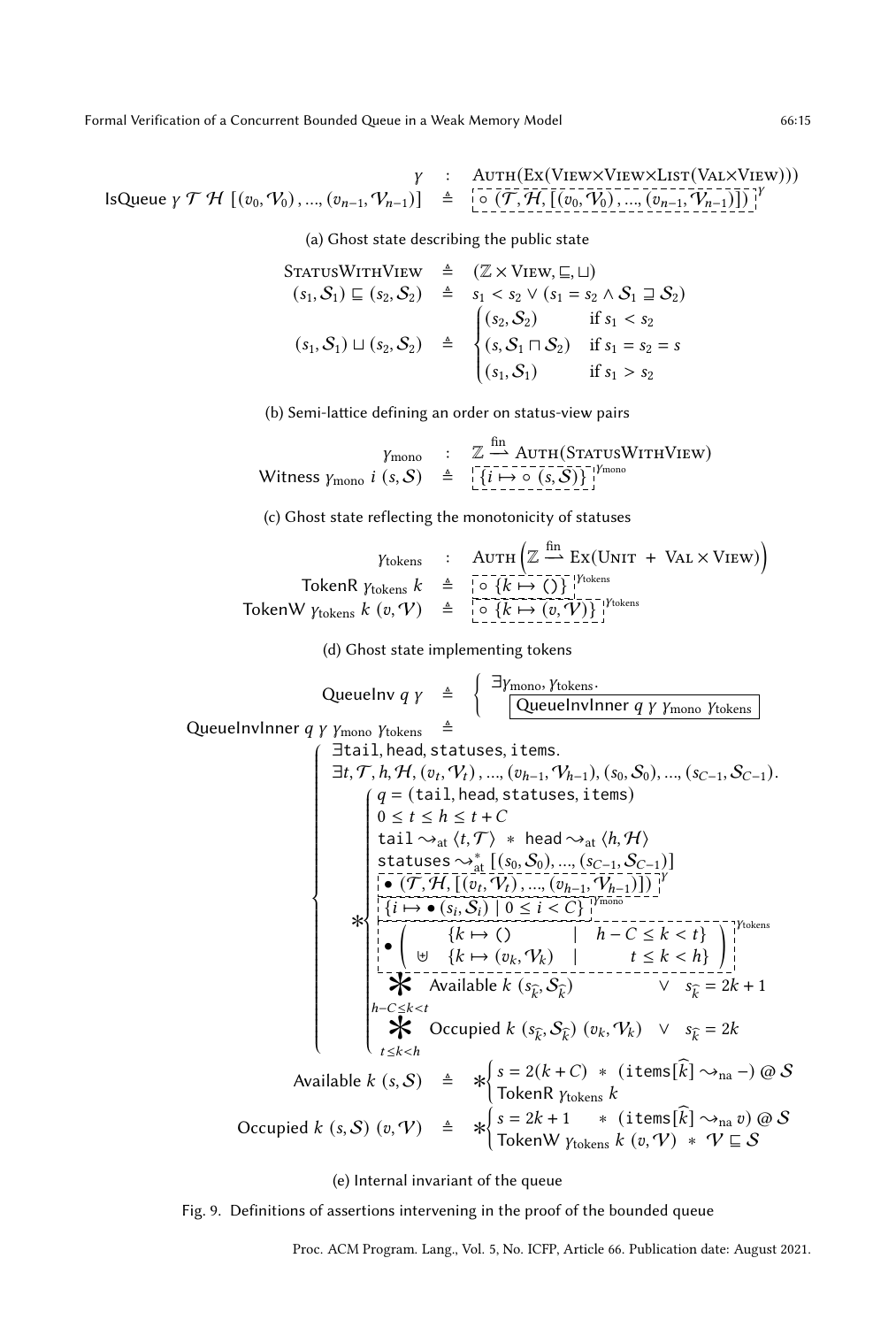composition operation of the CMRA:  $\left[a \cdot \overline{b}\right]^{Y}$  +  $\left[a^{-1}\right]^{Y} * \left[\overline{b}\right]^{Y}$ . In Cosmo, ghost state is objective, as it is independent from the physical state of the memory.

Ghost state can be coupled with invariants such as the ones presented in [ğ2.2](#page-3-1) to describe protocols that threads must follow to access shared resources. In Figure [9,](#page-14-0) one can see how this methodology is used for describing the internal protocol of the queue: the persistent predicate QueueInv  $q \gamma$  is in fact an invariant; the exclusive representation predicate IsQueue  $\gamma \mathcal{T} \mathcal{H}$   $[(v_0, \mathcal{V}_0), ..., (v_{n-1}, \mathcal{V}_{n-1})]$ is defined using ghost state, as are several internal resources. We detail these definitions in the following sections.

# 4.1 Public State

The assertion IsQueue  $\gamma \mathcal{T} \mathcal{H}$   $[(v_0, V_0), ..., (v_{n-1}, V_{n-1})]$ , defined in Figure [9a,](#page-14-0) exposes to the user the public state of the queue. This public state, as motivated in [ğ2.3,](#page-6-0) is composed of the tail view, the head view, and the list of current items with their views. It is tied to the internal state of the queue via the use of an authoritative ghost state, stored in a ghost variable  $\gamma$ . More precisely, the public state is kept in sync with the values which appear in an authoritative assertion  $\bullet$  ( $\mathcal{T}, \mathcal{H}, [(\tilde{v_0}, V_0), ..., (\tilde{v_{n-1}}, V_{n-1})]$ )<sup>1</sup>, the latter being owned by the internal invariant.

The two assertions satisfy the properties shown in Figure [10a.](#page-16-0) Rule [IsQueue-A](#page-16-1)gree asserts that the state known to the invariant (first premise) is identical to that known to the representation predicate (second premise). Rule [IsQueue-Update](#page-16-2) asserts that, whenever we own both the representation predicate and its authoritative counterpart, we can update the public state to any other value by taking a *ghost update* step. Such a ghost update is allowed by the Iris modality denoted  $\Rightarrow$ .

We achieve these properties by using an adequate CMRA for the values of the ghost variable  $\gamma$ . This CMRA is built by composing several classical Iris constructs: the exclusive CMRA  $Ex(S)$ , and the authoritative CMRA  $AUTH(M)$ . We do not explain the construction in more detail; we refer the interested reader to the documentation of Iris [\[Jung et al. 2018\]](#page-27-6).

It is worth remarking that this construction makes the representation predicate exclusive: it is absurd to own simultaneously two assertions of the form IsQueue  $\gamma$  – – –.

## 4.2 Internal Invariant

Along with the exclusive representation predicate IsQueue  $\gamma \mathcal{T} \mathcal{H}$  [( $v_0, V_0$ ), ...,  $(v_{n-1}, V_{n-1})$ ], we provide the user with a persistent assertion QueueInv  $q \gamma$  defined in Figure [9e.](#page-14-0) It contains the internal invariant governing the queue  $q$ , whose public state is exposed via the ghost variable  $\gamma$ . In addition to the public state, there are two more ghost variables, named  $\gamma_{\text{mono}}$  and  $\gamma_{\text{tokens}}$ , which are hidden to the user of the queue but needed internally. Thus they are existentially quantified in this persistent assertion. We will explain the purpose and meaning of these ghost variables in a moment. For now, we look at the internal invariant, QueueInvInner  $q \gamma \gamma_{\text{mono}} \gamma_{\text{tokens}}$ .

This invariant owns most of the physical locations of the queue: tail, head, statuses, and some parts of the array items. Recall that points-to assertions for atomic cells are objective and can be placed inside an invariant. The array-points-to assertion statuses  $\leadsto^*_{\rm at} [(s_0,\mathcal{S}_0),..., (s_{C-1},\mathcal{S}_{C-1})]$ is a shorthand for the following iterated conjunction:

$$
\mathbf{\mathcal{K}} \text{ statuses}[i] \rightarrow_{\text{at}} \langle s_i, \mathcal{S}_i \rangle
$$
  
 
$$
\mathbf{\mathcal{K}} \text{ statuses}[i] \rightarrow_{\text{at}} \langle s_i, \mathcal{S}_i \rangle
$$

Also, since we encode references as arrays of length one, we write tail  $\sim_{at} \langle t, \mathcal{T} \rangle$  as a shorthand for tail[0]  $\rightsquigarrow_{\text{at}} \langle t, \mathcal{T} \rangle$ .

Apart from this physical state, the invariant also stores ghost state. It owns the authority on all three ghost variables,  $\gamma$ ,  $\gamma$ <sub>mono</sub> and  $\gamma$ <sub>tokens</sub>. The authority of  $\gamma$  is simple: it ties internal values to the public state of the queue, as explained earlier. We now explain the other two pieces of ghost state.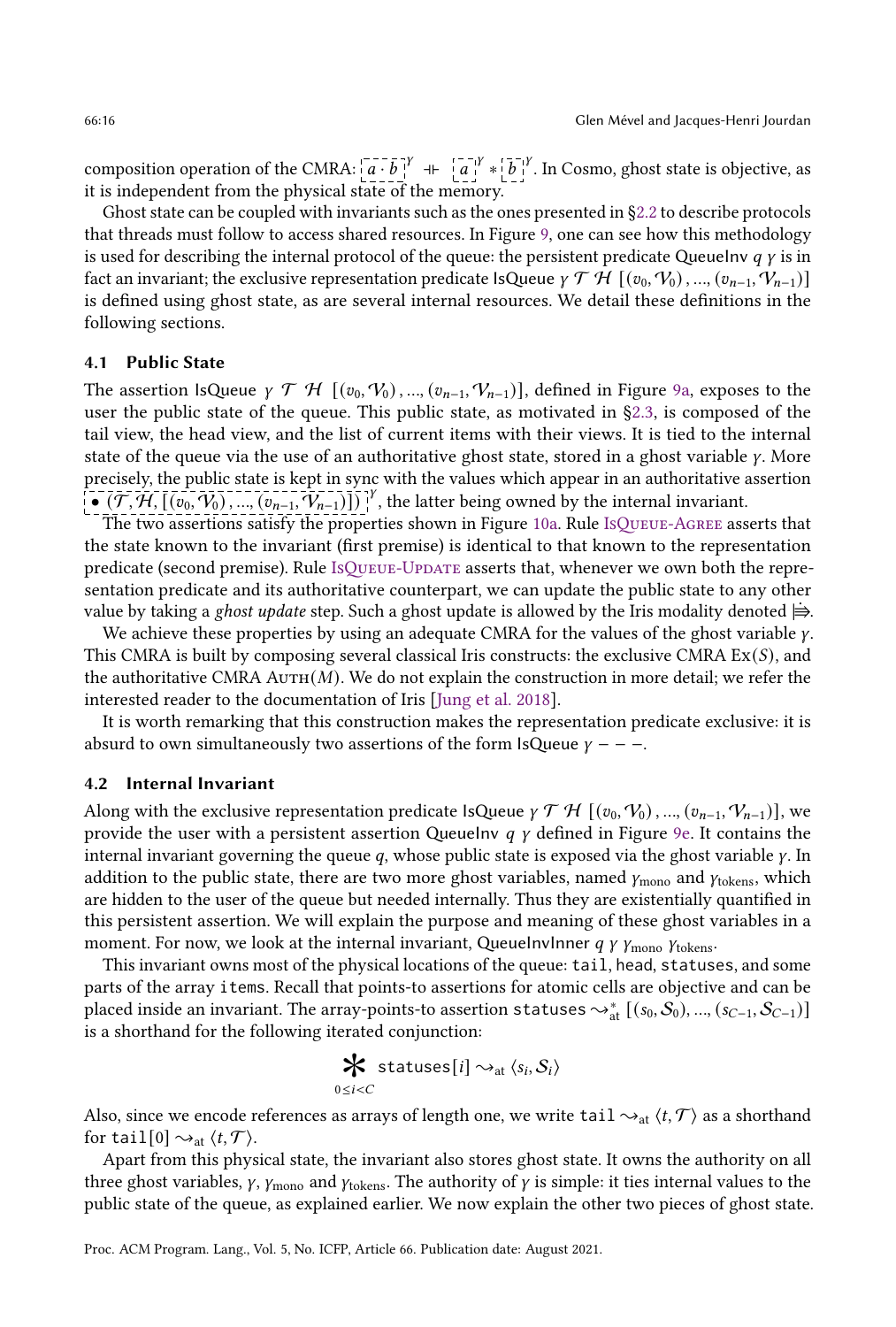<span id="page-16-1"></span><span id="page-16-0"></span>ISQUEUE-AGREE\n
$$
\frac{\left[\begin{array}{c}\n\bullet \text{ (} \mathcal{T}, \mathcal{H}, \left[\left(v_0, V_0\right), \ldots, \left(v_{n-1}, V_{n-1}\right)\right]\right)\right]^{\gamma}}{\sigma = \mathcal{T}' \land \mathcal{H} = \mathcal{H}' \land \forall i. \quad v = v'_i \land \mathcal{V}_i = V'_i\n\end{array}\n\left[\begin{array}{c}\n(v'_0, V'_0), \ldots, (v'_{n-1}, V'_{n-1})\right]\n\end{array}\right]
$$

<span id="page-16-2"></span>

<span id="page-16-4"></span>(a) Properties of the representation predicate

<span id="page-16-5"></span><span id="page-16-3"></span>Witness-Persistent persistent(Witness  $\gamma_{\text{mono}}$  *i*  $(s, S)$ ) Witness-Order  $\{i \mapsto \bullet \ (s, S)\}\$ '<sup>1Ymono</sup> \* Witness  $\gamma_{\text{mono}}$  i  $(s', S')$  $(s', \mathcal{S}') \sqsubseteq (s, \mathcal{S})$ Witness-Update  $\{i \mapsto \bullet \ (s, \mathcal{S})\}\$ <sup>1</sup>*Ymono* \*  $(s, \mathcal{S}) \sqsubseteq (s', \mathcal{S}')$  $\Rightarrow$  { $\overline{i}$  +  $\rightarrow$   $\overline{(s', S')}$ } $\overline{\phantom{i}}$  \* Witness  $\gamma$ <sub>mono</sub>  $i$   $(s', S')$ (b) Properties of witnesses

Token-Exclusive-RR TokenR  $\gamma_{\rm tokens}$   $k$   $\ast$  TokenR  $\gamma_{\rm tokens}$   $k'$  $\widehat{k} \neq \widehat{k'}$ Token-Exclusive-RW TokenR  $\gamma_{\text{tokens}} k$   $*$  TokenW  $\gamma_{\text{tokens}} k'$   $(v', \mathcal{V}')$  $\widehat{k} \neq \widehat{k'}$ Token-Exclusive-WW TokenW  $\gamma_{\text{tokens}} k\left(v, \mathcal{V}\right) * \text{TokenW } \gamma_{\text{tokens}} k'\left(v', \mathcal{V}'\right)$  $\widehat{k} \neq \widehat{k'}$ TokenR-Agree  $\bullet$   $m$ <sup>1</sup>/<sup>tokens</sup> \* TokenR  $\gamma$ <sub>tokens</sub>  $k$  $m(k) = ()$ TokenW-Agree  $\bullet m$ <sup>{Ytokens}</sup> \* TokenW  $\gamma$ <sub>tokens</sub>  $k$  (v, V)}  $m(k) = (v, V)$ Token-Update-RW  $\bullet m$ <sup>{Ytokens}</sup> \* TokenR  $\gamma$ <sub>tokens</sub>  $(k - C)$  $\Rightarrow \boxed{\bullet m[k-C \mapsto \bot][k \mapsto (v,\overline{V})]}^{\text{Ytokens}}$  \* TokenW  $\gamma_{\text{tokens}} k(v, V)$ Token-Update-WR  $\bullet m$ <sup>{Ytokens}</sup> \* TokenW  $\gamma$ <sub>tokens</sub>  $k(x, V)$  $\Rightarrow \neg n[k \mapsto ()]$ <sup>'Ytokens</sup> \* TokenR  $\gamma_{\text{tokens}}$  k (c) Properties of tokens

<span id="page-16-7"></span><span id="page-16-6"></span>Fig. 10. Axiomatic description of the ghost state of the queue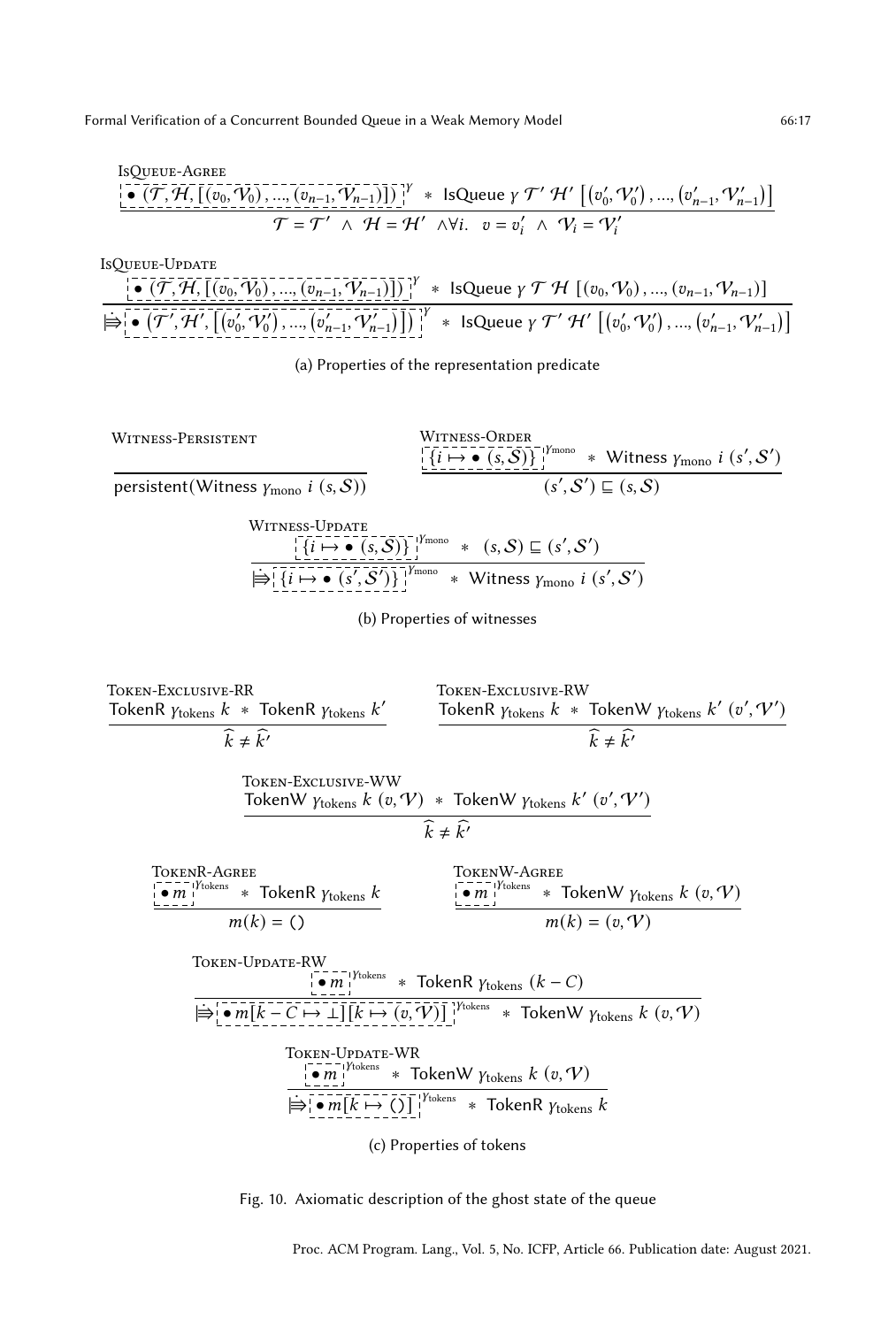## 4.3 Monotonicity of Statuses

The purpose of the ghost variable  $\gamma_{\text{mono}}$  is to reflect the fact that statuses are monotonic. More precisely, they are strictly monotonic: every write to a status cell necessarily increases its value. As a consequence, as long as the value of a status cell has not increased, we know that no write happened to it and, in particular, that the view that it stores has not increased either. In other words, we have the monotonicity of the value-view pair stored in a status cell, for the lexicographic order where the order on views is reversed:

$$
(s_1, S_1) \sqsubseteq (s_2, S_2) \iff s_1 < s_2 \lor (s_1 = s_2 \land S_1 \sqsupseteq S_2)
$$

This stronger monotonicity property will be used in proofs, and specifying it is thus an additional requirement of working with a weak memory model.

To reflect monotonicity of the status of offset *i*, we use two assertions,  $\left\{i \mapsto \bullet \ (s, S)\right\}$ and Witness  $\gamma_{\text{mono}}$  i (s, S), connected via a ghost variable  $\gamma_{\text{mono}}$ . Relevant definitions appear in Figure [9c.](#page-14-0) The first assertion, owned by the invariant of the queue is connected by the invariant to the value-view pair stored in the status cell. It is exclusive: for any offset *i*, two assertions of the form  $\frac{1}{i}$   $\{i \mapsto \bullet\}$   $\frac{1}{i}$   $\{i \mapsto \bullet\}$  cannot hold simultaneously. The second assertion Witness  $\gamma_{\text{mono}}$  i  $(s, S)$ means that the value-view pair stored in the status cell is at least  $(s, S)$ . Importantly, a witness assertion is persistent: once it has been established, it remains true forever and can be duplicated at will.

We thus have the properties summarized in Figure [10b.](#page-16-0) Rule WITNESS-PERSISTENT is the persistence just mentioned. Rule [Witness-Order](#page-16-4) asserts that a witness gives a lower bound on what the status cell currently stores. Rule WITNESS-UPDATE asserts that we can update a status cell to any larger (or equal) content, and obtain a witness for that content.

We achieve these properties by constructing an adequate CMRA for the values taken by the ghost variable  $\gamma_{\rm mono}$ . Again, we will not explain standard Iris constructs here, except for one point. The construction involves building a CMRA whose carrier set is  $\mathbb{Z} \times V$ IEW, the set of status-view pairs, and whose inclusion order<sup>[13](#page-0-0)</sup> coincides with the desired order  $\subseteq$ . A general recipe for deriving a CMRA structure with a given inclusion order, if that order admits binary joins, consists in taking the join operation as the composition of the CMRA [\[Timany and Birkedal 2021\]](#page-28-5). In this case, we equip the product set  $\mathbb{Z} \times$  VIEW with the join-semilattice structure whose definition appears in Figure [9b.](#page-14-0)

## 4.4 Available and Occupied Slots

In Figure [9e,](#page-14-0) the last two lines of the invariant describe the state of each slot. For clarity, we introduce two abbreviations: the assertion Available k  $(s, S)$  represents slot  $\widehat{k}$  being available for a future item of rank  $k + C$ ; the assertion Occupied  $k(s, S)$  ( $v, V$ ) represents slot k being occupied by the item of rank  $k$ , whose value is  $v$  with the associated view  $V$ . In these two abbreviations, the status field of the slot has value  $s$  and stores view  $S$ . These abbreviations are also where we keep the ownership of the *non-atomic* cell items[ $\widehat{k}$ ], via a points-to assertion.

Recall that, in Cosmo, unlike an atomic points-to assertion, a non-atomic points-to assertion is subjective: its truth depends on the view of the subject thread. As a consequence, it cannot be placed in an invariant as is. In order to share this assertion, we must explicitly indicate at which view it holds. This is the purpose of the @ connective.

At which view can we own a non-atomic memory cell? At a view which contains the latest write event to that cell. Fortunately, in our case, any thread–enqueuer or dequeuer–which writes to the non-atomic cell items[k] then writes to the atomic cell statuses[k]. Thus it adds its knowledge, including its own write to the item field, to the view  $S$  stored by the status field.

<sup>&</sup>lt;sup>13</sup>For two elements a and b of a CMRA M, we say that b is included in a if there exists some c such that  $a = b \cdot c$ .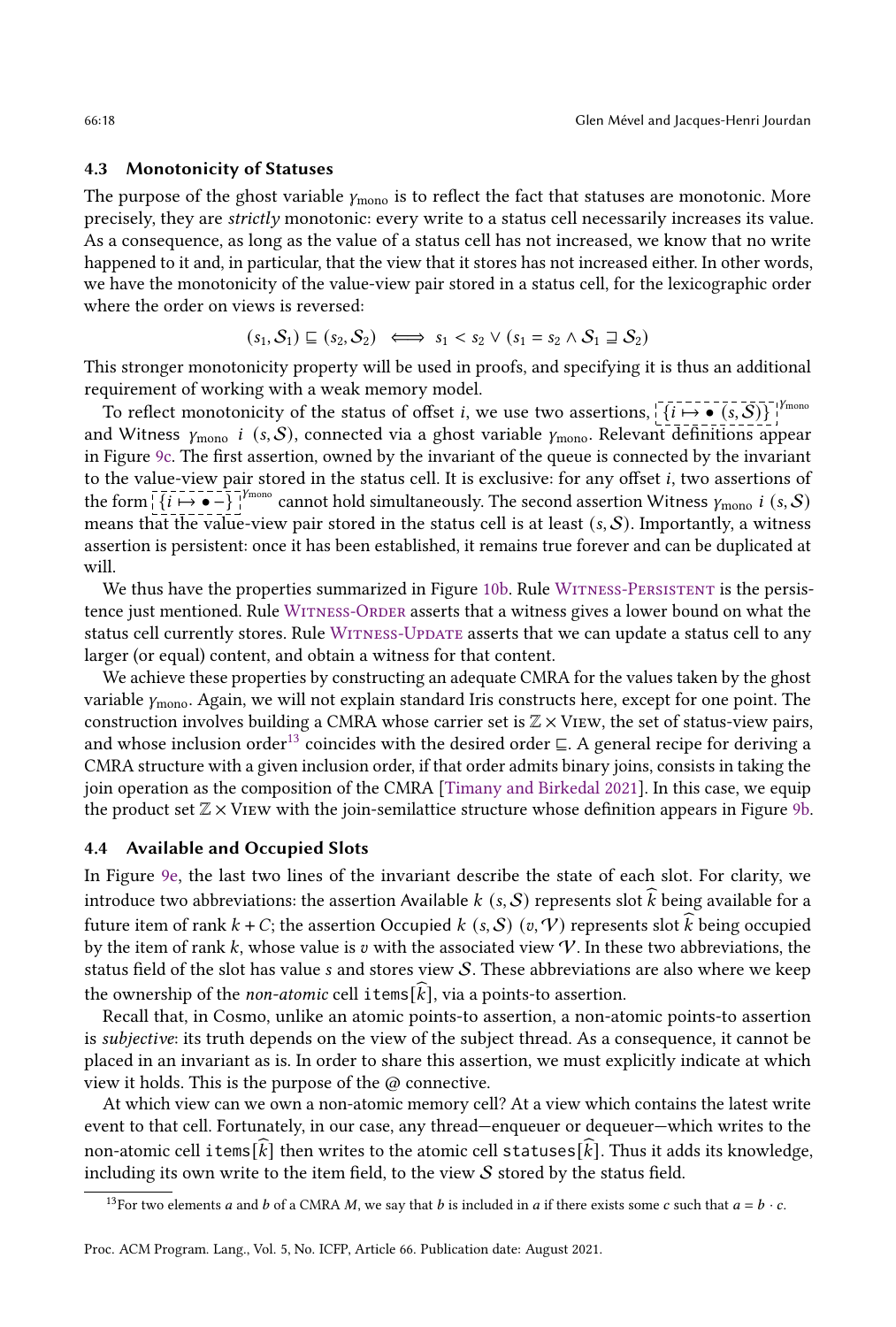With all this said, a first attempt at representing the buffer might look as follows:

 $\sqrt{ }$ 

QueueInvInner *q y y* mono *Y* tokens = 
$$
\frac{2}{3}
$$
  $\star$   $\star$  Available *k* (*s*<sub>*k*</sub>, *S*<sub>*k*</sub>)

\nAvailable *k* (*s*<sub>*k*</sub>, *S*<sub>*k*</sub>) (*v*<sub>*k*</sub>, *V*<sub>*k*</sub>)

\nAvailable *k* (*s*, *S*) =  $s = 2(k + C) * (\text{items}[\hat{k}] \rightarrow_{\text{na}} -) \text{ @ } S$ 

\nOccupied *k* (*s*, *S*) (*v*, *V*) =  $s = 2k + 1 * (\text{items}[\hat{k}] \rightarrow_{\text{na}} v) \text{ @ } S * V \subseteq S$ 

That is, we describe the C slots by ranging from  $h - C$  to  $h$ . The indices from  $h - C$  to  $t$  correspond to available slots, while indices from t to h correspond to slots occupied by the items of the queue. In both cases, we own the item field at the view  $S$  which is stored in the corresponding status field. The item field of an available slot stores an arbitrary value, while for an occupied slot it stores the item v.

An occupied slot should also carry the view  $\mathcal V$  which the queue is supposed to transfer from the enqueuer to the dequeuer alongside item  $v$ . This again relies on the view  $S$ : the enqueuer adds  $V$  to  $S$  when updating the status, and the dequeuer adds  $S$  into its own view when reading the status; so, to retrieve V, it is enough to state the inclusion  $\mathcal{V} \subseteq \mathcal{S}$ .

The tentative invariant stated above, however, is not correct: while an invariant has to hold at any point of the execution, the assertion above is temporarily invalidated when a thread enqueues or dequeues. Specifically, the thread breaks the assertion when it increments head or tail, thus committing to enqueuing or dequeuing, until it updates the status of the corresponding slot. It is thus necessary to represent slots which are in a temporary state. In the actual invariant shown in Figure [9e,](#page-14-0) slots from  $h - C$  to t are either available or in a temporary state where they appear as occupied ( $s_{\hat{k}} = 2k + 1$ ), until a dequeuer finishes emptying them; slots from *t* to *h* are either occupied or in a temporary state where they appear as available ( $s_{\hat{k}} = 2k$ ), until an enqueuer finishes filling them.

When an enqueuer or dequeuer moves a slot into a temporary state, it takes ownership of its item field, so that it can write to it. Hence the invariant does not have the corresponding points-to assertion. The thread must give it back when updating the status.

## 4.5 Slot Tokens

This time frame—when a slot is in a temporary state—is also when the last piece of ghost state, stored in the ghost variable  $\gamma_{\text{tokens}}$ , intervenes. Other threads can make the queue progress between the moment when an enqueuer is attributed rank  $k$ , and the moment when it returns the updated slot to the invariant. An enqueuer needs the assurance that the queue has not gotten too far and attributed the slot on which it was working to a dequeuer, or to another enqueuer in a subsequent cycle.

To this effect, we start by stating how advances of the head and tail are limited with respect to one another; indeed, we prove these inequalities as part of the invariant:

$$
0\leq t\leq h\leq t+C
$$

We also maintain in existence one token for each rank from  $h - C$  to h. These tokens are exclusive assertions, and there cannot exist two tokens whose ranks are congruent modulo C. Hence the token of rank  $k$  is enough to grant unique write access to slot  $k$ . We use it as follows.

<span id="page-18-0"></span>(1) When an enqueuer is attributed rank  $k$ , it borrows a newly created token of the same rank.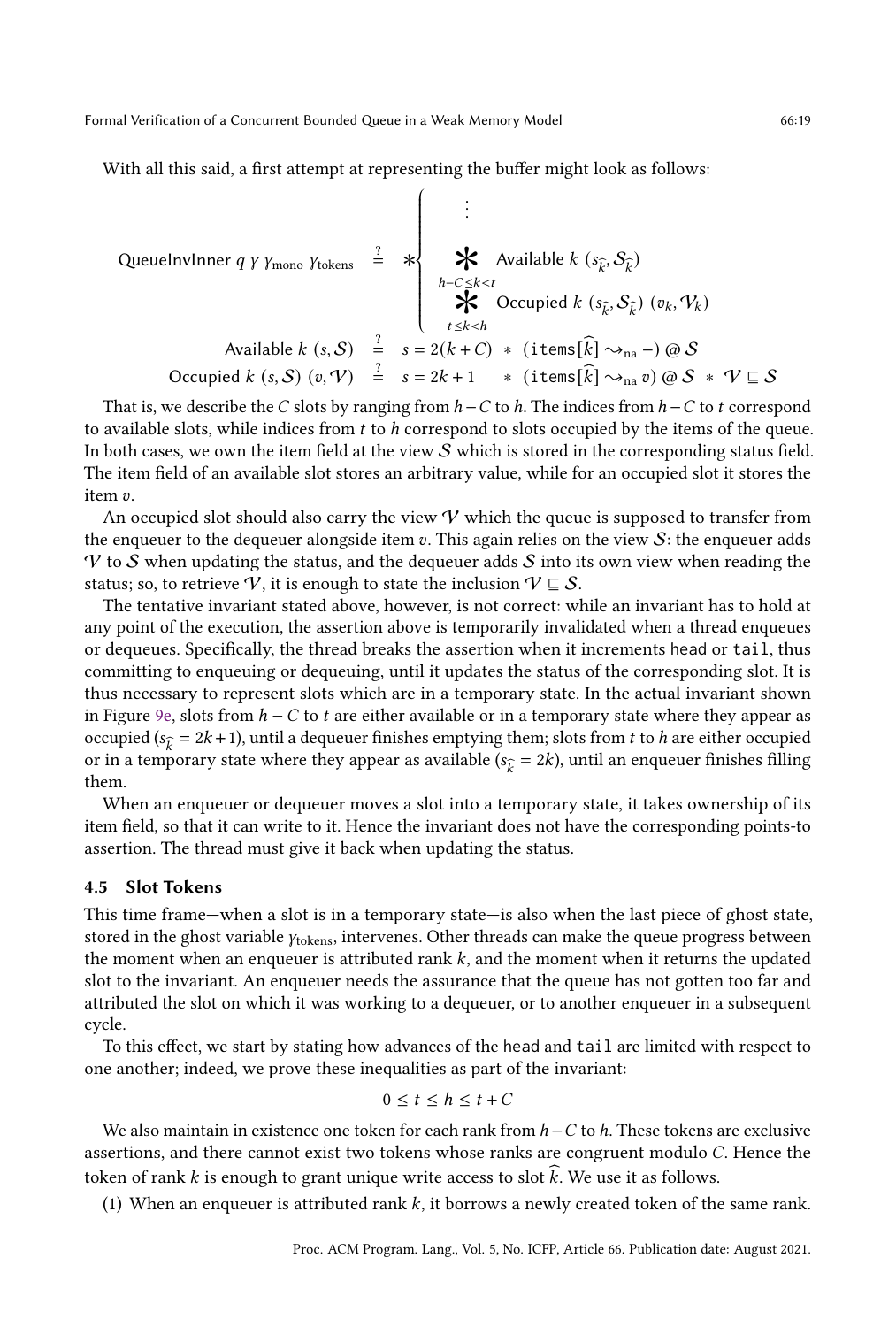- <span id="page-19-1"></span>(2) When returning the updated slot to the invariant, the enqueuer also returns the token; from that moment the token is thus kept in the assertion Occupied  $k$  (s, S) (v, V).
- <span id="page-19-2"></span>(3) When a dequeuer is attributed rank  $k$ , it claims that assertion and borrows the token.
- <span id="page-19-3"></span>(4) When returning the updated slot to the invariant, the dequeuer also returns the token; from that moment the token is thus kept in the assertion Available  $k$  (s,  $\mathcal{S}$ ).

In step [1,](#page-18-0) the token is created while destructing the token of rank  $k - C$  taken from the assertion Available  $(k - C)$  –, which represents the available cell that the thread claims for enqueuing.

To be able to distinguish between the two temporary states (enqueuing and dequeuing), we give the token a flavor: from steps [1](#page-18-0) to [2](#page-19-1) it is a write token; from steps [3](#page-19-2) to [4](#page-19-3) it is a read token. At any moment, there are read tokens from rank  $h - C$  to  $t$ , and write tokens from  $t$  to  $h$ .

We have a last requirement: when an enqueuer is attributed rank  $k$ , the new item is added to the public state immediately—the CAS operation on head is the commit point of enqueuing—even though the enqueuer has not actually written the item yet. When it finally returns the updated slot, the enqueuer has lost track of the public state, which may have continued to progress in the meantime. At that moment, it thus needs a reminder that the item it just wrote is indeed the one it was expected to write. We implement this by adding the value  $v$ —and view  $V$ —of the item as a payload to the write token.

The read token of rank k is denoted by TokenR  $y_{\text{tokens}}$  k, while the write token of rank k with payload v and V is denoted by TokenW  $\gamma_{\text{tokens}} k$  (v, V). Their authoritative counterpart, owned by the invariant, is an assertion of the form  $\overline{\bullet}$  m. The same where *m* is a finite map. Its domain is the range  $[h - C, h)$  of ranks which have a token, and its images are the payload (considering that read tokens bear a payload of ()). In the invariant, the value of the map is connected to that of the public state.

The assertions are defined in Figure [9d](#page-14-0) and satisfy the properties in Figure [10c.](#page-16-0) The first three properties say that tokens are exclusive. The next two say that tokens agree with the authoritative counterpart, hence with the public state. Rule [Token-Update-RW](#page-16-6) corresponds to step [1](#page-18-0) in the list above, where we create a write token of rank  $k$  by destructing a read token of rank  $k - C$ . Likewise, rule [Token-Update-WR](#page-16-7) corresponds to step [3,](#page-19-2) where we turn a write token into a read token of the same rank.

In addition to these rules, the finite map described in the internal invariant is such that, whenever we own a read token (respectively a write token), the rank of this token necessarily lies in the range  $[h - C, t)$  (respectively  $[t, h)$ ), where t and h are the values of tail and head which are existentially quantified in the invariant. Thanks to that property, at step [4](#page-19-3) (respectively [2\)](#page-19-1), when a dequeuer (respectively an enqueuer) returns the token, it knows that the rank it has been operating on is still in the right range—in other words, that the queue has not advanced too far while the thread was working.

There are more properties that are invariants of the queue, and thus could be stated and verified. However, they are not needed to prove that the code satisfies its specification. For example, the fact that tail and head are strictly monotonic, and the fact that statuses are non-negative, are not explicitly used.

#### <span id="page-19-0"></span>4.6 Logical Atomicity

The specification that we wish to prove is a logically atomic Hoare triple. The definition of such triples for Iris is given by [Jung et al.](#page-27-5) [\[2015,](#page-27-5) ğ7] and further refined by [Jung](#page-27-13) [\[2019\]](#page-27-13). It turns out that this definition can be ported as is using the connectives of Cosmo. As we will see in [ğ4.7](#page-20-0) and [ğ5.3,](#page-24-0) the logically atomic triples so defined can be proved and are sufficient for interesting clients. We do not attempt to replicate in this paper the full definition. An approximate definition that suffices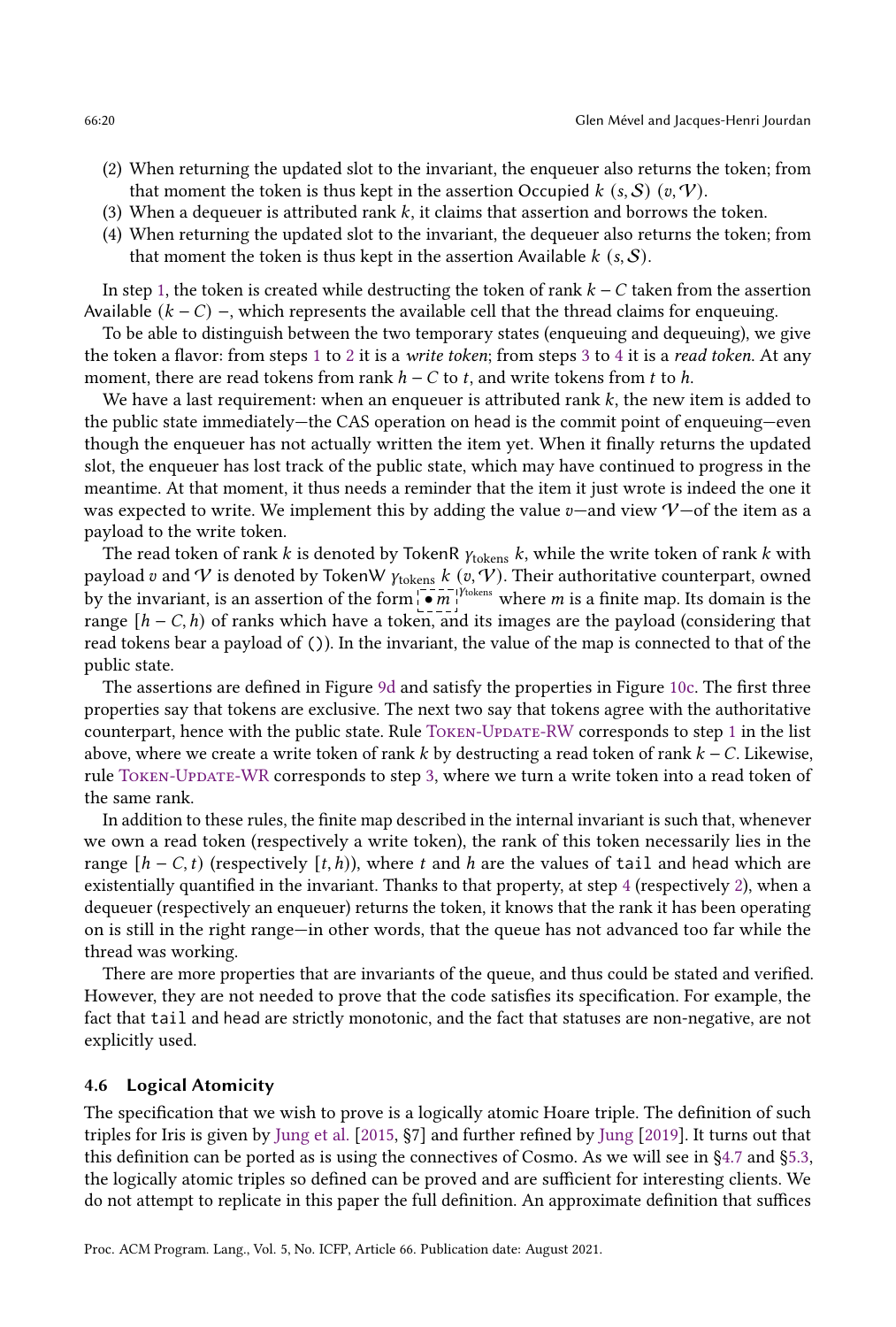to capture the essence of logical atomicity, and to understand our proof, is:

$$
\langle x, P \rangle e \langle \Phi \rangle \triangleq \forall \Psi, \left[ \ulcorner \Rightarrow^0 \exists x. P * \left( \forall v. \Phi v \; * \; \theta \Rightarrow^T \Psi v \right) \right] \; * \; \text{wp } e \{ \Psi \}
$$

In this formula, the variable P is a Cosmo assertion (of type vPROP); the variables  $\Phi$  and  $\Psi$  are predicates on values (of type VAL  $\rightarrow$  vProp); P and  $\Phi$  may refer to the name x. The assertion wp  $\ell \{ \Psi \}$  is the weakest precondition for program  $\ell$  and postcondition  $\Psi$  (in Iris, Hoare triples are syntactic sugar for weakest preconditions).

The purpose of a logically atomic triple is to give a specification to a non-atomic program  $e$  as *if it were atomic.* In practice, we require that the proof of  $e$  accesses the precondition and turns it into the postcondition in one atomic step only, which we call the commit point of this logically atomic program. That is, if e satisfies the triple  $\langle x, P \rangle e \langle \Phi \rangle$ , then it can perform several steps of computation but, as soon as it accesses the resource  $P$ , it must return the resource  $\Phi$  in the same step of computation.<sup>[14](#page-0-0)</sup> Once it has done so, e can perform further computation steps but P is not available anymore. As explained in [ğ2.2,](#page-3-1) thanks to this constraint, the client of this specification can open invariants around  $e$  as if  $e$  were atomic.

To capture this atomicity requirement, we ask the proof of the logically atomic triple for  $e$  to be valid for any postcondition Ψ chosen by the client. Given that Ψ is arbitrary, the only means of establishing this postcondition is to use the premise  $\bar{a} \not\equiv \emptyset \exists x \ldotp P \ast (\forall v \ldotp \Phi v \ast \emptyset \Rightarrow \bar{a} \forall v \ldotp p, \text{ which is }$ known as an *atomic update*. When desired, this atomic update gives access to the precondition  $P$  for some value of x, and, in exchange for the postcondition  $\Phi$  of the logically atomic triple, it returns the resource Ψ, which can then be used to finish the proof. Crucially, the masks Ø and ⊤ annotating the fancy updates  $\bar{f} \mapsto^0$  and  $\bar{g} \mapsto^T$  require that the atomic update be used during one atomic step only, as required.

Using the invariant rules of Iris [\[Jung et al.](#page-27-6) [2018\]](#page-27-6), it is easy to show that atomic updates can be used to open and close invariants. Rule [LAInv](#page-5-2) follows as a corollary, rule [LAHoare](#page-5-1) is immediate.

#### <span id="page-20-0"></span>4.7 Proof of **try\_enqueue**

We now outline the proof that try\_enqueue satisfies its specification from Figure [5.](#page-7-0) The proof for try\_dequeue is similar; those for enqueue and dequeue are deduced from the previous two by an obvious induction; and the proof of make is simply a matter of initializing the ghost state. The interested reader may find these proofs, conducted in the Coq proof assistant, in our repository [\[Mével](#page-27-15) [et al. 2021\]](#page-27-15).

Recalling here the specification in Figure [5,](#page-7-0) and unfolding the definition of Queuelnv  $q \gamma$ , we ought to prove the following assertion:

| Queuelnvlnner $q \gamma$ $\gamma$ <sub>mono</sub> $\gamma$ <sub>tokens</sub>                                                                                                                                                                                                                                                                                                                                                                                                                                          |           |  |  |  |  |
|-----------------------------------------------------------------------------------------------------------------------------------------------------------------------------------------------------------------------------------------------------------------------------------------------------------------------------------------------------------------------------------------------------------------------------------------------------------------------------------------------------------------------|-----------|--|--|--|--|
| $ T, H, n, (v_0, V_0), , (v_{n-1}, V_{n-1}).$                                                                                                                                                                                                                                                                                                                                                                                                                                                                         |           |  |  |  |  |
| IsQueue $\gamma$ $\mathcal{T}$ $\mathcal{H}$ $[(v_0, V_0), , (v_{n-1}, V_{n-1})]$                                                                                                                                                                                                                                                                                                                                                                                                                                     | $*$ 1 $V$ |  |  |  |  |
| try_enqueue $q v$                                                                                                                                                                                                                                                                                                                                                                                                                                                                                                     |           |  |  |  |  |
| $\left\{\lambda b.\vee\left[\begin{array}{l} \text{IsQueue } \gamma \mathcal{T} & \mathcal{H} \\ \text{IsQueue } \gamma \mathcal{T} & (\mathcal{H} \sqcup \mathcal{V}) \end{array}\left[\begin{array}{l} (v_0, \mathcal{V}_0), , (v_{n-1}, \mathcal{V}_{n-1}) \end{array}\right] \right. \\ \left.\left. \begin{array}{l} * & b = \text{false} \\ \text{IsQueue } \gamma \mathcal{T} & (\mathcal{H} \sqcup \mathcal{V}) \end{array}\right] \left(\begin{array}{l} (v_0, \mathcal{V}_0), , (v_{n-1}, \mathcal{V}_{n-1$ |           |  |  |  |  |

<sup>&</sup>lt;sup>14</sup>The full definition of logically atomic triples allows to access the precondition atomically before the commit point, hence without turning it into the postcondition. This is called *aborting*; it is not needed in our proof, and out of the scope of this paper.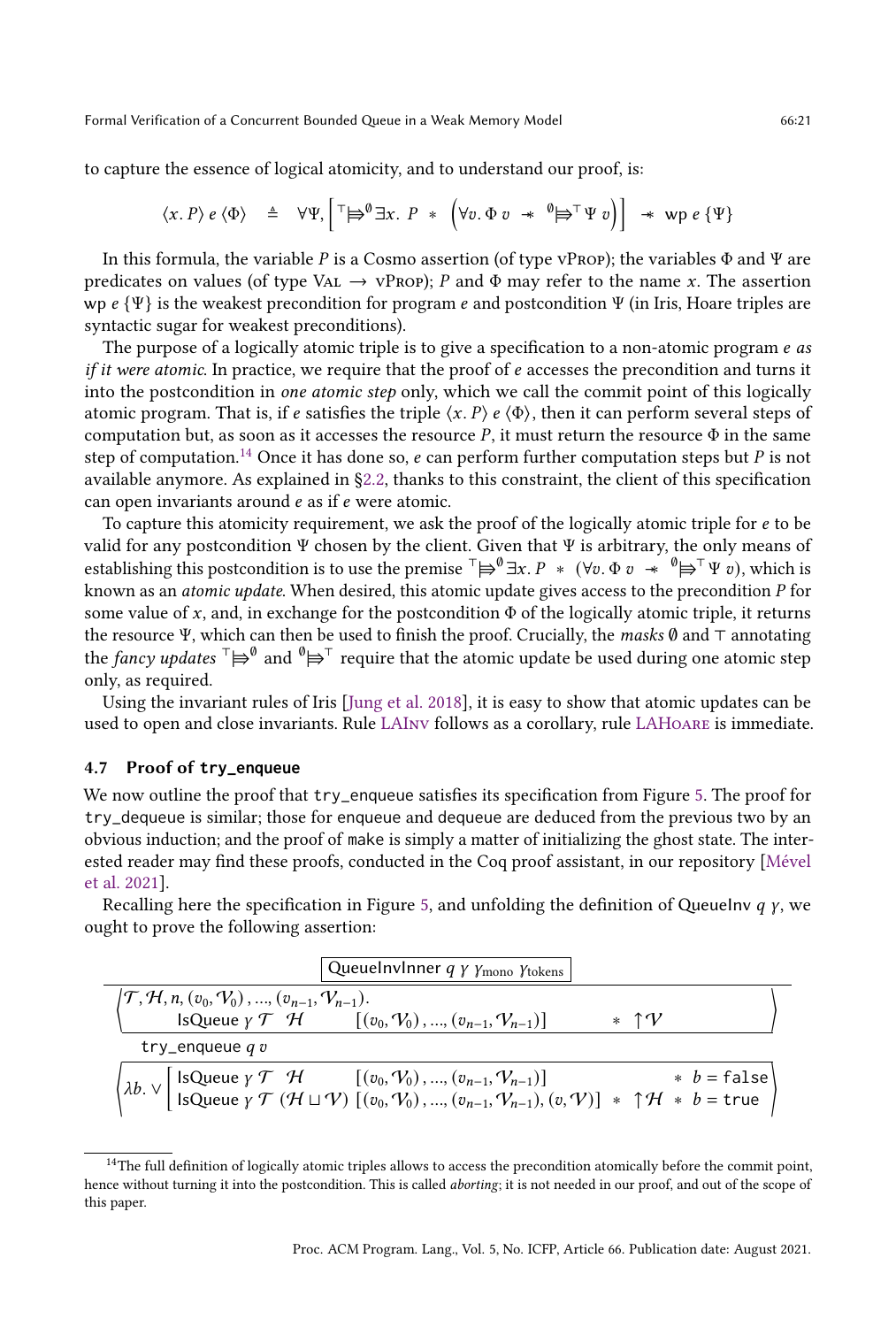After unfolding the logically atomic triple, we must prove wp (try\_enqueue  $q \, v$ ) {Ψ} for any Ψ, when in the proof context we have the internal invariant of the queue (with ghost variables  $\gamma$ ,  $\gamma$ <sub>mono</sub>,  $\gamma$ <sub>tokens</sub>) as well as the atomic update whose precondition and postcondition are that of the triple above. We then step through the program using usual weakest-precondition calculus.

The first interesting step is the atomic read of head. The ownership of that reference is shared in the invariant of the queue. Hence, to access it, we must open the invariant; then we get the points-to assertion, we can step through the read operation, return the points-to assertion and close the invariant again. After we have done so, and thus forgotten all the quantities which are existentially quantified inside that invariant, we learn little about the value that has just been read, excepted that it is a non-negative integer, say  $k$ .

The second interesting step is the atomic read at index  $k$  of the array statuses. Again the invariant owns this cell, so we open it around the read instruction. This read yields some value  $s^1$ and, since it is atomic, it also augments our current (thread) view with the view  $\mathcal{S}^1$  which, at this moment, is stored in this cell. In other words, we gain the (persistent) assertion  $\uparrow \mathcal{S}^1.$  We can remember more information before closing the invariant: indeed, from the authority of  $\gamma_{\rm mono}$  found in the invariant, we derive a witness for the strict monotonicity of the status that we just read: Witness  $\gamma_{\text{mono}} \widehat{k} (s^1, \mathcal{S}^1)$ .

Next, the program tests whether  $s^1 = 2k$ . If the test fails, then the program returns false. In this case, we have to provide as postcondition of the logically atomic triple the untouched representation predicate that is in its precondition (IsQueue  $\gamma \mathcal{T} \mathcal{H}$   $[(v_0, V_0), ..., (v_{n-1}, V_{n-1})]$ ). We do this by committing the atomic update in a trivial way, then conclude the proof.

If  $s^1 = 2k$ , the program proceeds to performing CAS head  $k$   $(k + 1)$ . To access head, we open the invariant again. If that operation fails, the program also returns false and, after closing the invariant without having updated ghost state, we conclude as before.

If the CAS succeeds, then a number of things happen logically. First, if  $h$  and  $t$  are the values of head and tail at the moment of the CAS, then  $h = k$ . Second, we deduce that the buffer is not full, i.e.  $h < t + C$ . Indeed, the invariant directly gives us  $h \le t + C$ ; if we had  $h = t + C$ , then in particular,  $t \leq k - C < h$ , so the invariant would own the following for slot  $k - C$ :

Occupied 
$$
(k - C)
$$
  $(s_{k-C}, S_{k-C})$   $(v_{k-C}, V_{k-C})$   $\vee$   $s_{k-C} = 2(k - C)$ 

Because  $\widehat{k - C} = \widehat{k}$ , this implies:

$$
s_{\hat{k}} = 2(k - C) + 1 \lor s_{\hat{k}} = 2(k - C)
$$

In either case, we get  $s_{\hat{k}} < 2k = s^1$ , which contradicts the monotonicity of the status of that slot. We derive the contradiction by combining the assertion Witness  $\gamma_{\text{mono}}\hat{k}(s^1, S^1)$  that we had since we read the status, and the authority  $\left( \frac{\partial \hat{p}}{\partial \hat{p}}, \mathcal{S}_{\hat{p}} \right)$   $\left| \begin{array}{c} \text{from} \\ \text{from} \end{array} \right|$  that is found in the invariant.

Third, we thus know that  $h - C \leq \overline{k - C} < t$ , so that the invariant gives us:

Available 
$$
(k - C)
$$
  $(s_{k-C}, S_{k-C}) \lor s_{k-C} = 2(k - C) + 1$ 

Again the second disjunct is absurd because the status is monotonic. Hence the slot we are claiming is available indeed. From this we get  $s_{\hat{k}} = 2k = s^1$ , the points-to assertion (items[ $\hat{k}$ ]  $\rightsquigarrow$ <sub>na</sub> –)  $\circledcirc S_{\hat{k}}$ and the read token of rank  $k - C$ . The sets of read tokens and write tokens depend on the value of tail and head, and we have just incremented the latter, to  $k + 1$ , so we destruct the read token of rank  $k - C$  and create a write token of rank k instead, giving it as payload the item  $(v, V)$  that we are trying to enqueue.

Proc. ACM Program. Lang., Vol. 5, No. ICFP, Article 66. Publication date: August 2021.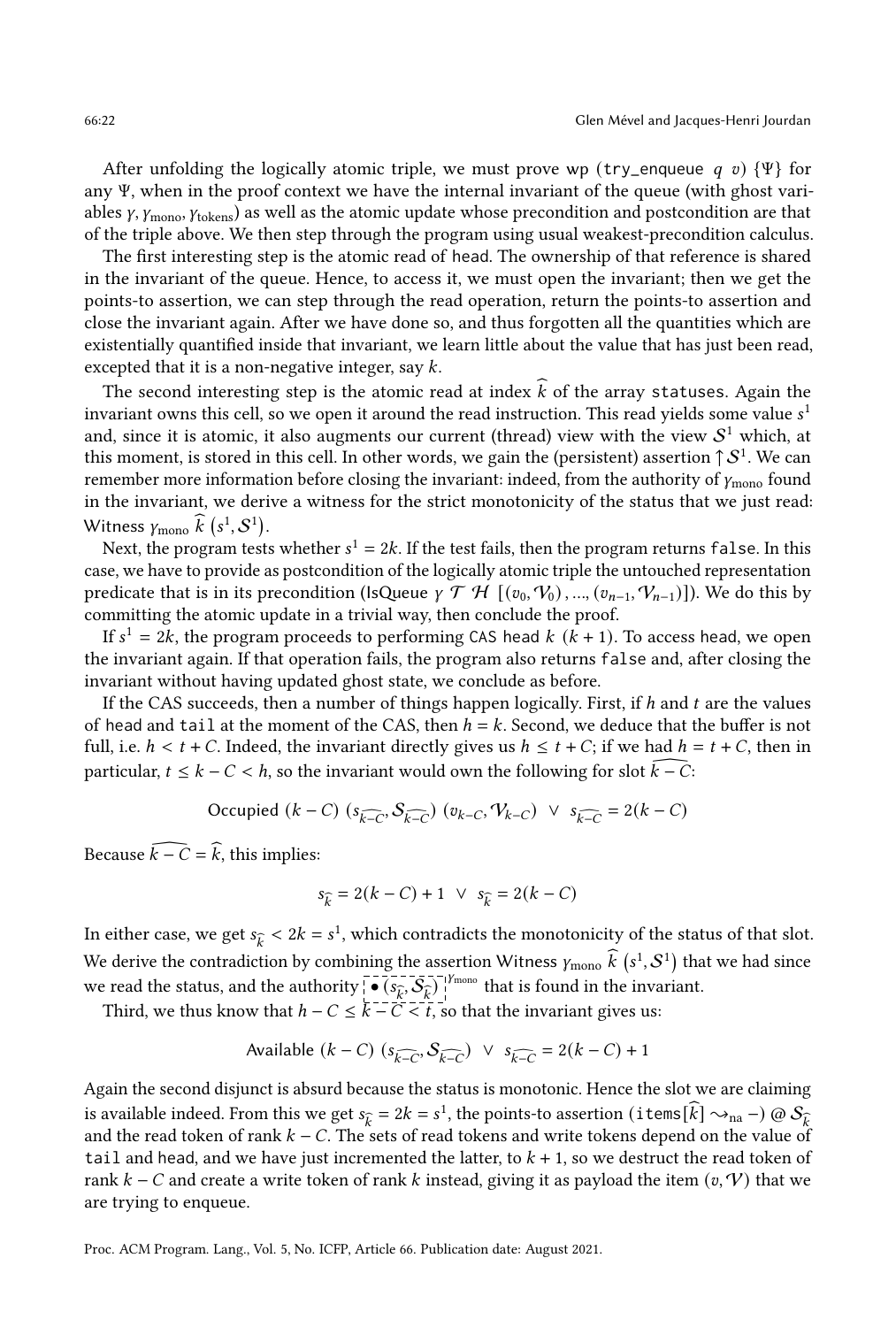This is also when the *strict* monotonicity of the status comes into play: because  $s_k = s^1$ , it gives us  $\mathcal{S}_k\sqsubseteq\mathcal{S}^1.$  But we have  $\uparrow\mathcal{S}^1$  in our proof context, so we obtain the points-to assertion as a subjective assertion: items[ $k$ ]  $\rightsquigarrow_{\text{na}}$  –.

We commit the atomic update now. Indeed the successful CAS is the commit point of try\_enqueue. We know that the program will return true, so we must provide the corresponding postcondition of the logically atomic triple, where our item  $(v, V)$  has been appended to the public state of the queue. Thus we take a ghost step to update this public state. By committing, we finally obtain the assertion Ψ true that will serve at the end of the proof, since true is the return value of the operation. Along the way, we also collect the persistent assertion  $\uparrow \mathcal{V}$  from the precondition of the logically atomic triple.

Finally, we keep on our side the write token, the non-atomic points-to assertion items[k]  $\sim_{\text{na}}$  –, we reconstruct the invariant, updated for the new value of head, and we close it.

The next step of the program writes the value  $v$  to the non-atomic item field, which is easy since we have the points-to assertion at hand. This assertion then becomes items $\vec{k} \rightarrow \infty$ <sub>na</sub>  $\vec{v}$ . We turn it back to an objective assertion, which gives us a view W and two assertions  $\uparrow$  W and (items[ $k$ ]  $\rightsquigarrow_{\text{na}} v$ ) @ W.

The last step of the program is to update the (atomic) status of the slot. Once more we open the invariant. If we again note  $h$  and  $t$  the current values of head and tail (potentially different from the last time we opened the invariant), then owning a write token for rank k teaches us that  $t \leq k < h$ . The invariant then gives us for slot k:

Occupied 
$$
k
$$
 ( $s_{\hat{k}}$ ,  $S_{\hat{k}}$ ) ( $v_k$ ,  $V_k$ )  $\vee$   $s_{\hat{k}} = 2k$ 

The left disjunct would own our write token, but we already have it and it is exclusive; hence we are in the right disjunct,  $s_{\hat{k}} = 2k = s^1$ . We perform the atomic write with value  $s^2 \triangleq 2k + 1$ (strict monotonicity is respected), and since we have both  $\uparrow \mathcal{V}$  and  $\uparrow \mathcal{W}$  in context, we can push the view  $S^2 = V ⊔ W$  to this atomic location while writing. We then switch to the left disjunct, by constituting the assertion:

Occupied 
$$
k
$$
 ( $s^2$ ,  $S^2$ ) ( $v$ ,  $V$ )  $+$ 

\n
$$
\begin{cases}\n s^2 = 2k + 1 \\
 \text{(items}[\widehat{k}] \rightsquigarrow_{\text{na}} v) \text{ @ } S^2 \\
 \text{TokenW  $\gamma_{\text{tokens}} k$  ( $v$ ,  $V$ )\n
$$

Hence we return the non-atomic points-to assertion and the write token to the invariant before closing it.

## <span id="page-22-0"></span>5 A SIMPLE PIPELINE

We now demonstrate the use of our specification of a concurrent queue by a simple client application, that chains two treatments on a sequence of data, where each treatment is applied in a separate thread. Thus the sequence of intermediate values is transferred from a producer to a consumer using a concurrent queue.

#### 5.1 Implementation of the Pipeline

The code of the application is presented in Figure [11.](#page-23-0) It provides a single function, pipeline, which takes as arguments two functions  $q$  and  $f$ , a sequence xs, and returns a sequence obtained by applying  $q \circ f$  to each item of the input sequence. The functions q and f need not be pure: they can have side effects and rely on some state.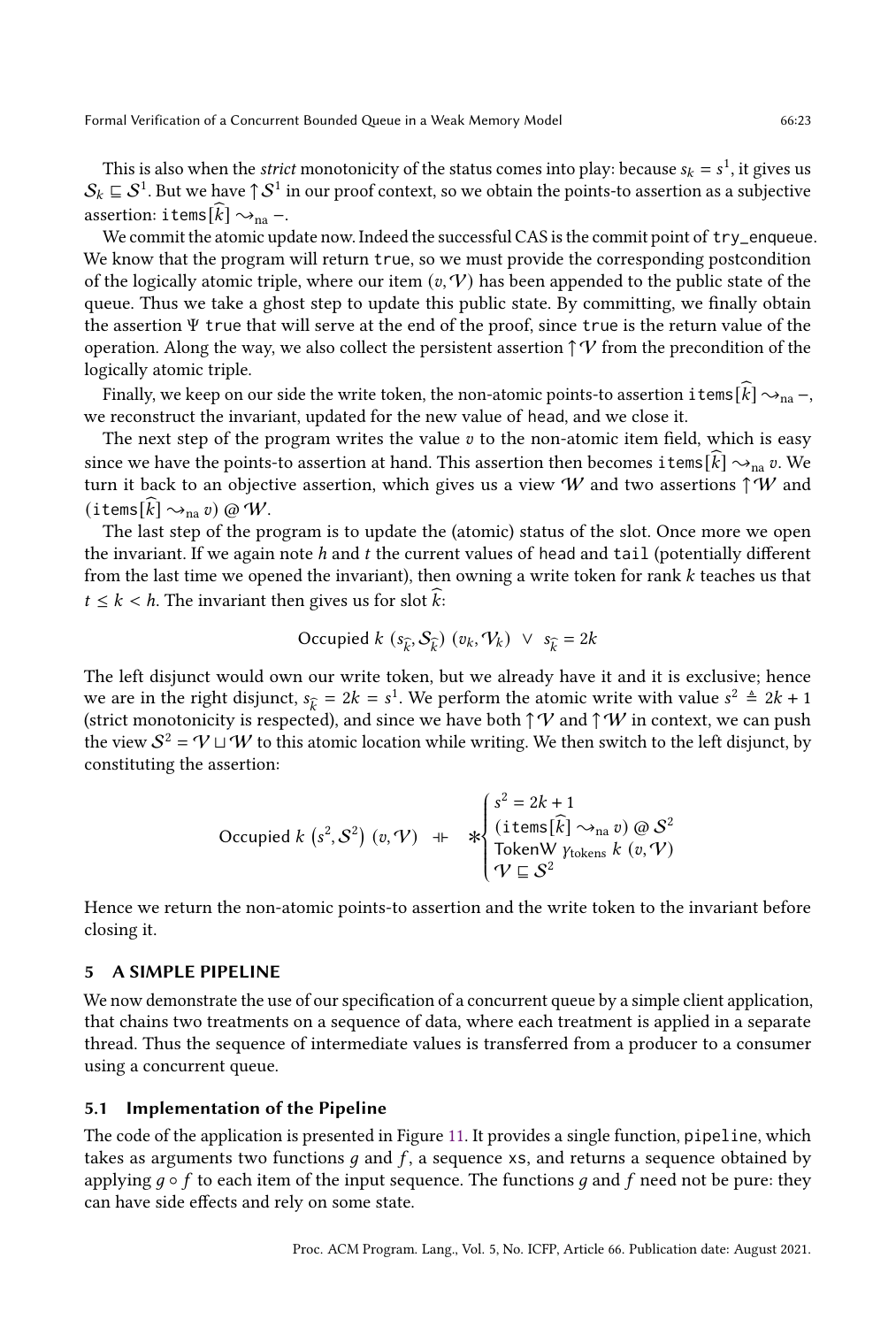<span id="page-23-0"></span>let pipeline  $q f$  xs = let  $n =$  length xs in let  $ys = make() in$ fork (pipef  $n \times s$  ys  $f$ ); let zs =  $\arctan\left[n\right]$  () in pipeg  $n$  ys zs  $q$ ; zs let pipef *n* xs ys  $f =$ for  $k$  from 0 to  $n - 1$  do let  $x = xs[k]_{na}$  in let  $y = f x$  in enqueue ys  $y$ done let pipeg *n* ys zs  $q =$ for  $k$  from 0 to  $n - 1$  do let  $y =$  dequeue ys in let  $z = g y$  in  $zs[i]_{na} \leftarrow z$ done



<span id="page-23-1"></span>
$$
\left\{\n\begin{array}{c}\n\left|\n\mathbf{x}\mathbf{s}\right| = n \cdot \mathbf{x}\mathbf{s} \sim_{\text{na}}^* \left[x_0, ..., x_{n-1}\right] \cdot \mathbf{X} \quad \text{wpf } x_k \quad \text{by } y \quad \text{if } x \in \mathbb{R} \right\} \\
\text{pipeline } g \quad f \quad \text{xs} \\
\text{if } \mathbf{x}\mathbf{s} = \mathbf{x} \quad \text{if } x \in \mathbb{R} \text{ and } y \in \mathbb{R} \text{ and } y \in \mathbb{R} \text{ and } y \in \mathbb{R} \text{ and } y \in \mathbb{R} \text{ and } y \in \mathbb{R} \text{ and } y \in \mathbb{R} \text{ and } y \in \mathbb{R} \text{ and } y \in \mathbb{R} \text{ and } y \in \mathbb{R} \text{ and } y \in \mathbb{R} \text{ and } y \in \mathbb{R} \text{ and } y \in \mathbb{R} \text{ and } y \in \mathbb{R} \text{ and } y \in \mathbb{R} \text{ and } y \in \mathbb{R} \text{ and } y \in \mathbb{R} \text{ and } y \in \mathbb{R} \text{ and } y \in \mathbb{R} \text{ and } y \in \mathbb{R} \text{ and } y \in \mathbb{R} \text{ and } y \in \mathbb{R} \text{ and } y \in \mathbb{R} \text{ and } y \in \mathbb{R} \text{ and } y \in \mathbb{R} \text{ and } y \in \mathbb{R} \text{ and } y \in \mathbb{R} \text{ and } y \in \mathbb{R} \text{ and } y \in \mathbb{R} \text{ and } y \in \mathbb{R} \text{ and } y \in \mathbb{R} \text{ and } y \in \mathbb{R} \text{ and } y \in \mathbb{R} \text{ and } y \in \mathbb{R} \text{ and } y \in \mathbb{R} \text{ and } y \in \mathbb{R} \text{ and } y \in \mathbb{R} \text{ and } y \in \mathbb{R} \text{ and } y \in \mathbb{R} \text{ and } y \in \mathbb{R} \text{ and } y \in \mathbb{R} \text{ and } y \in \mathbb{R} \text{ and } y \in \mathbb{R} \text{ and
$$

Fig. 12. A specification for the pipeline

For simplicity, input and output sequences are encoded as (non-atomic) arrays, whose length can be obtained via a primitive operation length −. However the implementation can be modified to consume and produce lists of unknown length, or even infinite streams, provided an encoding of such data structures; we would then use a sentinel value in the queue to signal the end of stream.

The code is straightforward: we create a concurrent queue ys, then we fork a thread. The queue is shared between the main thread and the forked thread, while xs is transmitted to the forked thread. The forked thread reads items from  $x$ s in turn, applies  $f$  to them and enqueues the results. The main thread creates a new (non-atomic) array  $zs$  to store the output; then, it dequeues  $n$  items, where  $n$  is the number of items in the input sequence, applies  $g$  to them, and adds the results to zs. Finally, it returns zs.

## 5.2 Specification of the Pipeline

A possible specification for this pipeline is shown in Figure [12.](#page-23-1) It is higher-order, and expressed using the weakest-precondition predicate.

In postcondition we obtain one assertion R  $k z_k$  for each item of the stream, related to its position k (in particular, R may relate the output value  $z_k$  to the input value  $x_k$ ).

In the precondition, essentially, we want to state that for some predicates  $P$  and  $Q$ , we have the assertions  $P k x_k$  for all items of the input stream, and functions  $f$  and  $g$  satisfy Hoare triples of the form:

$$
\{P \ k \ x\} \ f \ x \ \{\lambda y.\ Q \ k \ y\}
$$

$$
\{Q \ k \ y\} \ g \ y \ \{\lambda z.\ R \ k \ z\}
$$

so that, by the chaining rule, the composition satisfies:

$$
\{P \; k \; x\} \; g \; (f \; x) \; \{\lambda z. \; R \; k \; z\}
$$

By using weakest preconditions instead of Hoare triples, we avoid mentioning the predicate  $P$ ; by taking advantage of the higher-order nature of Iris, we can nest the triples so as to conceal the intermediate predicate  $Q$ .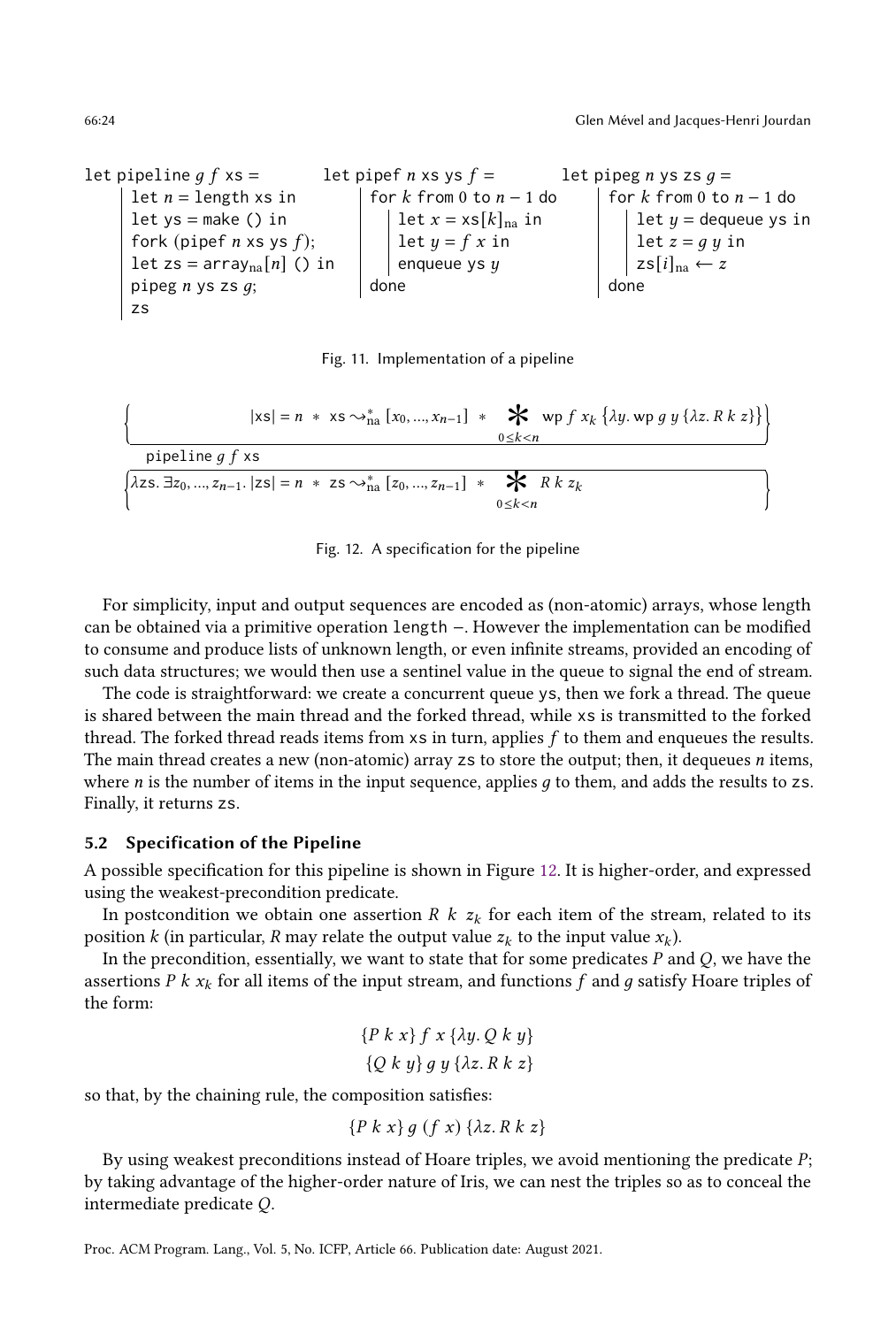<span id="page-24-1"></span>
$$
\gamma: \text{AUT}(\text{Ex}(\text{View} \times \text{View} \times \text{LIST}(\text{Val} \times \text{View})))
$$
\n
$$
\gamma_{f}, \gamma_{g}: \text{AUT}(\text{Ex}(\mathbb{N}))
$$
\n
$$
\text{Pipelnv } g f R \triangleq \exists q, \gamma, \gamma_{f}, \gamma_{g}. \text{Queue } q \gamma * \text{Pipelnvlner } g f R \gamma \gamma_{f} \gamma_{g}
$$
\n
$$
\exists n_{f}, n_{g}, \mathcal{T}, \mathcal{H}, (y_{n_{g}}, \mathcal{V}_{n_{g}}), \dots, (y_{n_{f}-1}, \mathcal{V}_{n_{f}-1}).
$$
\n
$$
\text{Pipelnvlner } g f R \gamma \gamma_{f} \gamma_{g} \triangleq \begin{cases}\n\exists n_{f}, n_{g}, \mathcal{T}, \mathcal{H}, (y_{n_{g}}, \mathcal{V}_{n_{g}}), \dots, (y_{n_{f}-1}, \mathcal{V}_{n_{f}-1}). \\
\exists \mathbf{Q}_{g} \le n_{f} * \text{Lors}_{f} \mathbf{P}_{f} \mathbf{P}_{f} \mathbf{P}_{g} \mathbf{P}_{g} \mathbf{P}_{g} \mathbf{P}_{g} \mathbf{P}_{g} \mathbf{P}_{g} \mathbf{P}_{g} \mathbf{P}_{g} \mathbf{P}_{g} \mathbf{P}_{g} \mathbf{P}_{g} \mathbf{P}_{g} \mathbf{P}_{g} \mathbf{P}_{g} \mathbf{P}_{g} \mathbf{P}_{g} \mathbf{P}_{g} \mathbf{P}_{g} \mathbf{P}_{g} \mathbf{P}_{g} \mathbf{P}_{g} \mathbf{P}_{g} \mathbf{P}_{g} \mathbf{P}_{g} \mathbf{P}_{g} \mathbf{P}_{g} \mathbf{P}_{g} \mathbf{P}_{g} \mathbf{P}_{g} \mathbf{P}_{g} \mathbf{P}_{g} \mathbf{P}_{g} \mathbf{P}_{g} \mathbf{P}_{g} \mathbf{P}_{g} \mathbf{P}_{g} \mathbf{P}_{g} \mathbf{P}_{g} \mathbf{P}_{g} \mathbf{P}_{g} \mathbf{P}_{g} \mathbf{P}_{g} \mathbf{P}_{g} \mathbf{P}_{g} \mathbf{P}_{g} \mathbf{P}_{g} \mathbf{P}_{g} \mathbf{P}_{g} \mathbf{P
$$

Fig. 13. Internal invariants of the pipeline

We use the primitive Cosmo assertion  $|xS| = n$  to stipulate that the length of a given array is n (recall that the array-points-to assertion is shorthand for a separating conjunction of points-to assertions for cells of the array in some range of indices, but it does not state that there are no cells beyond those mentioned).

# <span id="page-24-0"></span>5.3 Proof of the Specification for the Pipeline

We know prove the following result.

Theorem 5.1. The code shown in Figure [11](#page-23-0) satisfies the specification appearing in Figure [12.](#page-23-1)

The proof relies on the assertions presented in Figure [13.](#page-24-1) The persistent assertion PipeInv  $g f R$ join together the internal invariant of the queue with that of the pipeline. The two assertions PipeF g f R  $\gamma$   $\gamma_f$   $n_f$  xs  $[x_0, ..., x_{n-1}]$  and PipeG g f R  $\gamma$   $\gamma_g$   $n_g$  zs  $[z_0, ..., z_{n-1}]$  are owned by the threads which compute  $f$  and  $g$ , respectively, and describe their loop invariants.

We again associate the queue to a ghost variable  $\gamma$ . In addition, we use two ghost variables  $\gamma_f$ and  $\gamma_{\rm g}$  whose values are the current positions  $n_{\rm f}$  and  $n_{\rm g}$  of the loops computing f and g, respectively. This ghost state allows both threads, while in their respecting loops, to agree with the shared invariant on these values. At any time, we have  $0 \le n_g \le n_f \le n$ .

- Indices in the range  $[n_f, n]$  have not been processed by  $f$  yet. Hence, for these indices, we still have the weakest-precondition assertions wp  $f x_k \{-\}$  initially provided to the pipeline. These assertions can be regarded as a permission to run  $f$  once on the corresponding items. The thread computing  $f$  owns these assertions, and it also owns the array xs containing the input items.
- Indices in the range  $[n_g, n_f]$  have been processed by f but are yet to be processed by g. Hence, we have consumed their initial weakest-precondition assertions, and have obtained weakest-precondition assertions wp  $g y_k \{-\}$  as a result. These assertions are stored in the shared invariant. The invariant also owns the queue ys, whose contents are the intermediate items for exactly this range of indices.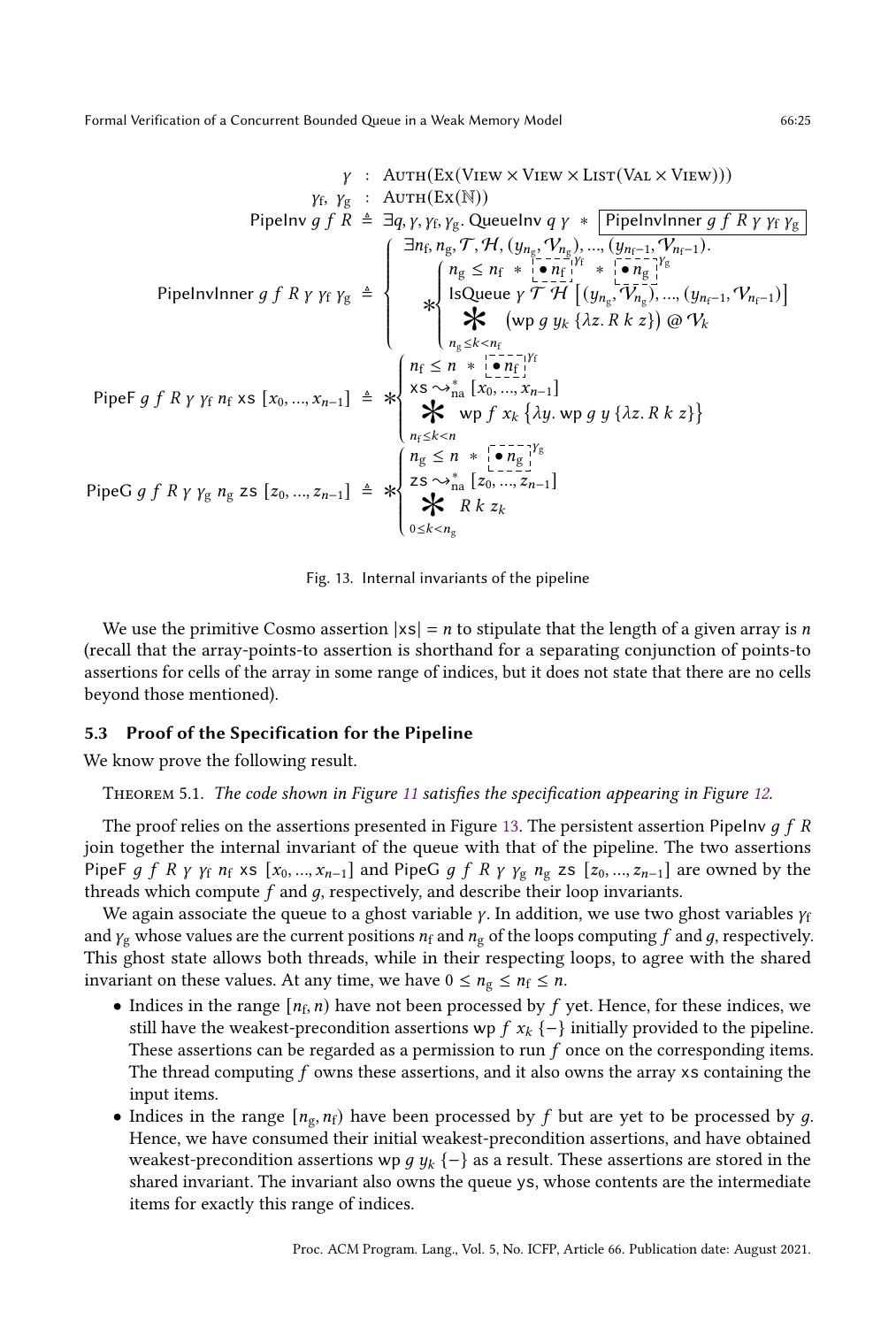• Indices in the range  $[0, n_g)$  have been processed by both f and g. Hence, we have consumed their intermediate weakest-precondition assertions, and have obtained postconditions R  $k z_k$ as a result. These are owned by the thread computing  $q$ , along with the array zs which contains the output items.

The key point is that the assertion wp  $g y_k$  {−} has been given by the thread computing f to the invariant when enqueuing the corresponding item, and will be taken by the thread computing  $g$ when dequeuing that item. This assertion is thus exchanged between two threads with differing views of the shared memory, and transits via a neutral ground: an objective invariant. We make the assertion objective by specifying at which view it holds: namely, the view  $V_k$  which the enqueuer had and which the dequeuer will acquire. Therefore, we rely crucially on the enqueuer-to-dequeuer synchronization guaranteed by the queue.

With these invariant assertions correctly stated, the proof is rather straightforward. When creating the pipeline, we have  $0 = n_g = n_f$  and assertions PipelnvInner and PipeG hold trivially (the queue is empty and there are no output items computed yet); the assertion PipeF is constituted exactly from the preconditions of the pipeline (Figure [12\)](#page-23-1), and is given by the main thread to the child thread that will compute f. When the pipeline has completed its work, we have  $n_g = n_f = n$ and the assertion PipeG provides exactly the postcondition of the pipeline.

Thanks to the logically atomic triples in the specification of the queue, when enqueuing (respectively, dequeuing), we can open the invariant of the pipeline and move assertions to it (respectively, from it) as already explained.

# <span id="page-25-0"></span>6 RELATED WORK

The verification of fine-grained concurrent data structures is a well-studied problem with a particularly rich literature. Several approaches were tried, targeting various verification frameworks, various data structures in different contexts.

The notion of linearizability is central for specifying such libraries. [Dongol and Derrick](#page-26-12) [\[2015\]](#page-26-12) gave a survey of the different techniques used for linearizability of concurrent libraries at that time. Of particular interest in the context of separation logic is the technique of *logical atomicity*, which has been recently proved to be equivalent to linearizability [\[Birkedal et al.](#page-26-13) [2021\]](#page-26-13) in the context of a sequentially consistent model. This concept has been developed through several iterations over the last decade [\[da Rocha Pinto et al.](#page-26-9) [2014;](#page-26-9) [Jung et al.](#page-27-5) [2015;](#page-27-5) [Jacobs and Piessens 2011;](#page-27-17) [Svendsen](#page-27-19) [et al.](#page-27-19) [2013;](#page-27-19) [Jung et al.](#page-27-20) [2020\]](#page-27-20). In the present work, we adapt an unpublished, modern version of Iris's logically atomic triples [\[Jung 2019\]](#page-27-13), to the setting of Cosmo. This is, to the best of our knowledge, the first use of logical atomicity in a weakly consistent setting.

Another popular approach for proving the correctness of concurrent libraries is the use of refinement with respect to a simpler implementation. This is the track chosen by ReLoC [\[Frumin](#page-26-7) [et al.](#page-26-7) [2018\]](#page-26-7), which has recently been combined with logical atomicity [\[Frumin et al.](#page-26-8) [2020\]](#page-26-8). Interestingly, ReloC has been recently used for proving the correctness of several concurrent queue implementations [\[Vindum and Birkedal 2021;](#page-28-3) [Vindum et al.](#page-28-4) [2021\]](#page-28-4), one of which is very close to ours. However, these proofs do not handle relaxed memory behaviors, so that they do not provide a solution to the problem of specifying the lack of happens-before relationship between some data structure accesses, which we discussed in [ğ2.3.](#page-6-0) Because it lacks some happens-before relationships, our queue implementation is not a refinement of a naive implementation which would use a lock to protect a sequential implementation, so a refinement-based approach would not be useful for proving our library correct. The refinement approach has also been used to prove correct some data structures used in a concurrent garbage collector [\[Zakowski et al. 2018\]](#page-28-2).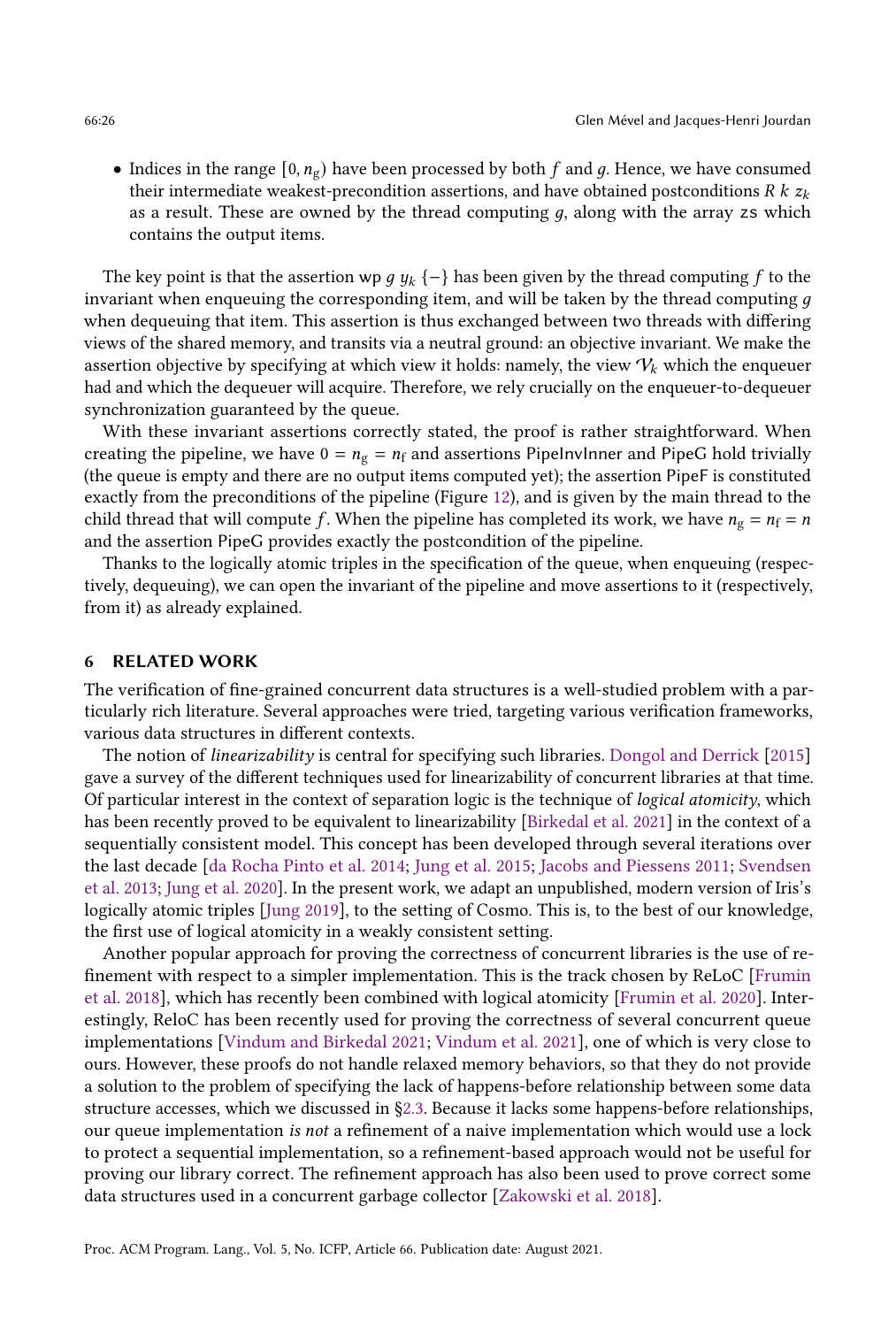In a weakly consistent setting, new problems arise. As discussed in [ğ2.3,](#page-6-0) even the definition of linearizability needs special care. [Smith et al.](#page-27-18) [\[2019\]](#page-27-18) propose new definitions of linearizability for the case of weak memory models. In contrast, other authors have developed new kinds of specifications which allow for weak behaviors of the library itself [\[Krishna et al.](#page-27-21) [2020;](#page-27-21) [Emmi and Enea 2019;](#page-26-14) [Raad](#page-27-22) [et al.](#page-27-22) [2019\]](#page-27-22). We found that our method of combining logically atomic triples with views is expressive and allows for concise specifications at the same time. Previous works include the generalization of various methods to weak consistency: [Lê et al.](#page-27-10) [\[2013b](#page-27-10)[,a\]](#page-27-11) used manual methods directly tied to the axiomatic memory model to prove the correctness of a queue and of a work-stealing algorithm, while [Lahav and Vafeiadis](#page-27-23) [\[2015\]](#page-27-23) adapted the Owicki-Gries methodology to the release-acquire fragment of the C11 memory model and applied it to verify a read-copy-update library. The idea of a separation logic for programs with a relaxed memory semantics has been first developed in the RSL logic [\[Vafeiadis and Narayan 2013\]](#page-28-6), and further developed in subsequent work [\[Turon et al.](#page-28-1) [2014;](#page-28-1) [Doko and Vafeiadis 2016;](#page-26-15) [Kaiser et al.](#page-27-7) [2017;](#page-27-7) [Dang et al.](#page-26-6) [2020;](#page-26-6) [Mével et al.](#page-27-8) [2020\]](#page-27-8). None of these papers addressed the problem of the full functional correctness of a data structure. In particular, the specification proposed for a circular buffer in GPS [\[Turon et al.](#page-28-1) [2014\]](#page-28-1) is a weak specification in the style of the persistent specification given at the end of [ğ2.2:](#page-3-1) in contrast to ours, it does not specify in which order the elements leave the queue.

## REFERENCES

- <span id="page-26-0"></span>Mark Batty, Scott Owens, Susmit Sarkar, Peter Sewell, and Tjark Weber. 2011. Mathematizing C++ concurrency. In Principles of Programming Languages (POPL). 55-66. <https://doi.org/10.1145/1926385.1926394>
- <span id="page-26-1"></span>John Bender and Jens Palsberg. 2019. A formalization of Java's concurrent access modes. Proceedings of the ACM on Programming Languages 3, OOPSLA (2019), 142:1-142:28. <https://doi.org/10.1145/3360568>
- <span id="page-26-13"></span>Lars Birkedal, Thomas Dinsdale-Young, Armaël Guéneau, Guilhem Jaber, Kasper Svendsen, and Nikos Tzevelekos. 2021. Theorems for Free from Separation Logic Specifications. PACM on Programming Languages 5, ICFP (2021). [https:](https://doi.org/10.1145/3473586) [//doi.org/10.1145/3473586](https://doi.org/10.1145/3473586)
- <span id="page-26-5"></span>Stephen Brookes and Peter W. O'Hearn. 2016. Concurrent separation logic. SIGLOG News 3, 3 (2016), 47–65. [https:](https://doi.org/10.1145/2984450.2984457) [//doi.org/10.1145/2984450.2984457](https://doi.org/10.1145/2984450.2984457)
- <span id="page-26-4"></span>Stephen D. Brookes. 2004. A Semantics for Concurrent Separation Logic. In International Conference on Concurrency Theory (CONCUR) (Lecture Notes in Computer Science, Vol. 3170). Springer, 16-34. [https://doi.org/10.1007/978-3-540-28644-8\\_2](https://doi.org/10.1007/978-3-540-28644-8_2)
- <span id="page-26-9"></span>Pedro da Rocha Pinto, Thomas Dinsdale-Young, and Philippa Gardner. 2014. TaDA: A logic for time and data abstraction. In European Conference on Object-Oriented Programming. Springer, 207-231. [https://doi.org/10.1007/978-3-662-44202-9\\_9](https://doi.org/10.1007/978-3-662-44202-9_9)
- <span id="page-26-6"></span>Hoang-Hai Dang, Jacques-Henri Jourdan, Jan-Oliver Kaiser, and Derek Dreyer. 2020. RustBelt meets relaxed memory. Proceedings of the ACM on Programming Languages 4, POPL (2020), 34:1-34:29. <https://doi.org/10.1145/3371102>
- <span id="page-26-15"></span>Marko Doko and Viktor Vafeiadis. 2016. A Program Logic for C11 Memory Fences. In Verification, Model Checking and Abstract Interpretation (VMCAI) (Lecture Notes in Computer Science, Vol. 9583). Springer, 413-430. [https://doi.org/10.1007/978-3-](https://doi.org/10.1007/978-3-662-49122-5_20) [662-49122-5\\_20](https://doi.org/10.1007/978-3-662-49122-5_20)
- <span id="page-26-3"></span>Stephan Dolan, Anil Madhavapeddy, and KC Sivaramakrishnan. 2020. Multicore OCaml. [https://github.com/ocaml](https://github.com/ocaml-multicore/ocaml-multicore/wiki)[multicore/ocaml-multicore/wiki](https://github.com/ocaml-multicore/ocaml-multicore/wiki)
- <span id="page-26-2"></span>Stephen Dolan, K. C. Sivaramakrishnan, and Anil Madhavapeddy. 2018. Bounding data races in space and time. In Programming Language Design and Implementation (PLDI). 242-255. <https://doi.org/10.1145/3192366.3192421>
- <span id="page-26-12"></span>Brijesh Dongol and John Derrick. 2015. Verifying linearisability: A comparative survey. ACM Computing Surveys (CSUR) 48, 2 (2015), 1-43. <https://doi.org/10.1145/2796550>
- <span id="page-26-14"></span>Michael Emmi and Constantin Enea. 2019. Weak-consistency specification via visibility relaxation. Proceedings of the ACM on Programming Languages 3, POPL (2019), 60:1-60:28. <https://doi.org/10.1145/3290373>
- <span id="page-26-11"></span>Keir Fraser. 2004. Practical lock-freedom. Technical Report. University of Cambridge, Computer Laboratory.
- <span id="page-26-7"></span>Dan Frumin, Robbert Krebbers, and Lars Birkedal. 2018. ReLoC: A mechanised relational logic for fine-grained concurrency. In Proceedings of the 33rd Annual ACM/IEEE Symposium on Logic in Computer Science. 442-451. [https://doi.org/10.1145/](https://doi.org/10.1145/3209108.3209174) [3209108.3209174](https://doi.org/10.1145/3209108.3209174)
- <span id="page-26-8"></span>Dan Frumin, Robbert Krebbers, and Lars Birkedal. 2020. ReLoC Reloaded: A Mechanized Relational Logic for Fine-Grained Concurrency and Logical Atomicity. arXiv preprint arXiv:2006.13635 (2020).
- <span id="page-26-10"></span>Iris developers and contributors. 2021. Iris examples. <https://gitlab.mpi-sws.org/iris/examples>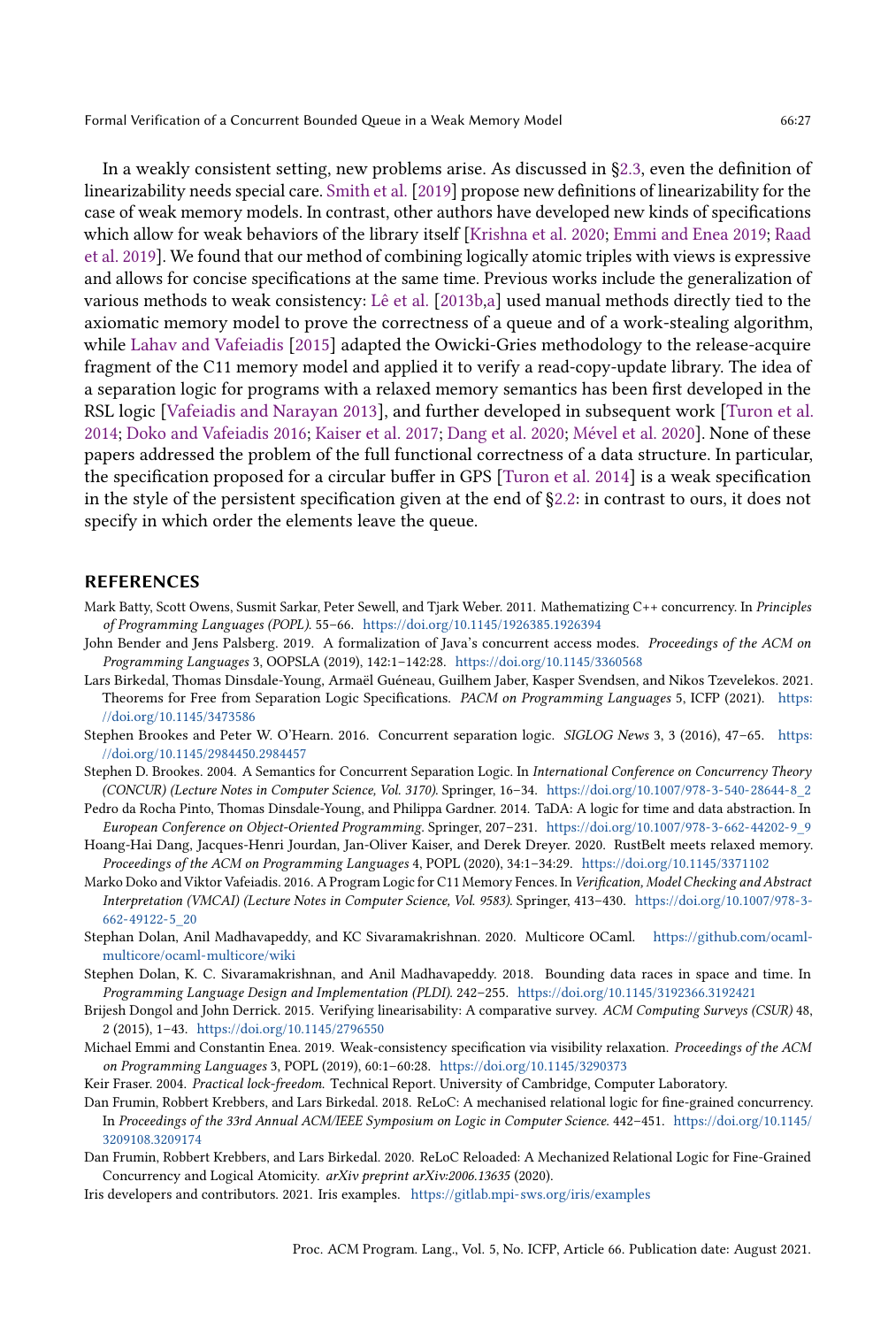- <span id="page-27-17"></span>Bart Jacobs and Frank Piessens. 2011. Expressive modular fine-grained concurrency specification. In Proceedings of the 38th annual ACM SIGPLAN-SIGACT symposium on Principles of programming languages. 271-282. [https://doi.org/10.1145/](https://doi.org/10.1145/1926385.1926417) [1926385.1926417](https://doi.org/10.1145/1926385.1926417)
- <span id="page-27-13"></span>Ralf Jung. 2019. Logical Atomicity in Iris: the Good, the Bad, and the Ugly. Iris Workshop. [https://people.mpi-sws.org/](https://people.mpi-sws.org/~jung/iris/talk-iris2019.pdf) [~jung/iris/talk-iris2019.pdf](https://people.mpi-sws.org/~jung/iris/talk-iris2019.pdf)
- <span id="page-27-6"></span>Ralf Jung, Robbert Krebbers, Jacques-Henri Jourdan, Aleš Bizjak, Lars Birkedal, and Derek Dreyer. 2018. Iris from the ground up: A modular foundation for higher-order concurrent separation logic. Journal of Functional Programming 28 (2018), e20. <https://doi.org/10.1017/S0956796818000151>
- <span id="page-27-20"></span>Ralf Jung, Rodolphe Lepigre, Gaurav Parthasarathy, Marianna Rapoport, Amin Timany, Derek Dreyer, and Bart Jacobs. 2020. The Future is Ours: Prophecy Variables in Separation Logic. Proceedings of the ACM on Programming Languages 4, POPL (Jan. 2020), 45:1-45:32. <https://doi.org/10.1145/3371113>
- <span id="page-27-5"></span>Ralf Jung, David Swasey, Filip Sieczkowski, Kasper Svendsen, Aaron Turon, Lars Birkedal, and Derek Dreyer. 2015. Iris: monoids and invariants as an orthogonal basis for concurrent reasoning. In Principles of Programming Languages (POPL). 637-650. <https://doi.org/10.1145/2775051.2676980>
- <span id="page-27-7"></span>Jan-Oliver Kaiser, Hoang-Hai Dang, Derek Dreyer, Ori Lahav, and Viktor Vafeiadis. 2017. Strong Logic for Weak Memory: Reasoning About Release-Acquire Consistency in Iris. In European Conference on Object-Oriented Programming (ECOOP). 17:1-17:29. <https://doi.org/10.4230/LIPIcs.ECOOP.2017.17>
- <span id="page-27-21"></span>Siddharth Krishna, Michael Emmi, Constantin Enea, and Dejan Jovanovic. 2020. Verifying Visibility-Based Weak Consistency. In European Symposium on Programming (ESOP) (Lecture Notes in Computer Science, Vol. 12075). Springer, 280-307. [https://doi.org/10.1007/978-3-030-44914-8\\_11](https://doi.org/10.1007/978-3-030-44914-8_11)
- <span id="page-27-23"></span>Ori Lahav and Viktor Vafeiadis. 2015. Owicki-Gries reasoning for weak memory models. In International Colloquium on Automata, Languages, and Programming. Springer, 311-323. [https://doi.org/10.1007/978-3-662-47666-6\\_25](https://doi.org/10.1007/978-3-662-47666-6_25)
- <span id="page-27-1"></span>Ori Lahav, Viktor Vafeiadis, Jeehoon Kang, Chung-Kil Hur, and Derek Dreyer. 2017. Repairing sequential consistency in C/C++11. In Programming Language Design and Implementation (PLDI). 618-632. <https://doi.org/10.1145/3062341.3062352>
- <span id="page-27-0"></span>Leslie Lamport. 1979. How to Make a Multiprocessor Computer That Correctly Executes Multiprocess Programs. IEEE Trans. Computers 28, 9 (1979), 690-691. <https://doi.org/10.1109/TC.1979.1675439>
- <span id="page-27-11"></span>Nhat Minh Lê, Adrien Guatto, Albert Cohen, and Antoniu Pop. 2013a. Correct and efficient bounded FIFO queues. In 2013 25th International Symposium on Computer Architecture and High Performance Computing. IEEE, 144-151. [https:](https://doi.org/10.1109/SBAC-PAD.2013.8) [//doi.org/10.1109/SBAC-PAD.2013.8](https://doi.org/10.1109/SBAC-PAD.2013.8)
- <span id="page-27-10"></span>Nhat Minh Lê, Antoniu Pop, Albert Cohen, and Francesco Zappa Nardelli. 2013b. Correct and efficient work-stealing for weak memory models. In Proceedings of the 18th ACM SIGPLAN symposium on Principles and practice of parallel programming. 69-80. <https://doi.org/10.1145/2442516.2442524>
- <span id="page-27-3"></span>Andreas Lochbihler. 2012. Java and the Java Memory Model - A Unified, Machine-Checked Formalisation. In European Symposium on Programming (ESOP) (Lecture Notes in Computer Science, Vol. 7211). Springer, 497-517. [https://doi.org/10.](https://doi.org/10.1007/978-3-642-28869-2_25) [1007/978-3-642-28869-2\\_25](https://doi.org/10.1007/978-3-642-28869-2_25)
- <span id="page-27-2"></span>Jeremy Manson, William Pugh, and Sarita V. Adve. 2005. The Java memory model. In Principles of Programming Languages (POPL). 378-391. <https://doi.org/10.1145/1047659.1040336>
- <span id="page-27-8"></span>Glen Mével, Jacques-Henri Jourdan, and François Pottier. 2020. Cosmo: A Concurrent Separation Logic for Multicore OCaml. Proceedings of the ACM on Programming Languages 4, ICFP (June 2020). <https://doi.org/10.1145/3408978>
- <span id="page-27-15"></span>Glen Mével, Jacques-Henri Jourdan, and François Pottier. 2021. Coq proofs for Cosmo and examples. [https://gitlab.inria.fr/](https://gitlab.inria.fr/gmevel/cosmo) [gmevel/cosmo.](https://gitlab.inria.fr/gmevel/cosmo)
- <span id="page-27-4"></span>Peter W. O'Hearn. 2007. Resources, Concurrency and Local Reasoning. Theoretical Computer Science 375, 1-3 (May 2007), 271-307. <https://doi.org/10.1016/j.tcs.2006.12.035>
- <span id="page-27-9"></span>Matthew J. Parkinson, Richard Bornat, and Peter W. O'Hearn. 2007. Modular verification of a non-blocking stack. In Principles of Programming Languages (POPL). 297-302. <https://doi.org/10.1145/1190216.1190261>
- <span id="page-27-22"></span>Azalea Raad, Marko Doko, Lovro Rozic, Ori Lahav, and Viktor Vafeiadis. 2019. On library correctness under weak memory consistency: specifying and verifying concurrent libraries under declarative consistency models. Proceedings of the ACM on Programming Languages 3, POPL (2019), 68:1-68:31. <https://doi.org/10.1145/3290381>
- <span id="page-27-16"></span>John C. Reynolds. 2002. Separation Logic: A Logic for Shared Mutable Data Structures. In Logic in Computer Science (LICS). 55-74. <https://doi.org/10.1109/LICS.2002.1029817>
- <span id="page-27-12"></span>Erik Rigtorp. 2021. MPMCQueue. [https://github.com/rigtorp/MPMCQueue.](https://github.com/rigtorp/MPMCQueue)
- <span id="page-27-18"></span>Graeme Smith, Kirsten Winter, and Robert J Colvin. 2019. Linearizability on hardware weak memory models. Formal Aspects of Computing (2019), 1-32. <https://doi.org/10.1007/s00165-019-00499-8>
- <span id="page-27-19"></span>Kasper Svendsen, Lars Birkedal, and Matthew J. Parkinson. 2013. Modular Reasoning about Separation of Concurrent Data Structures. In European Symposium on Programming (ESOP) (Lecture Notes in Computer Science, Vol. 7792). Springer, 169-188. [https://doi.org/10.1007/978-3-642-37036-6\\_11](https://doi.org/10.1007/978-3-642-37036-6_11)

<span id="page-27-14"></span>The Coq development team. 2020. The Coq Proof Assistant. <http://coq.inria.fr/>

Proc. ACM Program. Lang., Vol. 5, No. ICFP, Article 66. Publication date: August 2021.